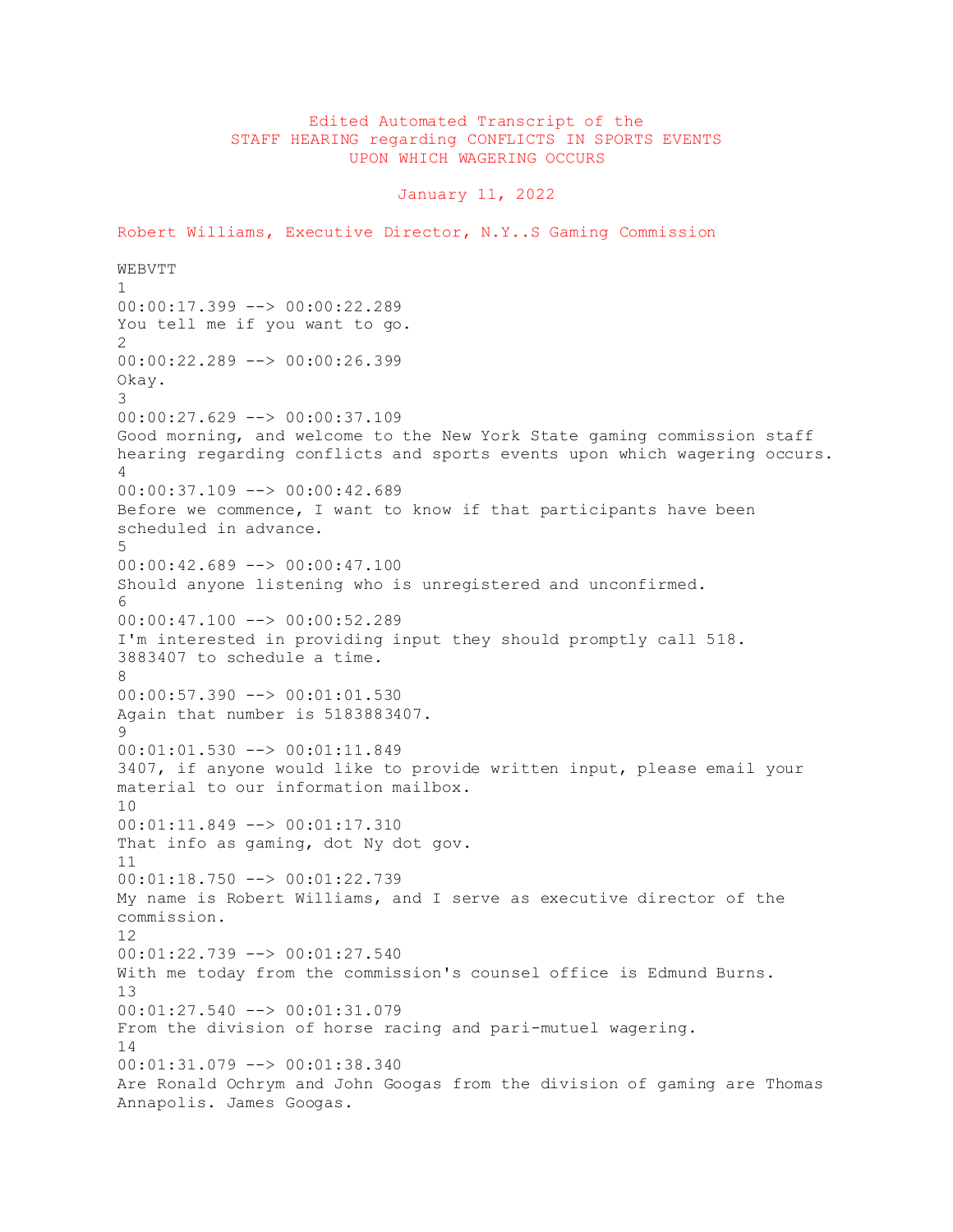15 00:01:38.340 --> 00:01:43.319 And Scott McLear clear, and from commission and central administration. 16 00:01:43.319 --> 00:01:46.920 Are Steve Lowenstein and Brad Maione. 17 00:01:46.920 --> 00:01:51.989 It is also my understanding that several commission members will be participating. 18 00:01:51.989 --> 00:02:02.670 Or listening to these proceedings, the intention of this hearing is to receive public input on the topic of regulation of potential conflicts. 19  $00:02:02.670$  -->  $00:02:05.670$ In sports events upon which wagering occurs. 20 00:02:05.670 --> 00:02:10.800 From which staff may craft proposals for rule operation. 21 00:02:10.800 --> 00:02:14.009 If we determine it is appropriate and necessary.  $22$ 00:02:14.009 --> 00:02:21.659 As a point to background, governor, Kathy Hochul issue veto message number 49, late last year. 23 00:02:21.659 --> 00:02:25.229 Disapproving legislation that would have prohibited the commission. 24 00:02:25.229 --> 00:02:29.159 From requiring the coupling of entries and thoroughbred horse races. 25 00:02:29.159 --> 00:02:33.120 When a horse is trained are written by a spouse, parent. 26 00:02:33.120 --> 00:02:37.830 Issue or member of the household of another jockey in the race. 27 00:02:37.830 --> 00:02:45.120 Governor Hochul directed the commission to review the continued need for mandatory coupling. 28 00:02:45.120 --> 00:02:49.439 And the circumstances under which such a requirement might be relaxed.  $29$ 00:02:49.439 --> 00:02:55.169 And to seek input from industry stakeholders in the wagering public regarding this topic. 30 00:02:56.759 --> 00:03:02.819 In thoroughbred horse racing commission rule 4025.10. 31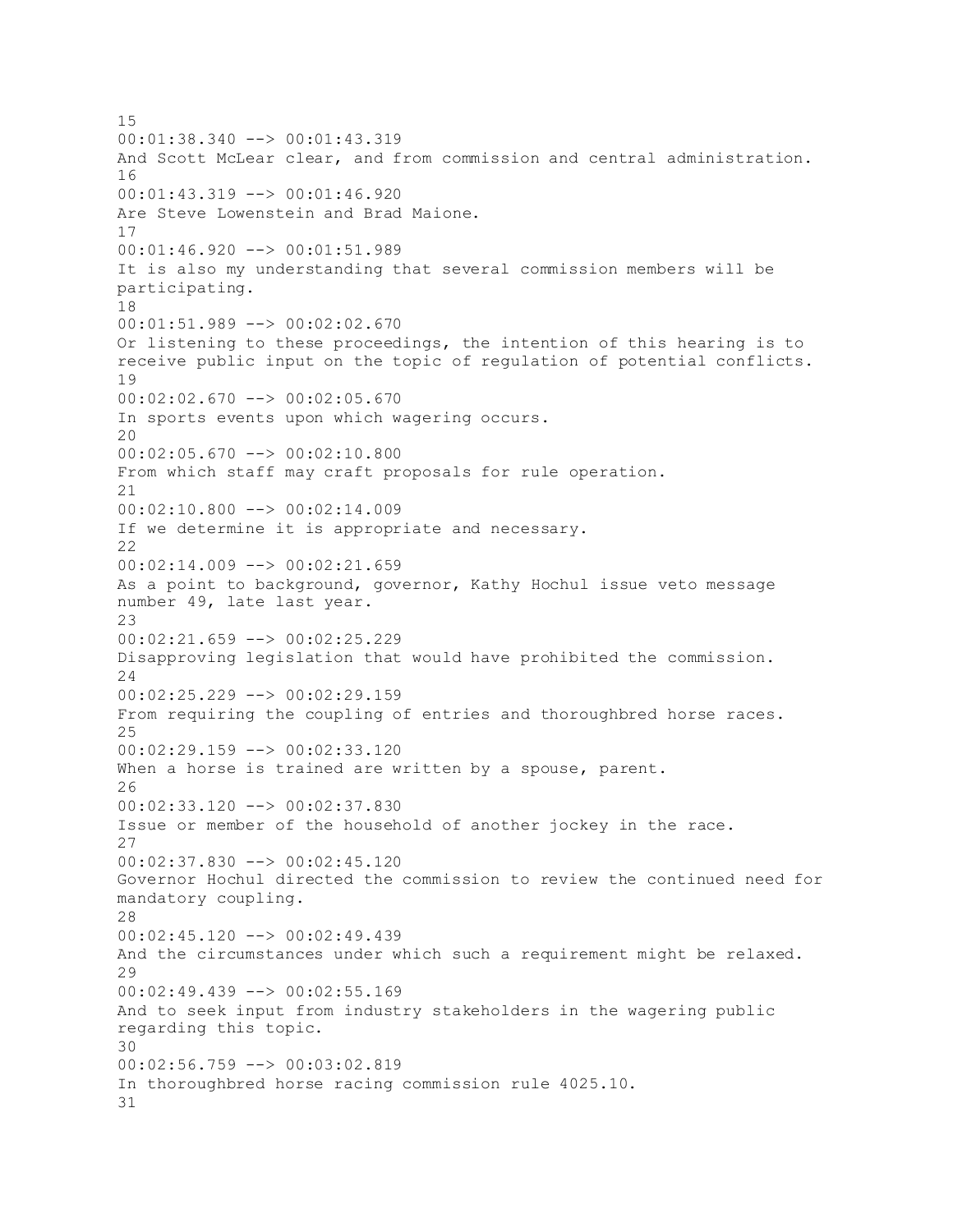00:03:02.819 --> 00:03:10.530 Currently requires coupling, combining of related entries in a race into a single betting interest. 32 00:03:10.530 --> 00:03:14.639 Of entries in certain circumstances that might. 33 00:03:14.639 --> 00:03:18.599 Present a conflict of interest among competitors in the event. 34 00:03:18.599 --> 00:03:24.090 The policy behind the coupling rule appears to seek to mitigate concerns. 35 00:03:24.090 --> 00:03:29.699 Closely related parties may not expend maximum effort in the underlying contest. 36 00:03:29.699 --> 00:03:33.689 With 1 party, sacrificing to the interests of a related party. 37 00:03:33.689 --> 00:03:37.500 With the implementation of sports wagering. 38 00:03:37.500 --> 00:03:41.879 The same perceptions and concerns evident with horse racing coupling rules. 39 00:03:41.879 --> 00:03:45.840 May be present in wagering on other sports events. 40 00:03:45.840 --> 00:03:49.710 Accordingly, this hearing also seeks input on the topic. 41  $00:03:49.710$  -->  $00:03:54.629$ Of potential conflicts in all sports events upon which way DRM occurs. 42 00:03:54.629 --> 00:03:59.250 Including conflicts that may not have been considered in the context of horse racing. 43 00:03:59.250 --> 00:04:06.270 For example, internal discussion amongst the commission staff also find some concern with sporting competitors. 44  $00:04:06.270$  -->  $00:04:10.439$ Who have an ongoing, but not formal personal relationship. 45 00:04:10.439 --> 00:04:16.829 I note that the existing commission rules, governing sports wagering fail to address these concerns. 46 00:04:16.829 --> 00:04:21.720 And we've been unable to find a matter of formally addressed elsewhere in the United States.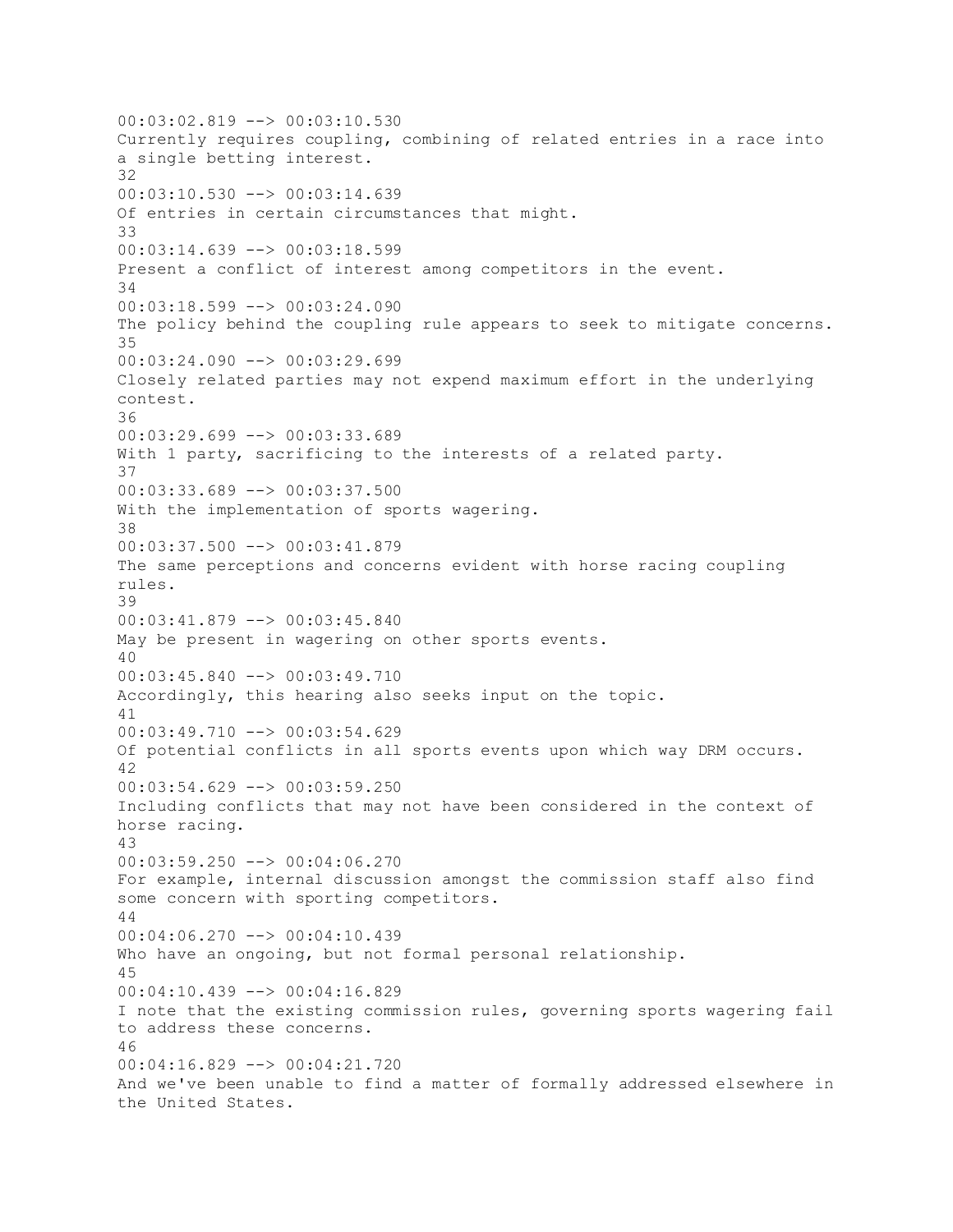47 00:04:22.949 --> 00:04:29.278 While the commission staff posed several questions and issues to consider while crafting input on these topics. 48 00:04:29.278 --> 00:04:32.399 We are interested in all opinions and views. 49 00:04:32.399 --> 00:04:36.869 At this time, I'd like to ask if any of my fellow commission employees. 50 00:04:36.869 --> 00:04:40.588 Would like to add any preliminary comments prior to that. 51 00:04:43.199 --> 00:04:53.189 Hearing none before calling our 1st participant. I would like to read into the record a brief statement submitted by Senator Joseph Addabbo. 52 00:04:53.189 --> 00:04:57.749 The chairman of the Senate Racing, Gaming and Wagering committee. 53 00:04:58.769 --> 00:05:10.288 As chair of the senate's racing, gaming and wagering committee I am extremely interested in hearing and evaluating the testimony given at the gaming commissions hearing on Monday, January, 11. 54 00:05:10.288 --> 00:05:13.439 After governor, Kathy Hochul vetoed my bill. 55 00:05:13.439 --> 00:05:21.449 Senate 6390, a bill that looks to end the mandatory coupling of entries in a race which married jockeys ride. 56 00:05:21.449 --> 00:05:26.728 I appreciate her suggestion that the gaming commission review the issue of mandatory coupling. 57 00:05:26.728 --> 00:05:35.098 I want to thank Governor Hochul and the gaming commission for presenting this hearing. So we may listen to testimony from individuals with knowledge of this matter. 58 00:05:35.098 --> 00:05:40.379 Assess the testimony and work in tandem with the governor's administration and the gaming commission. 59 00:05:40.379 --> 00:05:46.079 To fairly and equitably address, any related issues pertaining to mandatory coupling. 60 00:05:47.728 --> 00:05:52.499 At this point, I'd like to call our 1st hearing participant. 61 00:05:52.499 --> 00:06:02.668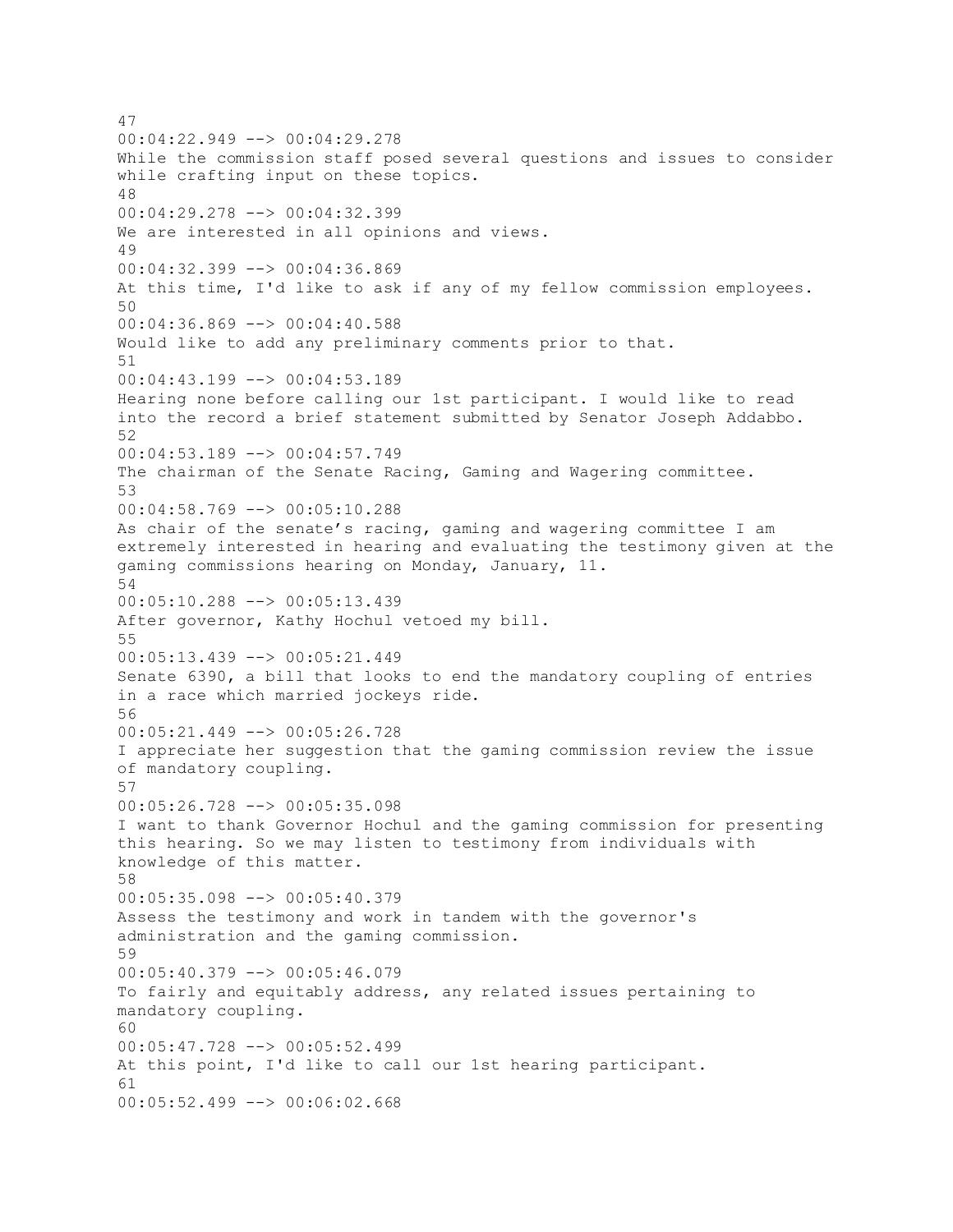Who is Bennett Liebman. Mr Liebman is a government lawyer in residence at Albany, law school, and an adjunct professor of law who is certainly well known to the commission. 62 00:06:02.668 --> 00:06:12.329 Among his long career in public service Mister Liebman served as a member of the New York state racing and wager on board for more than a decade, including a term as its. 63 00:06:12.329 --> 00:06:20.608 Acting Co chair, and he concluded his government service in 2014 after 3 years his deputy secretary to the governor for. 64 00:06:20.608 --> 00:06:27.869 Gaming and racing. For a decade he worked as the Albany law school's government law center coordinator of. 65 00:06:27.869 --> 00:06:33.178 Program on racing and wagering law and as the center's as executive director. 66 00:06:33.178 --> 00:06:37.168 He has written hundreds of articles on horse racing and gambling. 67 00:06:37.168 --> 00:06:40.499 And New York state government. Mr. Liebman. 68 Bennett Liebman, Albany Law School 00:06:42.238 --> 00:06:45.988 Yeah, thank you very much for that. Uh. 69 00:06:45.988 --> 00:06:55.798 Extremely nice and unnecessary introduction when I learned that the gaming commission was going to explore.  $70$ 00:06:55.798 --> 00:07:02.639 Holding a hearing into the topic of conflicts and sports events upon which wagering occurs. 71 00:07:02.639 --> 00:07:15.988 I thought this would be a great topic for a law review article and I've got a great title: family ties, divided royalties in horse racing and other sports. 72 00:07:15.988 --> 00:07:26.668 It is a good topic about 5,000 words into writing a law review article, but it has a problem. 73 00:07:26.874 --> 00:07:36.053 It's what I'd like to call the Sam Rayburn problem. You may remember Sam Rayburn. He was the long time speaker of the house of Representatives. 74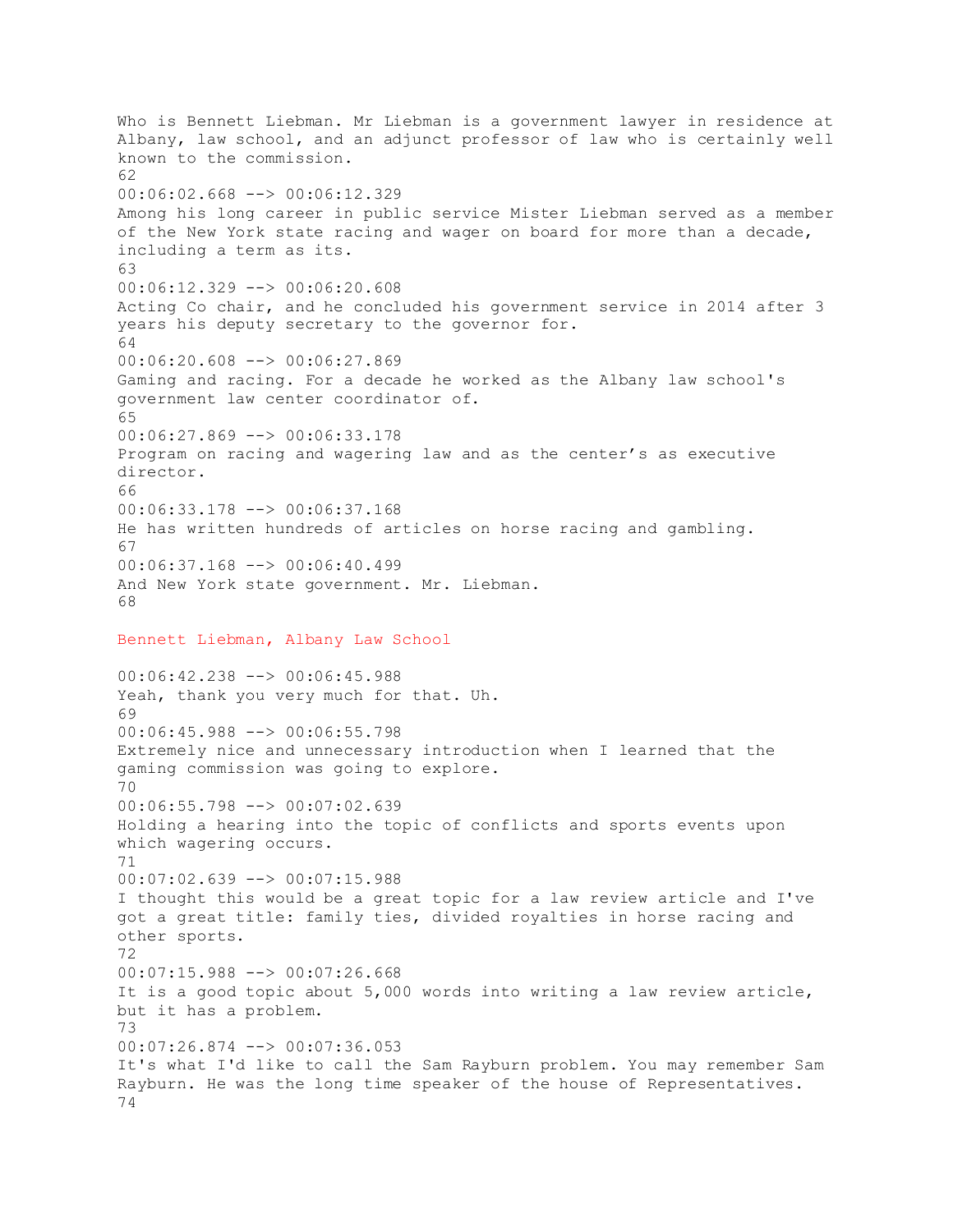00:07:36.384 --> 00:07:43.644 He's famous for his quote, any Jack a\*\*, and kicked down a barn, but it takes a good carpenter to build one. 75 00:07:43.978 --> 00:07:56.788 And that's what I see looking at horse racing's rules, dealing with divided loyalty, based on familial, personal and business ties. It's easy to knock them down. 76 00:07:56.788 --> 00:08:11.694 They're ambiguous, they're over inclusive and under inclusive. I can knock down the barn, but I can't build a good replacement barn. I can construct a good 1st deck. I don't have a remotely decent. 77 00:08:11.723 --> 00:08:12.233 2nd. 78 00:08:12.778 --> 00:08:16.199 And as a long time state officials. 79 00:08:16.199 --> 00:08:23.939 I hate that attitude. It's not remotely helpful. It's saying you stink figure out how to fix it.  $80$ 00:08:23.939 --> 00:08:29.968 Hopefully, I have a few suggestions that might be maybe a tad helpful. 81 00:08:31.139 --> 00:08:37.948 Now, Here's how we got to the specific problem of the requirements that married jockeys have to be coupled. 82 00:08:37.948 --> 00:08:46.198 It starts at 1969 when racing commissions across the country were forced to let female jockeys ride. 83 00:08:46.198 --> 00:08:53.188 You had an almost immediate problem, because jockey's Mary Bacon and Johnny bacon. 84 00:08:53.188 --> 00:08:58.229 Who were riding at Finger Lakes were married the answer from the. 85 00:08:58.229 --> 00:09:02.308 From the stewards in New York and across the country was simple. 86 00:09:02.604 --> 00:09:13.043 They can't race against each other. Stewards and racetrack everywhere rule that they couldn't testify against each other or claim foul against each other. 87 00:09:13.134 --> 00:09:18.443 A suspension of 1 of the rider also required the suspension of the rider's spouse. 88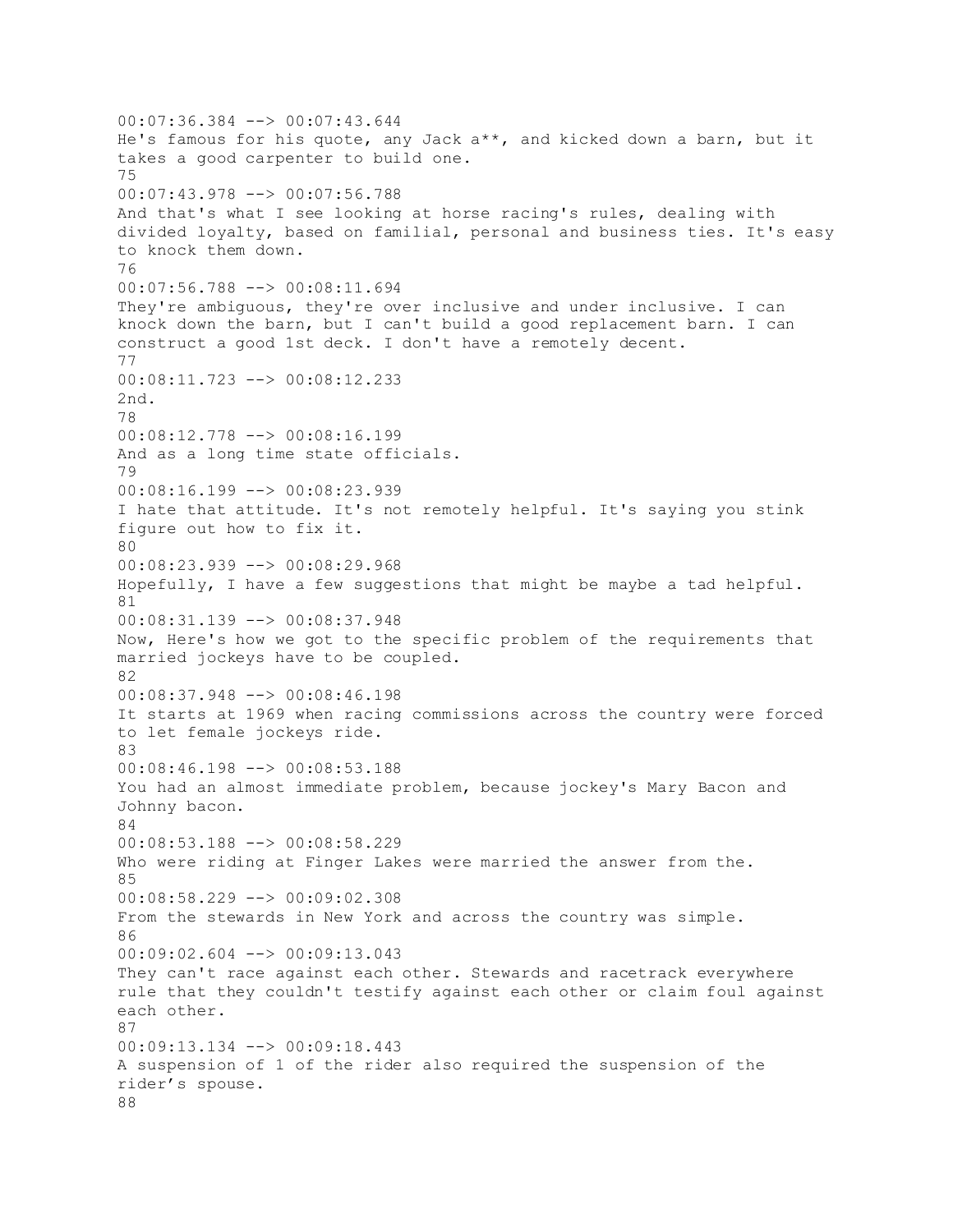00:09:18.688 --> 00:09:28.889 They just couldn't ride against each other the rules, governing spousal jockeys, likely forced the divorce of the Bacons in 1972. 89 00:09:28.889 --> 00:09:40.019 And that's where we stood in New York and from 1985, when the racing and wagering board placed all the divided loyalty, jockey questions into 1 rule. 90 00:09:40.403 --> 00:09:50.244 The board promulgated rule 4025.10, which has remained unchanged since that day, rather than banning jockeys with family ties from participating in races. 91 00:09:50.244 --> 00:09:56.063 It forced coupling of all horses where a jockey had a familial tie.  $92$ 00:09:56.063 --> 00:10:06.833 The other participants in the race coupling was required where a jockey is competing against a spouse, parent issue, or member of the jockey's household. 93 00:10:08.849 --> 00:10:13.948 So the rule allowed spouses to ride against each other and. 94 00:10:13.948 --> 00:10:26.668 Coupling was not a huge deal in 1985 when a bettor was limited to wagering at an in state racetrack. It seemed to resolve most of the divided and loyalty Jockey family issues. 95 00:10:26.668 --> 00:10:32.639 The times have changed, the ambiguities have emerged. 96 00:10:32.639 --> 00:10:37.678 Are cohabiting licensees, members of the same household. 97 00:10:37.678 --> 00:10:48.269 When Angel Cordero in the early 80s provided a home for apprentice jockeys, Harry Vega and Lauren Ayoub were they part of his household? 98 00:10:48.269 --> 00:10:56.124 States now regularly, let spousal jockeys compete against each other in 998, the Massachusetts racing commission left spouses. 99 00:10:56.124 --> 00:11:07.403 Harry Vega the same Harry Vega who had lived with Angel Cordero and Harry and his wife Amy competed against each other nobody batted an eye. 100 00:11:07.734 --> 00:11:16.073 When Chantelle Sutherland and Mike Smith who were living together in California for several years, competed against each other. 101 00:11:18.509 --> 00:11:33.269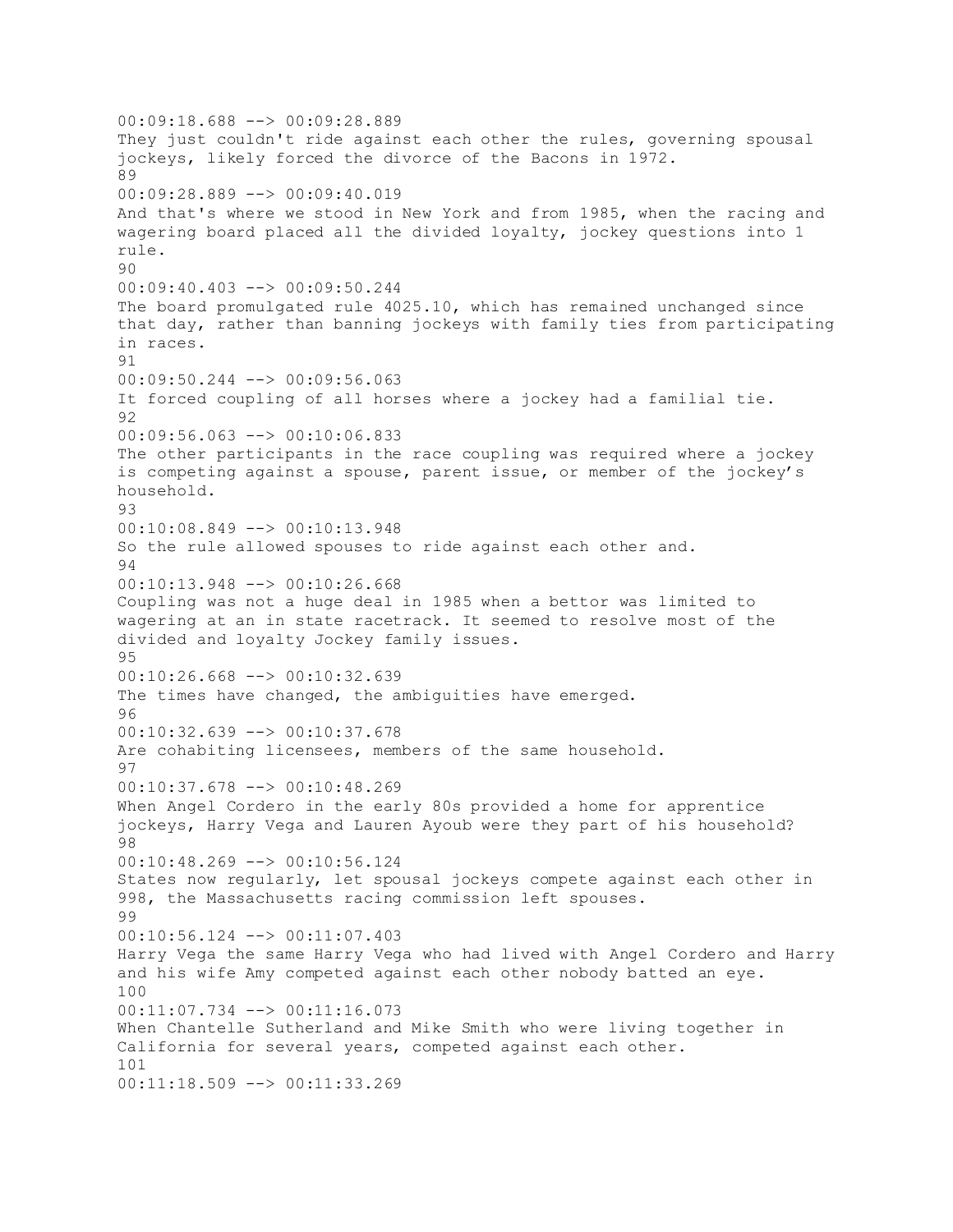On the parent issue side, we even saw our race in California in 2015 with 54 year old C.C. Lopez competing against his sons, Erik and David without any coupling. 102 00:11:34.288 --> 00:11:42.778 And with setting aloud throughout the world, how are you protecting New York bettors when they can bet on Trevor McCarthy? 103 00:11:42.778 --> 00:11:47.938 Racing against Katie Davis and Maryland, but not when they're racing in New York. 104 00:11:48.714 --> 00:11:49.913 But at the same time, 105 00:11:50.124 --> 00:11:55.854 many of these same states that allow spousal jockeys to compete against each other, 106 00:11:55.974 --> 00:11:56.813 have rules, 107 00:11:57.053 --> 00:11:59.333 including the ACRI Model rules, 108 00:11:59.543 --> 00:12:01.163 the had a provision limiting, 109 00:12:01.313 --> 00:12:07.073 or banning a jockey from racing against a horse trained by his or her spouse. 110 00:12:08.458 --> 00:12:17.129 How do you justify the distinction between spousal jockey's and spousal jockey versus spousal trainer? 111 00:12:18.149 --> 00:12:23.698 Moreover, why in New York and elsewhere is the family competition rule. 112 00:12:23.698 --> 00:12:33.203 Seemingly only limited to jockeys. For years Family connected trainers have competed against each other without any need for coupling. 113 00:12:33.474 --> 00:12:43.644 We had the Martin's Hall of Fame, father Frank, Son Jose and grandson. Greg all competing without any conflicts in the 80s in New York. 114 00:12:43.823 --> 00:12:53.783 We even had the Sedlacek family: husband, Woody, wife, Sue and kids Roy and Mike all training horses without rules, requiring coupling. 115 00:12:54.058 --> 00:12:59.399 Why had riders has been treated more harshly than trainers. Our rules. 116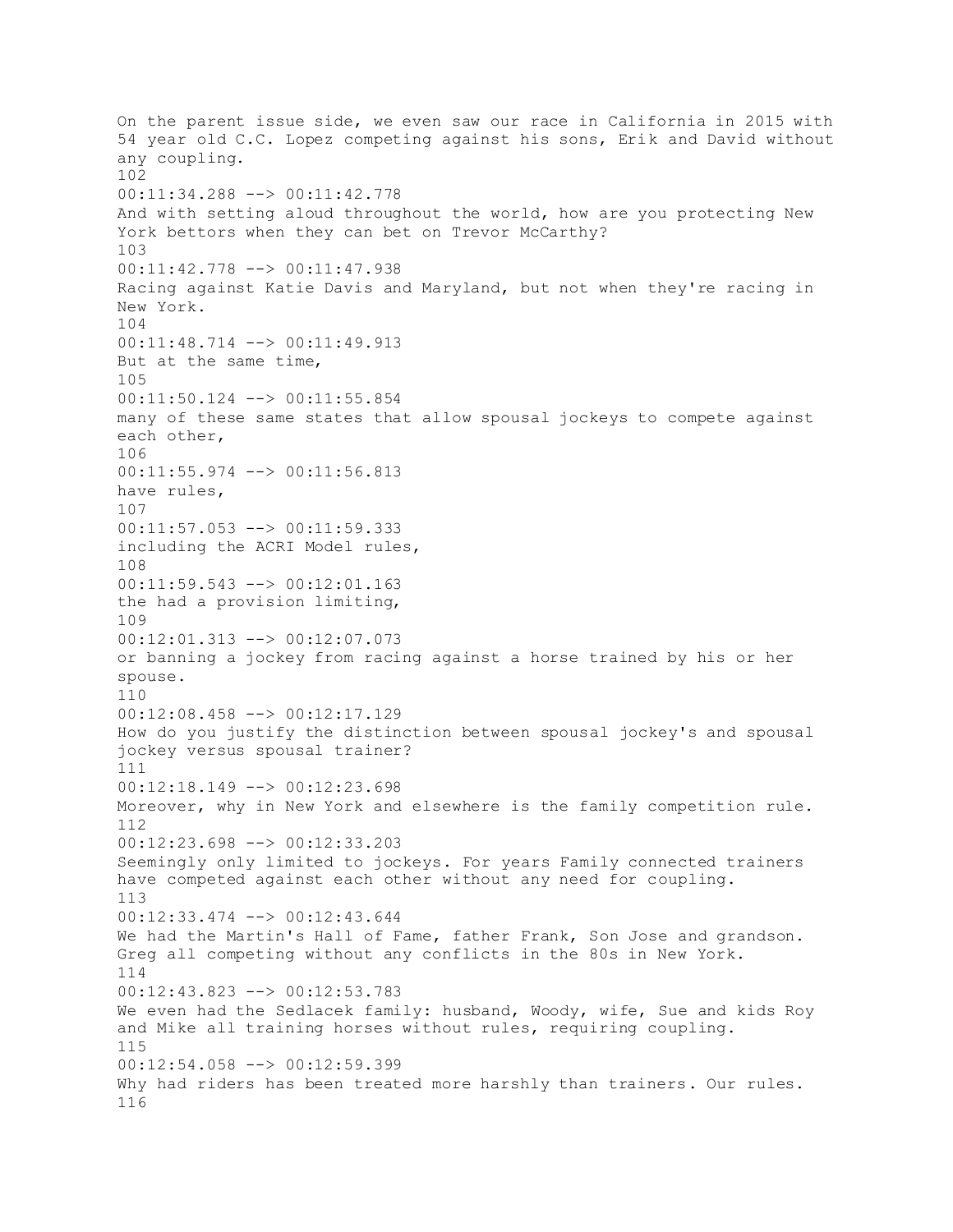00:12:59.423 --> 00:13:13.703 Or are all over the place, any jackass can get kick down our current rules. And now we have betting in New York on all sports and we have the same divided loyalties in these sports. Look at tennis. 117 00:13:15.028 --> 00:13:22.948 You have families playing against each other MacEnroes, Williams. Pliskovas, Murrays. 118 00:13:22.948 --> 00:13:27.839 Players competing against each other who are coached by the same individual. 119 00:13:28.344 --> 00:13:40.224 You have people playing against your double partners in singles look at the seventies, Billie Jean King playing against Rosie Casale. Martina Navratilova against Chris Evert. 120 00:13:40.703 --> 00:13:48.594 Pam Shriver Tom Off they're playing Marty Reason John Newcombe beat Tony Roche. You may remember that Chris Evert. 121 00:13:48.594 --> 00:13:57.953 Stopped being Martina Navratilova's doubles partner and average to all of his doubles, because there was a feeling that it might affect how she played against Martina in singles. 122 00:13:58.254 --> 00:14:04.703 You have people playing against players who are your teammates and major international competitions. 123 00:14:05.489 --> 00:14:10.708 Players playing against spouses or partners and mixed doubles or other matches. 124 00:14:10.708 --> 00:14:22.139 Back in the seventy's, you had ownership of control of tournaments by, by somebody like Donald Dell, who was the agent and lawyer for a large number of players. 125 00:14:22.139 --> 00:14:25.558 Conflicts were everywhere. 126 00:14:25.558 --> 00:14:31.739 And we have the same friends, families and business divided loyalty issues and other sports. 127 00:14:31.913 --> 00:14:46.254 Look at the friends Michael Strahan in 2001 was gifted the season sack record by Brett Favre, and the Green Bay Packers. That's now a bettable a little event. Just look at T.J. Watt, tying that record this past Sunday. 128 00:14:47.668 --> 00:14:59.788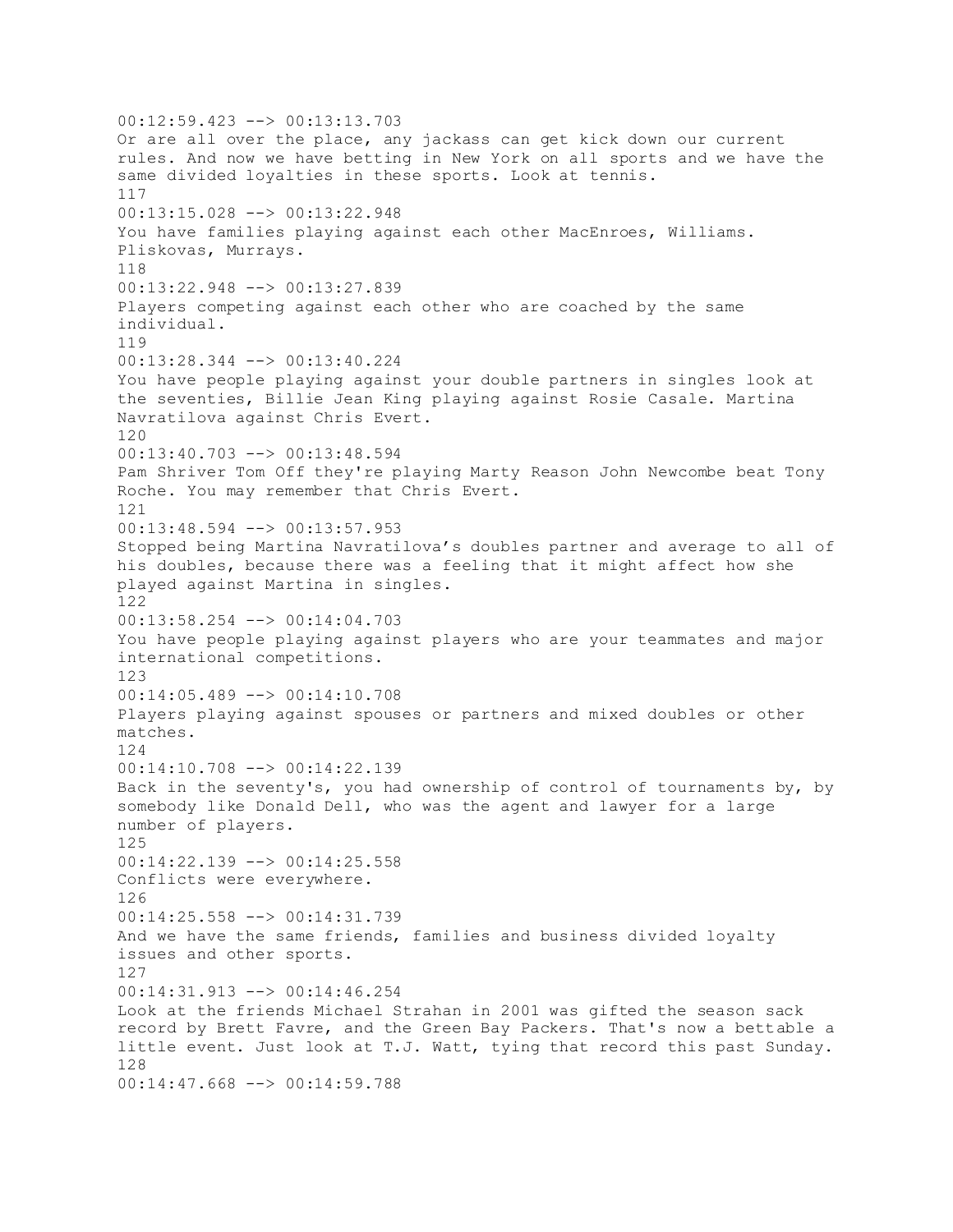In baseball, we've seen purposely grew pictures to friends from Don Drysdale, who was long time teammate, Duke Snider for a home run in 63. 129 00:14:59.788 --> 00:15:12.989 And Adam Wainwright, grooving a pitch to Derek Jeter for a double to start off the 2014 all star game. We've had parent child conflicts where Philippe Alou managed against his son Moises. 130 00:15:12.989 --> 00:15:20.578 And between conflicts among the Shulas, Bowdens, Rivers, Sutters, Pitinos and Dunleaveys. 131 00:15:20.578 --> 00:15:24.328 We've had the business divided loyalty issues. 132 00:15:24.328 --> 00:15:38.188 Look at the fifties, Kansas City, athletics, and the 1920 Boston Braves they were operated as the vassal states of the New York Yankees and the New York Giants respectively. 133 00:15:38.188 --> 00:15:51.208 Sports owners have own pieces of other franchises. Charles Bidwell, who owned the Chicago cardinals had helped George Halas owned a part of the Bears. 134 00:15:51.208 --> 00:15:54.509 There's all kinds of mixed ownership and the old. 135 00:15:54.509 --> 00:16:06.719 The old NFL, so the sports, we can now bed on have the same divided loyalties, uses horse racing if they don't ban these conflicts, or even announce these conflicts. 136 00:16:06.719 --> 00:16:11.578 And while on a terrible Carpenter, who can barely hammer a nail. 137 00:16:11.578 --> 00:16:19.859 Let alone build the barn. Let me suggest several ways to approach this defined as loyalty issue. 1. 138 00:16:19.859 --> 00:16:24.568 Who should regulate the divided loyalty issue. 139 00:16:24.568 --> 00:16:30.119 Should it be regulated by operators of the sport itself or by the organization. 140 00:16:30.119 --> 00:16:35.129 Which regulates the gambling on the sport should the conflict of interest issue. 141 00:16:35.129 --> 00:16:46.134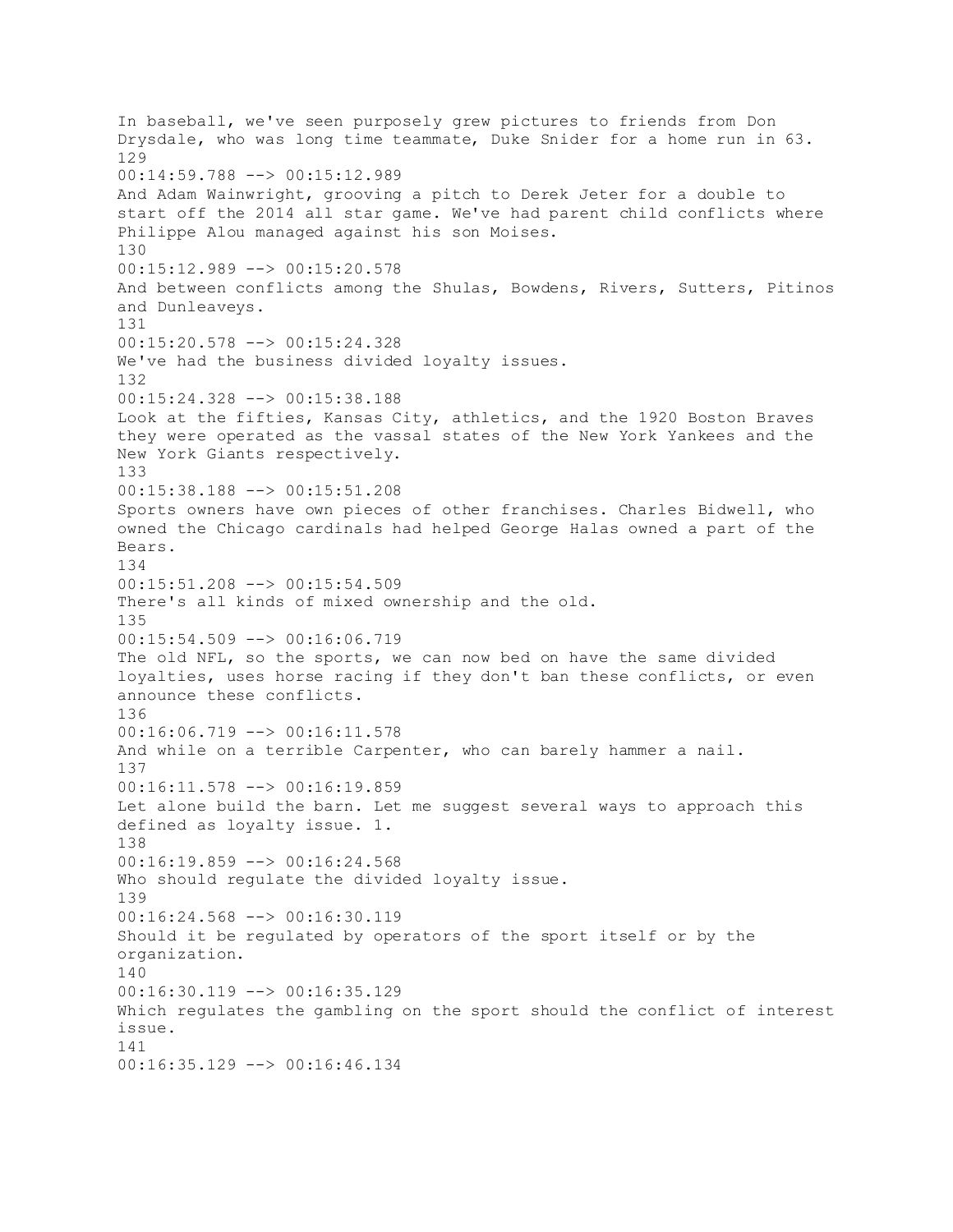Interest is you simply be banned, for example, the spousal jockey competitors issue would you simply ban the spouses from ever competing against each other? That was number 23? 142 00:16:46.344 --> 00:16:50.303 Do you regulate the conflict of interest by coupling that conflicted? 143 00:16:51.448 --> 00:16:57.028 Participants as a single entry, like we do with with 4025.10 144 00:16:57.028 --> 00:17:08.939 or do you allow the conflicted participants to compete against each other without any coupling but notify the public or the potential conflict? 145 00:17:08.939 --> 00:17:11.939 Do you take no action on the conflict? 146 00:17:11.939 --> 00:17:19.314 And simply let the conflicted competitors compete against each other. They're by instituting a laissez faire. 147 00:17:19.493 --> 00:17:20.513 Let the bettor 148 00:17:20.513 --> 00:17:35.334 Beware policy for conflicts. 6 are the answers to these questions affected by whether the wagering is pari-mutuel with a wagering involving the players betting against each other or just the public policy change when the 149 00:17:35.334 --> 00:17:39.624 bets are banked and being placed against a mega gambling firm, 150 00:17:39.743 --> 00:17:41.753 such as Fan Duel of Draft Kings. 151 00:17:42.358 --> 00:17:49.104 7, does the state has a greater obligation to act against the potential conflict of interest 152 00:17:49.104 --> 00:17:58.104 When it involves a sport like, horse racing, boxing, or mixed martial arts where the participants are subject to specific state regulation. 153 00:17:58.824 --> 00:18:11.513 And 8, rather than limiting entries for wagering, would it be preferable to follow the example of legalized sports wagering and restrict actual sports participants and their proxies from wagering? 154 00:18:12.023 --> 00:18:19.433 Similarly should they be more formalized penalties for disclosing inside information on sporting events? 155 00:18:19.709 --> 00:18:24.239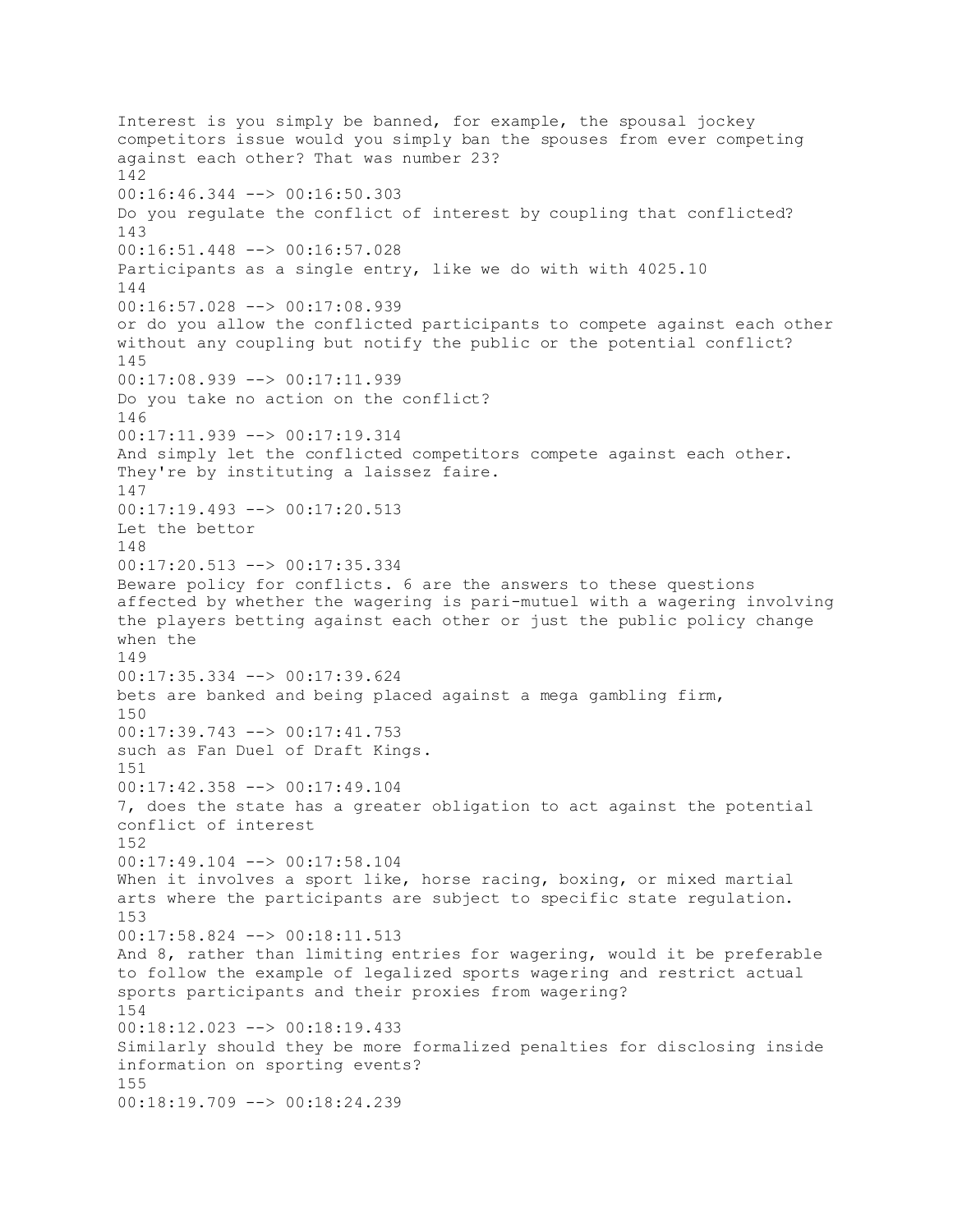I do have some very candid suggestions here. 156 00:18:24.239 --> 00:18:28.378 In horse racing, we need uniform. 157 00:18:28.378 --> 00:18:32.759 Rules of the race to govern the actual conduct of horce racing. 158 00:18:32.784 --> 00:18:33.834 Throughout this country, 159 00:18:34.644 --> 00:18:38.273 we're now set to have uniform national drug and safety rules, 160 00:18:38.544 --> 00:18:43.284 but there's absolutely no reason not to have uniform rules on the race, 161 00:18:43.433 --> 00:18:49.284 which would govern the full conduct of the race and the eligibility of all the participants in the race, 162 00:18:49.584 --> 00:18:52.493 why should Maryland's rule on this subject, 163 00:18:52.493 --> 00:18:54.804 be different than New York. 164  $00:18:55.469$  -->  $00:19:02.548$ 2, while disclosure of major conflicts may be necessary, it's nowhere near sufficient. 165 00:19:02.548 --> 00:19:15.084 Disclosure doesn't work well, disclosure failed that the breeders cup in November in the juvenile turf. Few knew the betting status of the eventual winter, modern games. 166 00:19:15.443 --> 00:19:30.354 We've had ample experience in New York to know that late rider equipment and gelding changes have never been communicated well, even where nearly all the bettors were at the track or an OTB branch. 167 00:19:30.628 --> 00:19:35.219 Giving an announcement as a track it's like getting an announcement 168 00:19:35.219 --> 00:19:44.189 At a subway station, and these days of mobile betting, these announcements are even less likely to reach the intended audience. 169 00:19:44.963 --> 00:19:55.854 3, let's begin to put a cap on who can bet and how we convey insider information. I know that racing 1 seems to feed on inside or play. 170 00:19:56.094 --> 00:20:06.324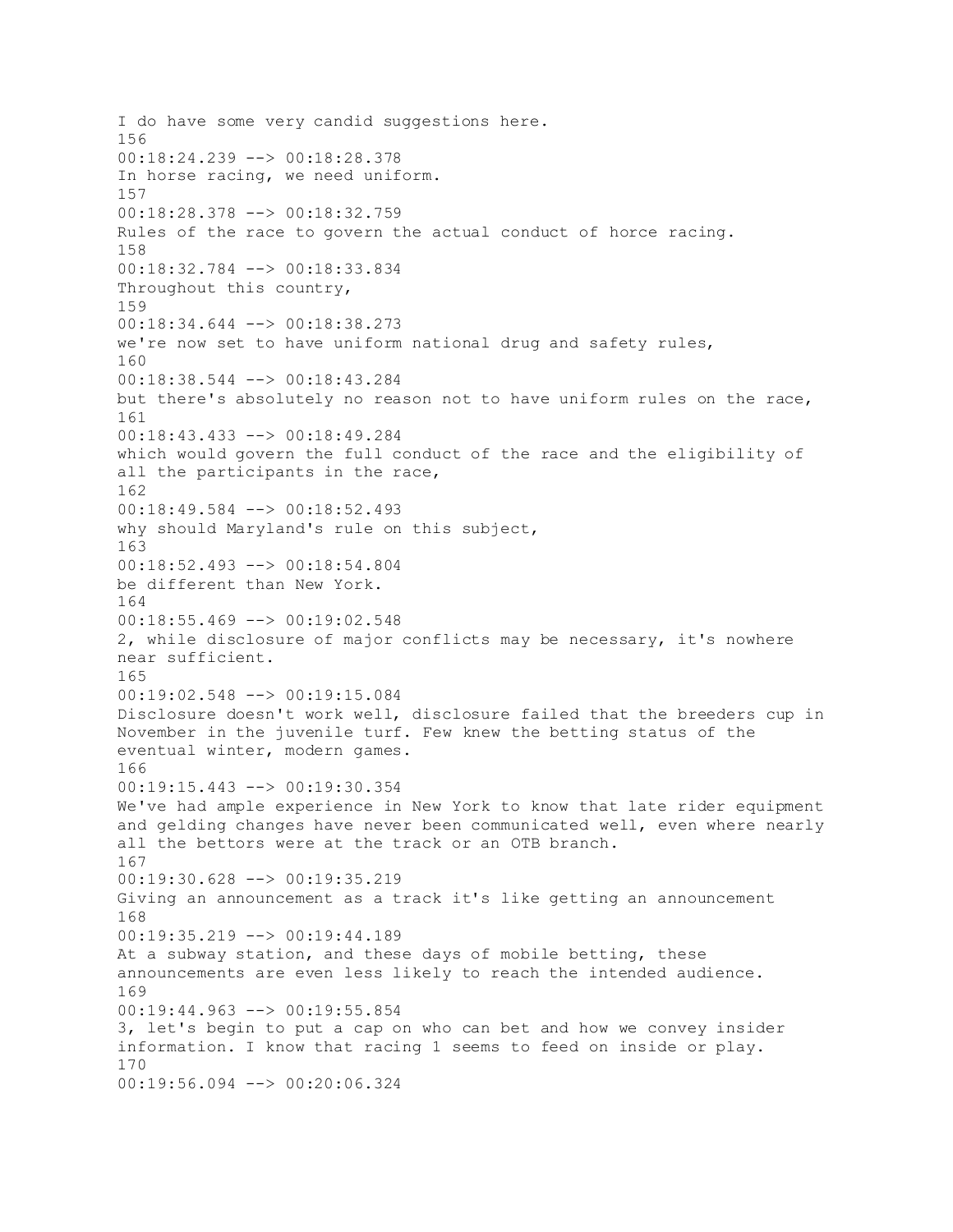Everybody wants to think they've got the horse right here, but it's time to stop horse racing from further devolving into an insider's game. I would direct you to the rules. 171 00:20:06.354 --> 00:20:12.084 The British Horse Racing Authority has been already on the limits on communications of insider information. 172 00:20:12.419 --> 00:20:22.048 By 4, finally, we do need to look closer at the instances where horses that share the same owners and or trainers. 173 00:20:22.048 --> 00:20:27.148 Assist each other in the course of a race I would add to this list. 174 00:20:27.148 --> 00:20:35.249 Oh, in proper assistance, those, those races where there's a close familial interest involved in the race. 175 00:20:35.249 --> 00:20:44.038 Again, I would direct you to the rules of the BHA on assisting another horse in a race if we want to avoid. 176 00:20:44.038 --> 00:20:52.229 Even the perception of conflicted loyalties, we need to have stronger rules and greater enforcement here. 177 00:20:53.153 --> 00:21:08.034 I've talked enough I know my limitations. I'm not raising a barn. I'm barely constructing a fence. I don't know what the ultimate answers here are. I do know however, this is the most important subject and it merits. Everyone's. 178 00:21:08.548 --> 00:21:14.398 Best efforts in work here you staff of the Gaming Commission, and it's members. 179 00:21:14.398 --> 00:21:19.888 You can begin to construct a new barn, and you can write a better ending. 180 00:21:19.888 --> 00:21:23.429 The proper ending for the for the 2nd act here. 181 00:21:23.429 --> 00:21:28.169 Thank you for letting me. 182 00:21:28.169 --> 00:21:32.098 Ben, thank you very much for your, uh, your participation here. 183 00:21:32.098 --> 00:21:35.939 Does anyone have any questions from Mr Liebman. 184 00:21:38.009 --> 00:21:45.118 Rob Rob Ed Burns, I'll jump in with a question.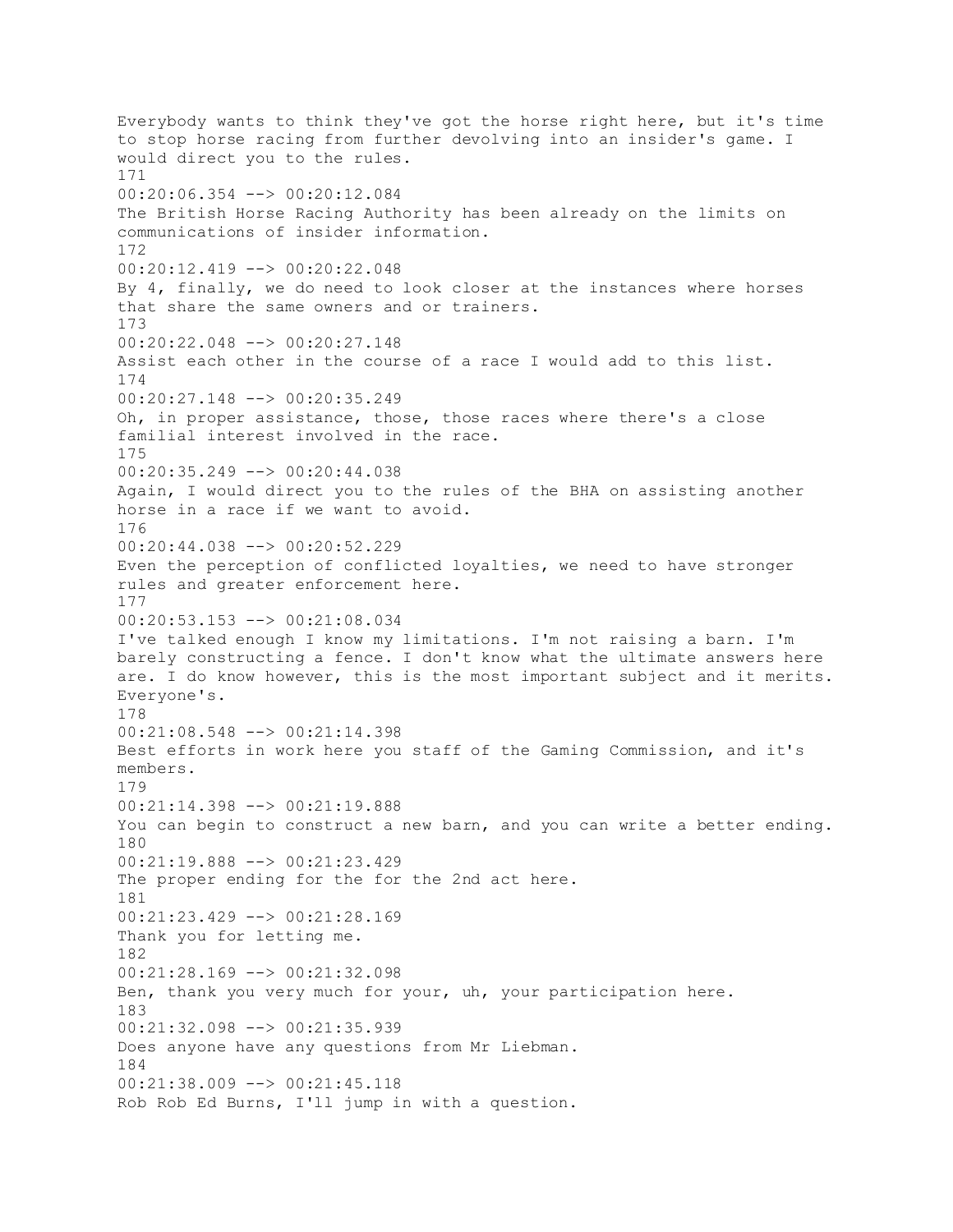185 00:21:47.219 --> 00:21:54.689 Ben, uh, thank you for your, uh, for your input, uh, which is very helpful to the commission. 186 00:21:54.689 --> 00:21:59.519 If to take up your metaphor, the gaming commission were to. 187 00:21:59.519 --> 00:22:02.759 Construct a new beautiful barn. 188 00:22:02.759 --> 00:22:10.588 Would we be the only building standing in the world in this space? You know, would we be outliers and trying to. 189 00:22:10.588 --> 00:22:17.489 Undertake that that type of, uh, project of, of thinking through all of these in. 190 00:22:17.489 --> 00:22:21.749 Compared to the regulatory regimes in other jurisdictions around the world. 191 00:22:23.273 --> 00:22:36.683 The answer is that hopefully it would, it would learn begin to be part of the uniform, the uniform national rules on the actual running of races that I. 192 00:22:37.019 --> 00:22:47.548 I pray for it in the racing industry, so yeah, you'd be you initially be by yourself, but hopefully the other. 193 00:22:47.548 --> 00:22:54.088 Other commissions, other groups would see the, would see the path. 194 00:22:55.499 --> 00:23:08.398 Thank you and can you shed some light on the historical carve out that that we've had in this particular rule for stakes races and why it was relaxed in those circumstances. 195 00:23:09.538 --> 00:23:12.659 This is a. 196 00:23:12.659 --> 00:23:22.558 W, W, W. what's comfortably deleted as total as possible in the racing industry is that racing handle is, uh. 197 00:23:22.558 --> 00:23:31.048 Largely is to a certain extent, it determined and we certainly in a particular race by the number of betting interest in the race. 198 00:23:31.048 --> 00:23:35.729 So that the greater number of interest in the race. 199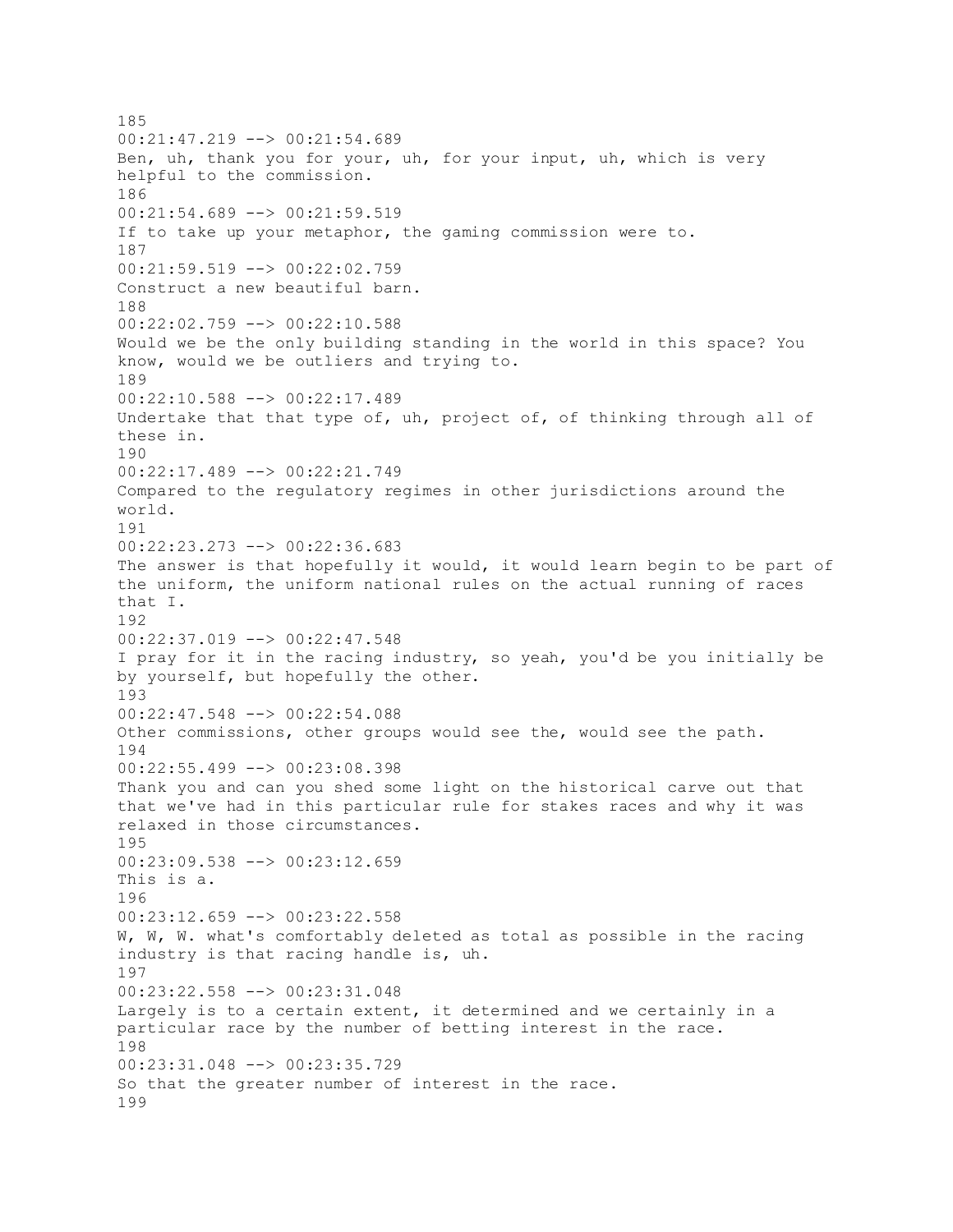00:23:35.729 --> 00:23:50.693 Uh, the greater, the betting handle. It's very important. Other in in a lot of races now. Especially in thoroughbred racing. Certain dominant trainers are there. 200 00:23:50.693 --> 00:24:02.844 How many Pletchers will you see in a major stake ways if you, if, if you reduce the number. If you if you couple all the Pletchers, all the Bafferts. 201 00:24:03.479 --> 00:24:13.769 And suddenly you have a race that's far less interesting to bet. You may even have in very major races that is unbettable. That's unbelievable. 202 00:24:13.769 --> 00:24:14.693 Because you have, 203 00:24:14.933 --> 00:24:20.634 you're not going to be able to get any wagering on on exotics when, 204 00:24:20.663 --> 00:24:23.124 when you're dealing with that it's getting this started, 205 00:24:23.124 --> 00:24:23.273 like, 206 00:24:23.273 --> 00:24:23.423 say, 207 00:24:23.423 --> 00:24:27.144 the 90 s when Wayne Lucas was the dominant trainer, 208 00:24:27.413 --> 00:24:29.814 you just don't have the entries because of this. 209 00:24:29.963 --> 00:24:34.973 So the idea was that, in order to, to, to, to make sure there was, there was. 210 00:24:35.308 --> 00:24:46.798 A considerable betting on these races, you know, we relaxed the rule. Otherwise I mean, we have enough problems in racing, finding full fields for major stake races. 211 00:24:46.798 --> 00:24:53.699 Would that be an issue with respect to jockeys with familial relationships, as opposed to trainers. 212 00:24:53.699 --> 00:25:01.648 Offhand I don't think so. Right and I'm almost, I'm curious about, um, the history of, um. 213 00:25:01.648 --> 00:25:05.128 Harness racing, which I know you have expertise in as well.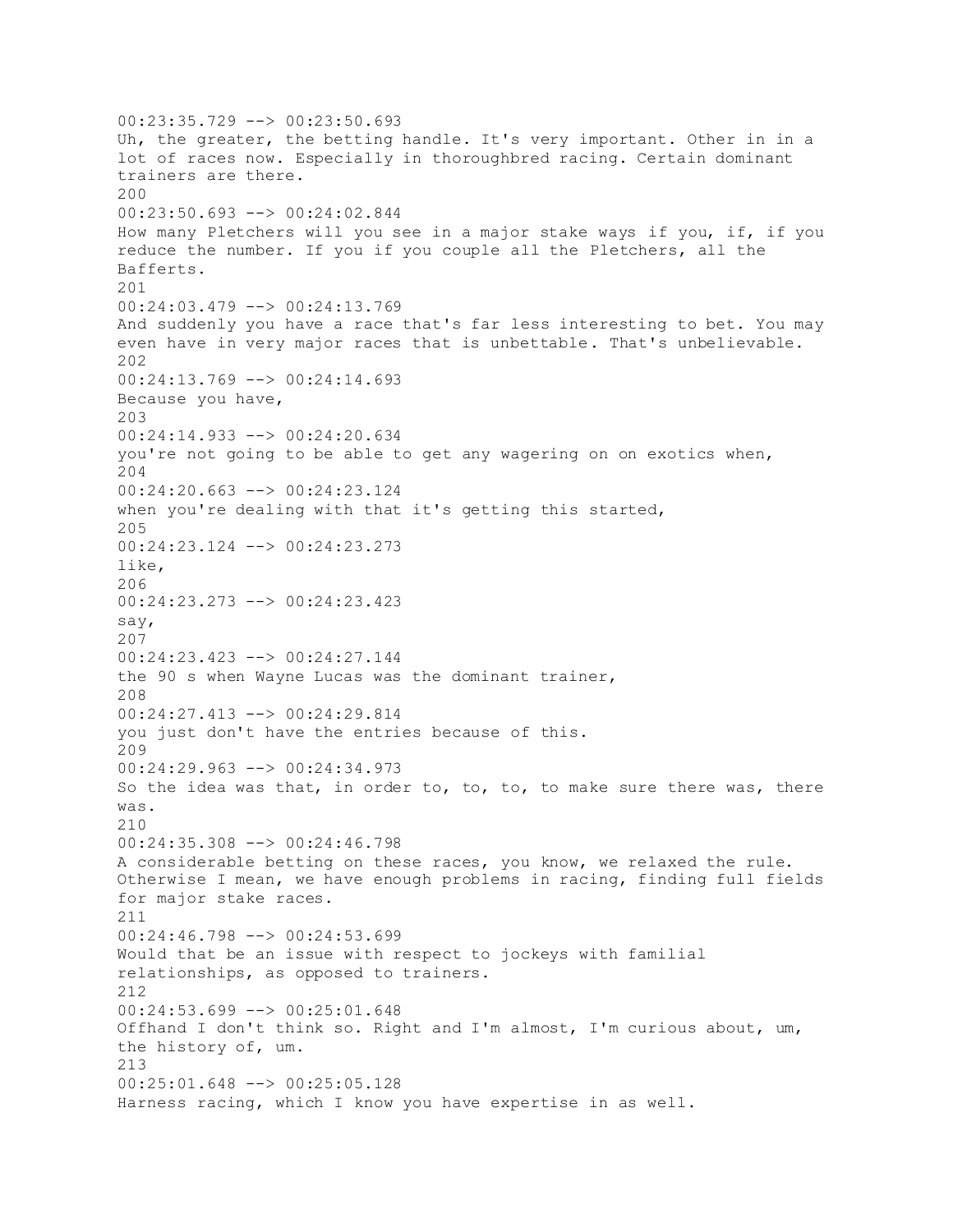214 00:25:05.128 --> 00:25:11.189 Did these types of excuse historically come up in in the hardest racing context as well? 215 00:25:11.189 --> 00:25:25.378 Not in the same way, but if you look at horse, it harness racing, which is always just and there's a. 216 00:25:25.378 --> 00:25:37.259 Again, harness racing if you, I think if it, what the running of the Hambletonian is where, where you actually saw the issue of, of a, of. 217 00:25:37.259 --> 00:25:46.409 Oh, a horse of a driver living another course part of what would have been a mutual combination in the past. 218  $00:25:46.409$  -->  $00:25:56.003$ Uh, get through, um, you have it, but far less what you had in harness racing was so many dominant families. 219 00:25:56.003 --> 00:25:56.213 So, 220 00:25:56.453 --> 00:25:56.604 I mean, 221 00:25:56.604 --> 00:26:09.923 you had so many Filions owns in the 60 s and 70 s who were driving you look at all the relatives of Stanley Dancer from the fifties to the 70s, 222 00:26:09.923 --> 00:26:10.493 where you had, 223 00:26:10.763 --> 00:26:11.003 you know, 224 00:26:11.243 --> 00:26:11.693 brother, 225 00:26:11.723 --> 00:26:13.884 uncle son. 226 00:26:14.513 --> 00:26:18.084 There were so many dancers. They were all not couples. 227 00:26:19.648 --> 00:26:32.548 But, um, we had a number of Houghtons for years racing because you've had in harness racing a lot of families that were that were extremely dominant in the sport. 228 00:26:35.669 --> 00:26:40.108 But harness racing has, has, I think. 229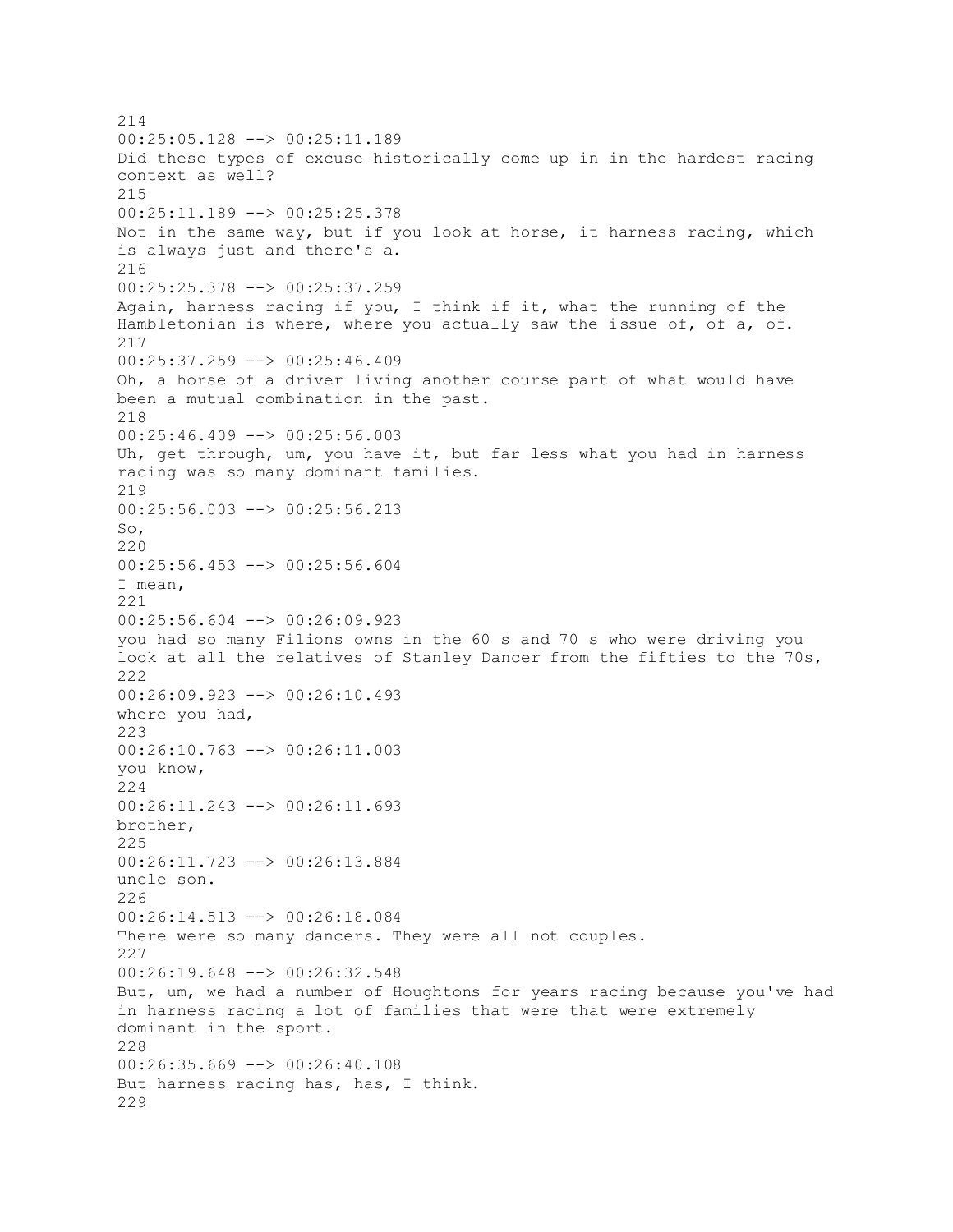00:26:40.108 --> 00:26:43.528 Been less resistant to coupling. 230 00:26:43.528 --> 00:26:49.949 Hello. 231 00:26:49.949 --> 00:26:54.929 Thank you very much. Anyone else have any. 232 00:26:54.929 --> 00:27:05.818 Questions for Mr. Liebman then we appreciate your participation in this and we appreciate the time and effort you've taken and actually thinking about this issue. 233 00:27:05.818 --> 00:27:09.449 I know you and I, I've had a number of conversations. 234 00:27:09.449 --> 00:27:22.588 If I ever come up with if I ever finished this article, I will forward it to everybody. I'm not sure however that I will come up to any better conclusions then I already have. 235 00:27:22.588 --> 00:27:26.128 Just more examples of conflicts. 236 00:27:26.128 --> 00:27:30.868 Again, I appreciate your efforts Thank you. Thank you. 237 N.Y.S. Assembly Member Carrie Woerner 00:27:30.868 --> 00:27:40.199 Thank you all our next schedule participant is the honorable Carrie Woerner, who represents the 113rd assembly district? 238 00:27:40.199 --> 00:27:46.078 Assembly woman Warner is the chair of the subcommittee and agricultural production in technology. 239 00:27:46.078 --> 00:27:49.138 And as a member of the assembly racing and wager and committee. 240 00:27:49.138 --> 00:27:52.648 Most importantly, for the purposes of today's topic. 241 00:27:52.648 --> 00:27:56.848 Assemblywoman, Werner was the sponsor of legislation that sought to eliminate. 242 00:27:56.848 --> 00:28:01.169 The commissions interested party, coupling, rule: Assembly woman. 243 00:28:02.334 --> 00:28:15.864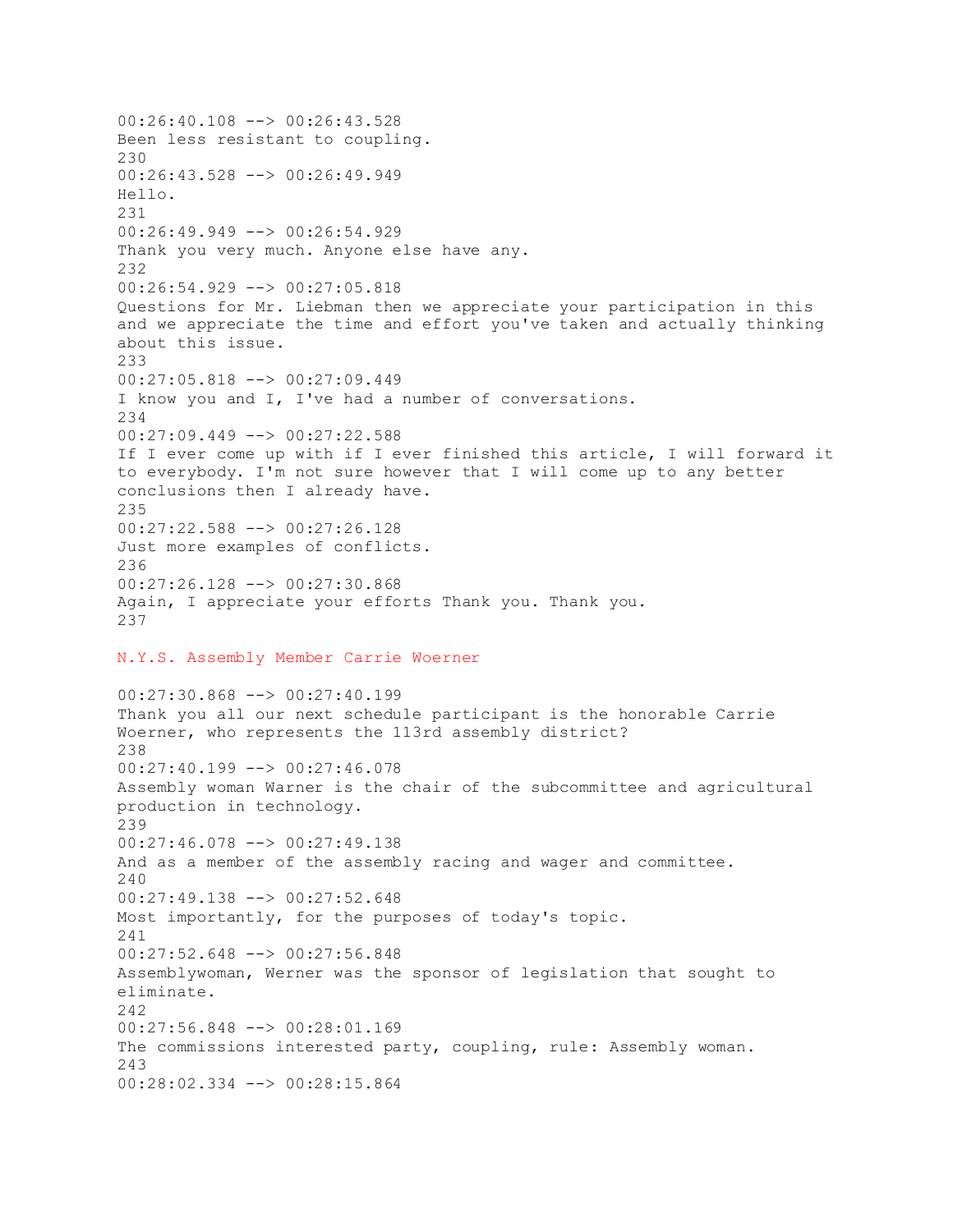Thank you, Rob, and thank you to the commission for inviting me to speak with you today on the pressing issue of integrity in sports, and specifically of integrity in sports wagering as the representative of 113rd assembly district. A district that includes the historic Saratoga race. 244 00:28:15.864 --> 00:28:23.453 Course, I am particularly focused on promoting and ensuring the integrity of the iconic and much beloved sport of horse racing. 245 00:28:25.104 --> 00:28:38.304 While we convene today to talk about the overarching and amplifying national and international threat of corruption in sports and sports wagering, involving numerous sports, such as soccer, basketball, football, tennis, and horse racing. Today. 246 00:28:38.334 --> 00:28:51.114 I am here to speak specifically on 1, small aspect of the commission's fight for integrity in New York, horse racing industry, the history application and consequences of the rule mandating coupled entries from Mary jockeys. 247 00:28:51.388 --> 00:29:03.628 As, as, you know, and as Mr Liebman has described a couple of entries represents 2 or more entries considered to be a single bed bedding entry historically. Why? And when does coupling occur. 248 00:29:04.824 --> 00:29:05.334 For the, 249 00:29:05.364 --> 00:29:08.574 for the non racing participant in this hearing, 250 00:29:08.574 --> 00:29:09.294 I would say that, 251 00:29:09.324 --> 00:29:12.324 that we could look at 1 of the horse racing blogs description, 252 00:29:13.044 --> 00:29:17.544 which says the idea is if a trainer or owner is entering more than 1 horse race, 253 00:29:17.723 --> 00:29:26.814 he or she knows which which 1 of the 2 horses is better and could exploit that fact by using the other horse tactically to set up the race for the better horse. 254 00:29:27.114 --> 00:29:40.523 The purpose of coupling the horses into 1 vetting entry is to protect those betting on the other horse. So, even if the other words isn't given his best chance of winning and the better horse does, in fact, when the person placing the bet on the other horses protected. 255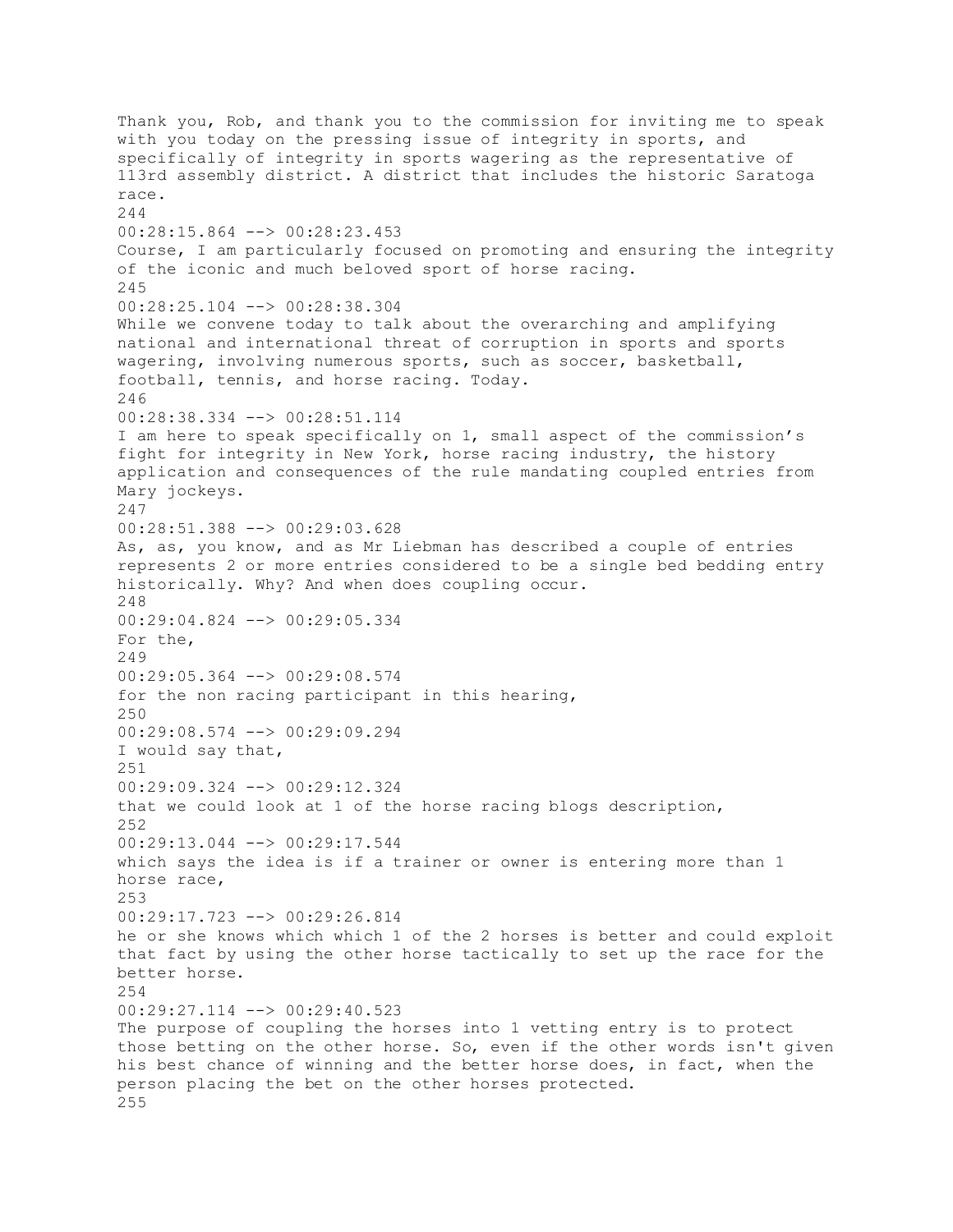00:29:40.858 --> 00:29:51.298 The commission's current regulations on coupling reach significantly beyond these traditional concerns by establishing for distinct, mandatory coupling scenarios. 256 00:29:51.298 --> 00:29:55.078 1, with respect to, to entries with common ownership. 257 00:29:55.314 --> 00:29:55.794 2, 258 00:29:55.824 --> 00:29:59.034 with respect to 3 or more horses trained by the same person, 259 00:29:59.034 --> 00:29:59.574 3, 260 00:30:00.054 --> 00:30:05.213 with respect to all horses trained or written by a spouse parent issue, 261 00:30:05.243 --> 00:30:12.084 or members of a jockey household and for any time the commission Steward finds it necessary in the public interest. 262 00:30:12.959 --> 00:30:24.298 Although mandatory coupling automatically applies to all horses involving Married jockeys or a jockey Married, to a trainer entries coupled by reason of common ownership for training do not. 263 00:30:24.503 --> 00:30:24.983 In fact, 264 00:30:24.983 --> 00:30:25.854 into in 2015, 265 00:30:25.854 --> 00:30:40.673 the commission substantially relaxed the conditions under which entries with common ownership or training must be coupled specifically the commission lowered the threshold for mandatory coupling in stakes races from \$1 Million to 50,000 according to the notice of proposed rulemaking published in 266 00:30:40.673 --> 00:30:41.663 the state register, 267 00:30:41.663 --> 00:30:45.084 the change was made to improve wagering opportunities and thoroughbred parent, 268 00:30:45.114 --> 00:30:46.344 mutual racing. 269 00:30:46.344 --> 00:30:57.324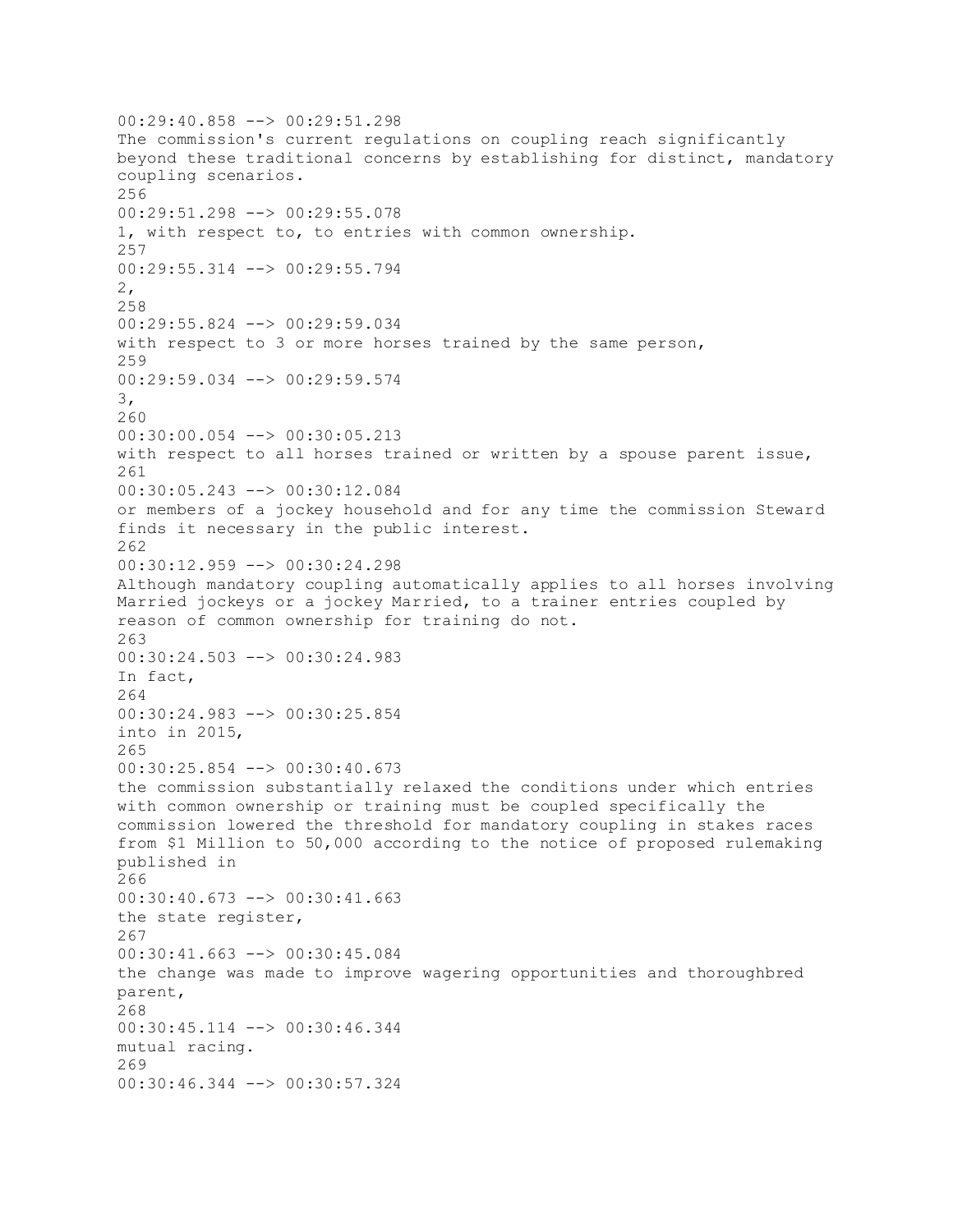Additionally, the notice indicated that quote, the proposal is consistent with recent amendments of a similar nature in other major racing jurisdictions, such as Kentucky and Texas. 270 00:30:57.534 --> 00:31:06.114 The racing stewards can closely monitor each race and have the authority to place any horse and finishing position that is appropriate. If collusion is observed. 271 00:31:06.114 --> 00:31:15.564 And the rule proposal requires further, that betters be informed by the racetrack of any comment ownership or trainer among horses in the same race. 272 00:31:17.128 --> 00:31:25.348 In addition the commission Steward has the authority to order that horse is be coupled if necessary in a public interest pursuant to regulation. 273 00:31:25.348 --> 00:31:38.189 Similarly, although there was a blanket mandate to couple spousal entries. Trainers, not married to a jockey, have carte blanche to run 2 horses in any race completely unencumbered by the strictures of mandatory coupling. 274 00:31:38.513 --> 00:31:52.074 So, why do marry jockeys and trainers not in gender, the same level of professional respect as unmarried, Jackie's and trainers, even though the regulations confer flexibility on the commission steward to make a case by case determination for coupling. 275 00:31:52.284 --> 00:31:55.584 Whenever such Steward finds it necessary in the public interest. 276 00:31:55.828 --> 00:32:01.409 The regulations distinctly exempt siblings of a jockey from mandatory coupling. 277 00:32:01.409 --> 00:32:07.554 In fact, there are numerous historical instances of siblings competing against 1, another at the highest level of sport. 278 00:32:08.183 --> 00:32:09.233 Examples include, 279 00:32:09.233 --> 00:32:09.624 of course, 280 00:32:09.624 --> 00:32:10.523 Jose and Irad, 281 00:32:10.554 --> 00:32:12.713 Ortiz of Saratoga horse racing theme, 282 00:32:13.193 --> 00:32:19.763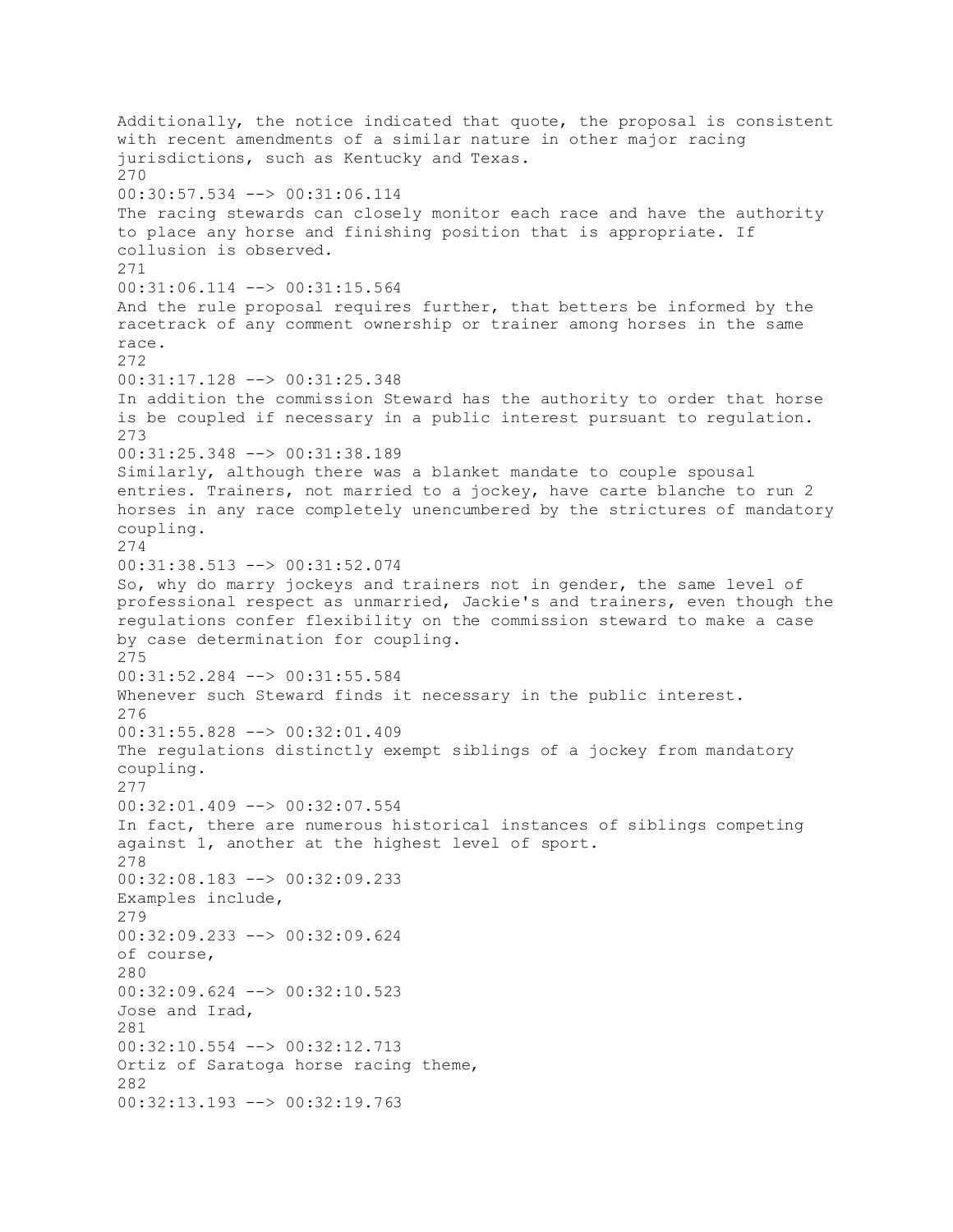Eli and Peyton Manning the well-known NFL quarterbacks whose opposing team clashed 3 times and of course, 283 00:32:19.763 --> 00:32:21.023 Venus and Serena Williams, 284 00:32:21.023 --> 00:32:23.784 the tennis sisters who shared a household for many years, 285 00:32:23.784 --> 00:32:26.634 and ultimately met in 8 grand slam finals. 286 00:32:26.939 --> 00:32:30.538 Why then do siblings can 1st, such professional respect? 287 00:32:30.538 --> 00:32:41.183 Whereas spouses do not, anyone can plainly see the regulations established a double standard. Why does the commission automatically presume match fixing tendency and spouses? 288 00:32:41.663 --> 00:32:48.203 Nothing in the history of the origins of New York's regulation, nor the experience of other states suggests a basis for that fear. 289 00:32:48.509 --> 00:32:54.838 New York's mandatory coupled entries. Regulation came into effect over 35 years ago in 1985. 290 00:32:55.134 --> 00:33:09.144 The New York state racing and re, drawing board added the rule with little explanation. The notice of rulemaking from August 15th 1984 stated that the rules are needed to quote, insure integrity and the appearance thereof in thoroughbred races upon which pair mutual betting is conducted. 291 00:33:11.098 --> 00:33:19.618 As a way of explanation, the note is simply identified the legislative objective to restrict the participation in racing of members of the jockey's household. 292 00:33:19.618 --> 00:33:31.798 Minutes from contemporary meetings of the racing and wagering board either failed to mention the rule change or simply acknowledge the board's approval of the change as noted earlier the change did not include siblings. 293 00:33:31.798 --> 00:33:46.163 Siblings have always been exempt from the rule, other prominent horse racing States, including Kentucky, California, Florida, and Texas do not mandate couple of entries from married jockeys or members of a jockey's household and no scandals have arisen from their failure to do. 294 00:33:46.163 --> 00:33:57.354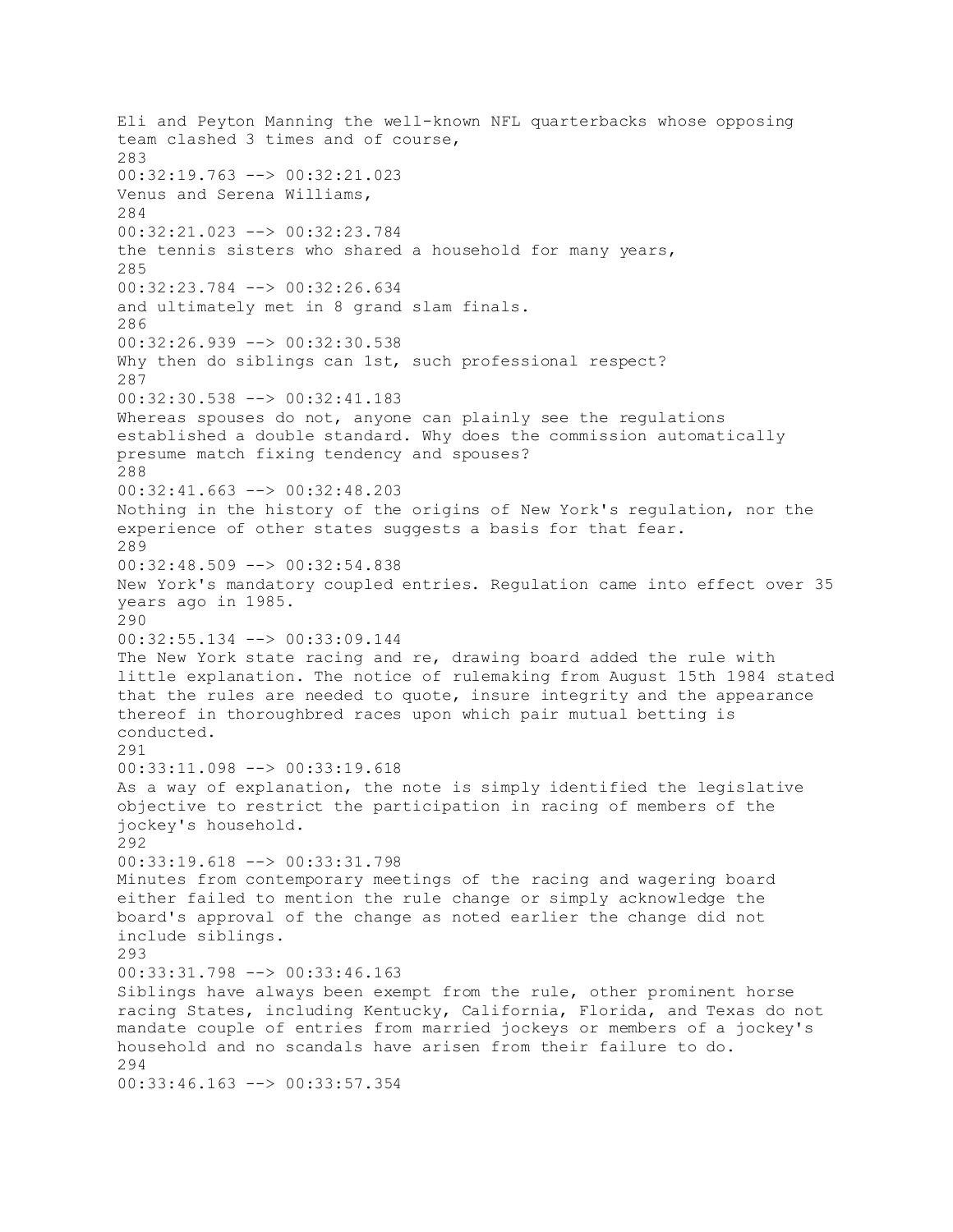So, notably the Model rules of racing promoted by the association of racing commissioners, international also contain no provision, mandating couple of entries based on jockeying relationships. 295 00:33:58.854 --> 00:34:11.063 In discussions earlier this past year with Executive Director Williams, concerning the conditions perceived need for the mandatory coupling rule for married jockeys. I learned that the commission believe New York's evidentiary laws on the marital communications. 296 00:34:11.063 --> 00:34:21.414 Privilege likely presented a barrier to its investigators, preventing them from thoroughly examining potential allegations of match, fixing or collusion between jockey's spouses. 297 00:34:21.659 --> 00:34:30.659 As I set forth in it in detail in a memo to director Williams on August 20th 2021. my research indicates current New York law presents. No such barrier. 298 00:34:30.659 --> 00:34:45.358 The current mandatory coupling rule from Married Jockeys and members of a jockey's household is unfair and unjust. It treats married jockeys and members of their household differently than other participants in racing. And it does so based solely on marital status. 299 00:34:45.358 --> 00:34:55.583 The rule presupposes match with fixing proclivities and married persons and assesses a penalty in advance of guilt, even in advance of the couple actually taking prohibited actions. 300 00:34:56.003 --> 00:35:09.233 It reminds me of the Tom Cruise movie Minority report, and that film set in, in 2054, the police tried to erase to arrest Tom Cruise for murder, even though he hasn't committed one. instead they based the warrant on a suspicion that he will commit murder on a future date. 301 00:35:11.153 --> 00:35:24.503 The current mandatory coupling rule for married jockeys is also outdated and tone deaf. All of the couples I know. Want to beat 1 another when they're placed in direct competition this rule targets, elite athletes who happen to be married. 302 00:35:24.954 --> 00:35:34.554 If anyone is likely to be competitive with their spouse, it is certainly a fine-tuned athlete who has dedicated years of their life to honing skills to compete at their highest level. 303 00:35:34.889 --> 00:35:45.898 Modern girls and boys are no different in this respect. They each want to win. No matter who the opponent is. The competitor doesn't want to lose even lesser when pitted against their spouse. 304 00:35:45.898 --> 00:35:52.708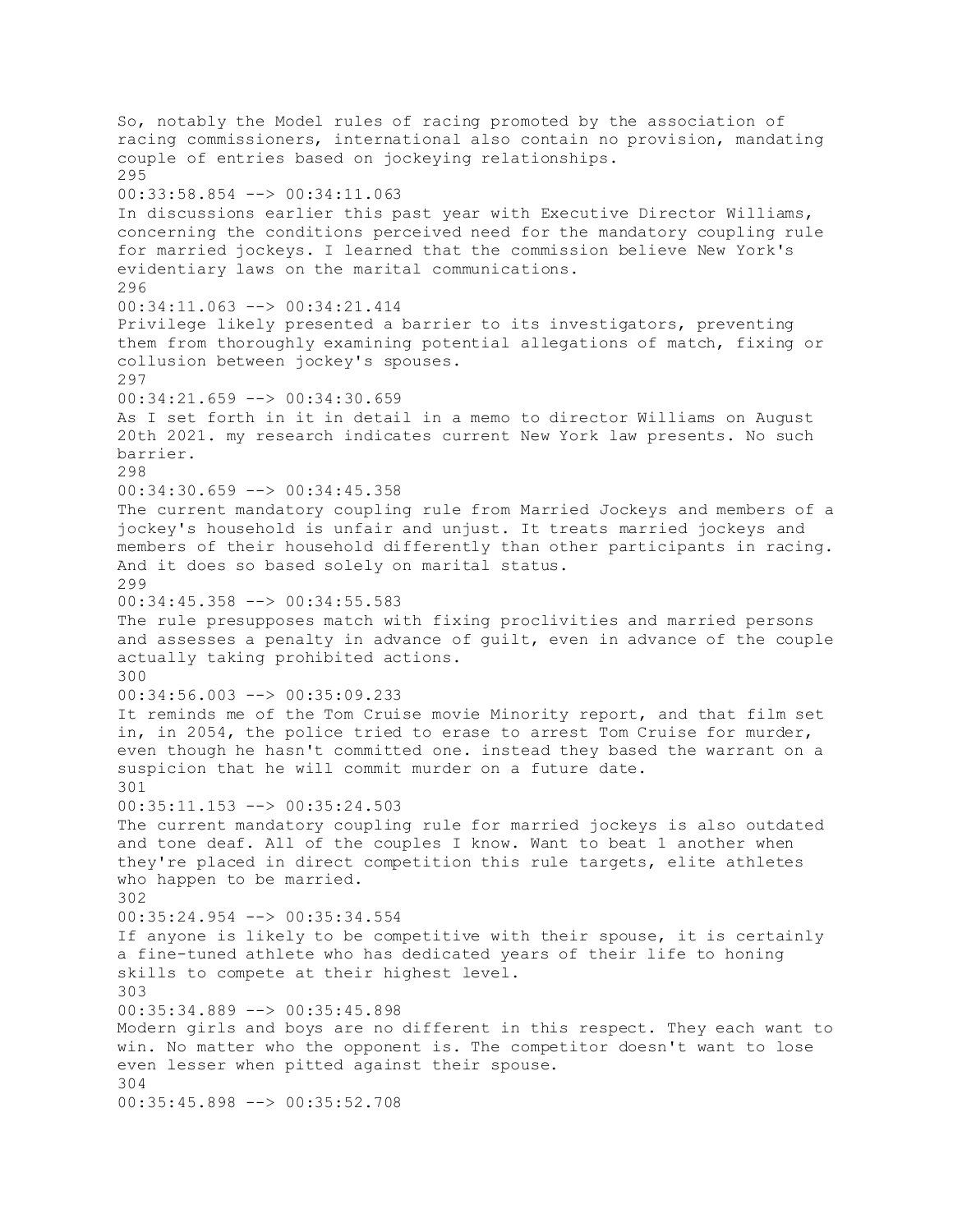The current mandatory coupling you will for married jockeys is also inconsistent with other rules in New York racing. 305 00:35:52.708 --> 00:35:59.938 In fact, just this summer, a father and son competed against 1 another at the Saratoga harness track and they did. So as separate entries. 306 00:35:59.938 --> 00:36:14.639 The son won and the betting public loved the human interest story. I can't imagine the father wanted to lose to the son and I also can't imagine the son didn't want to beat the father. In fact, he was quoted in a newspaper article that says. 307 00:36:14.639 --> 00:36:19.949 That says there's no one I want to be more than my dad and that's just the business. 308 00:36:19.949 --> 00:36:22.949 You have to crave winning in order to succeed. 309 00:36:23.963 --> 00:36:35.333 The current mandatory couple coupling rule for married jockeys is also detrimental to New York's horse racing industry, because it suppresses opportunity and competition for both members of the marriage and doing. 310 00:36:35.333 --> 00:36:40.614 So the rule does more damage to the quality of New York horse racing than it does to protect its integrity. 311 00:36:41.213 --> 00:36:52.313 The risk posed to the integrity of horse racing and wagering by permitting married jockeys to freely compete against 1 another is incredibly minuscule and compared to the encroaching forces of corruption, 312 00:36:52.313 --> 00:36:55.253 being monitored by being monitored by Interpol sports, 313 00:36:55.253 --> 00:36:56.003 integrity unit, 314 00:36:56.153 --> 00:36:57.503 and others throughout the world. 315 00:36:58.253 --> 00:37:11.273 Finally, the current mandatory coupling rule for married jockeys is redundant racing stewards have vast power over the conduct of a race, and today's technology gives towards tools they didn't have in 1985 at the Investigatory stage stores and commission. 316 00:37:11.273 --> 00:37:26.003 Investigators may interview witnesses, search the grounds and review video footage from the race removing the current mandate to couple entries from married jockeys will not curtail these Investigatory powers.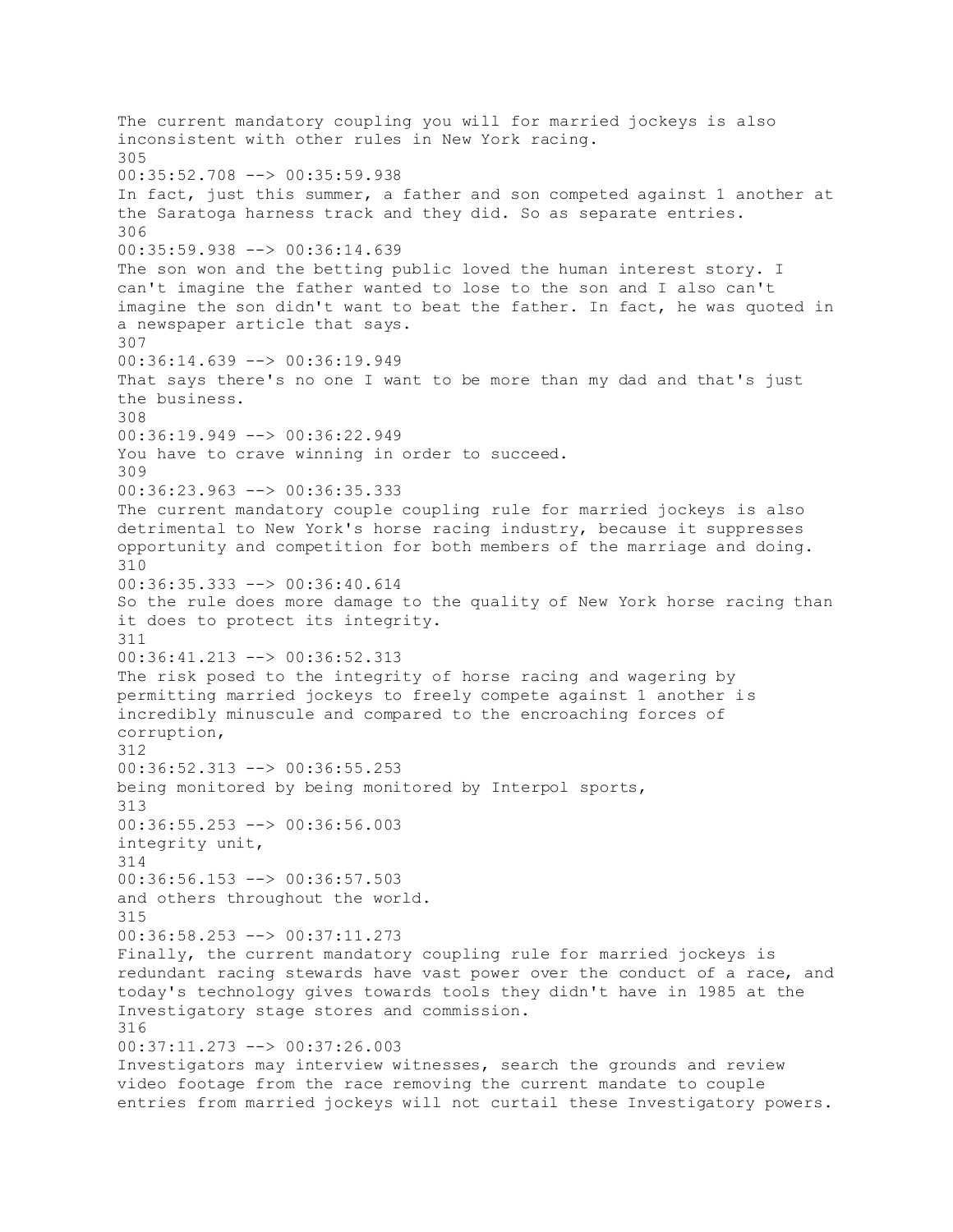And as noted earlier the commission steward may mandate coupling at anytime. 317 00:37:26.003 --> 00:37:32.634 If the steward finds it necessary in the public interest, thank you for your attention to this matter. And I'm happy to answer questions. 318 00:37:35.278 --> 00:37:45.449 Well, thank you very much for your viewpoint assembly woman before we open up for questions, would it be possible for you to send me a copy of you were prepared remarks. 319 00:37:45.449 --> 00:37:49.619 Absolutely, we will do that momentarily. I appreciate that. 320 00:37:49.619 --> 00:37:52.829 Staff any questions for the assemblywoman1. 321 00:37:54.929 --> 00:37:58.378 Robin said, I'll, I'll jump in with a quick 1. 322 00:37:58.378 --> 00:38:01.588 Assemblywoman would you. 323 00:38:01.588 --> 00:38:14.460 Recommend that the commission not regulate in this area at all? Or do you think disclosure or other steps would be appropriate? I'm just curious about your views on on. 324 00:38:14.460 --> 00:38:19.800 Where you think the regulatory end game should be on this topic? 325 00:38:20.969 --> 00:38:26.219 Thank you. I, I think that I think that transparency is always. 326 00:38:26.219 --> 00:38:35.789 A positive and so I would absolutely recommend that there be disclosure. In fact, the, the bill that was vetoed in included a disclosure requirement. 327 00:38:38.489 --> 00:38:43.559 Thank you have any idea how this, how a disclosure would work. 328 00:38:43.559 --> 00:38:50.789 Well, I think it would work the same way that disclosure works and the other in the other coupling regulations. 329 00:38:50.789 --> 00:38:54.840 You noted in the program. Okay. 330 00:38:58.139 --> 00:39:01.170 Anyone else have any questions for the Assemblywoman. 331 00:39:01.170 --> 00:39:07.289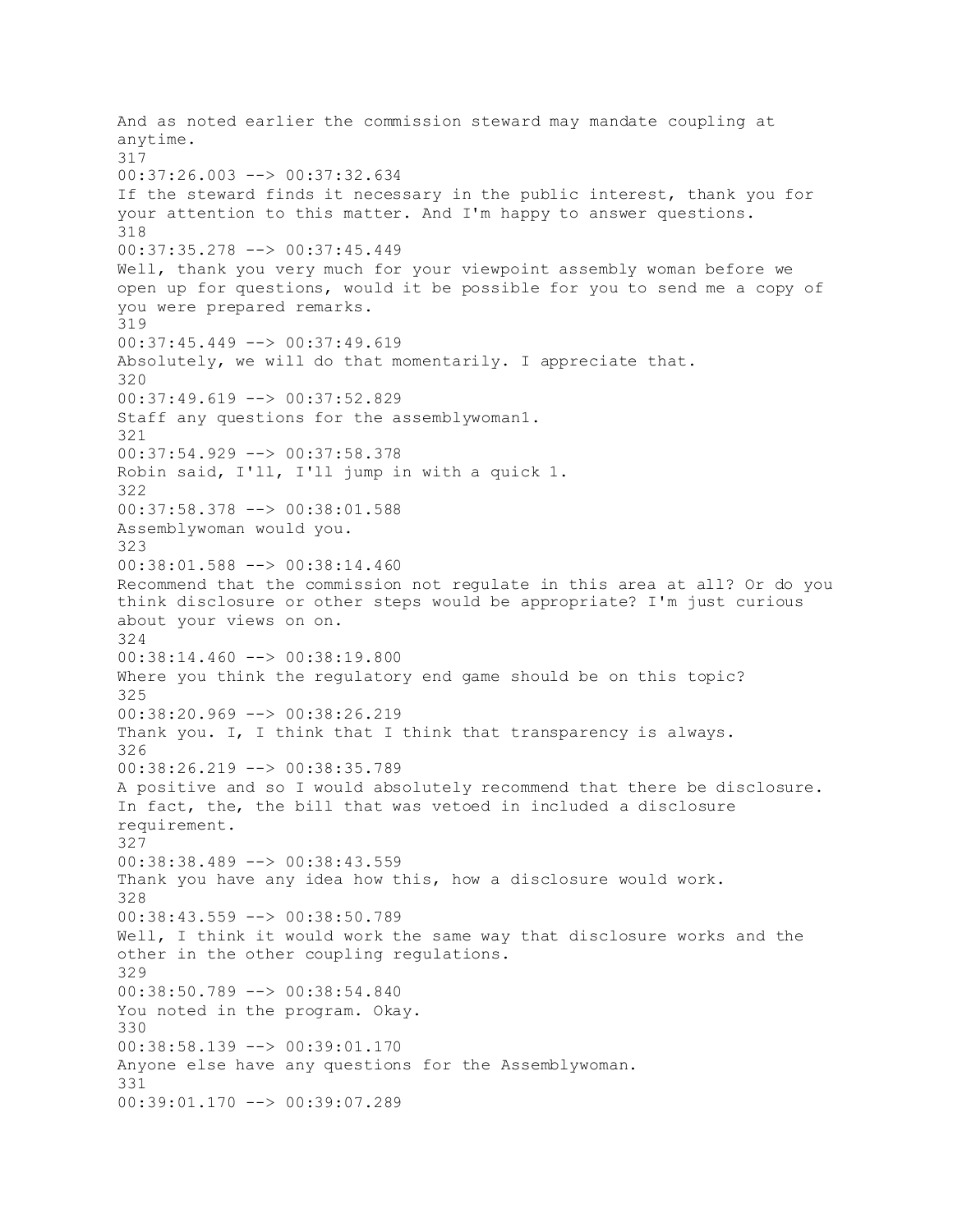We appreciate you taking the time to address and the thoroughness of your, your comments. 332 00:39:07.289 --> 00:39:14.849 I look forward to adding those to the formal record. Thank you very much. And I appreciate the commissions interest in this topic. 333 00:39:14.849 --> 00:39:20.190 Thank you, our next participant. 334 Scott Sadin and Matthew Holt, U.S. Integrity 00:39:20.190 --> 00:39:25.530 Is Scott Sadin from the U. S. Integrity. 335 00:39:25.530 --> 00:39:34.500 He is the chief operating officer us integrity as a technology driven integrity and fraud monitoring and prevention company. 336 00:39:34.500 --> 00:39:40.050 Who has professional and collegiate sports leagues as well as regulated sports book operators. 337 00:39:40.050 --> 00:39:49.800 And regulators as clients, Mr. Sadin has served in operational management or capacities with financial services institutions. 338 00:39:49.800 --> 00:39:52.949 Such as Apollo Global Management. 339 00:39:52.949 --> 00:39:56.280 4Billion Capitol and partners. 340 00:39:56.280 --> 00:40:05.130 While working in financial services, he assisted with the developing of trading surveillance programs, aimed at identifying potentially suspicious. 341 00:40:05.130 --> 00:40:13.199 Equity and debt transactions. Mr. Sadin is Mr. Holt also with you or are you representing us? Integrity? 342 00:40:13.199 --> 00:40:21.659 Hello, thank you. Yeah, thank you very much. Rob. I appreciate it. I'm going to introduce my partner and the CEO and Co, founder of us. Integrity. Matthew Holt. 343 00:40:21.659 --> 00:40:25.469 He'll give a quick background on himself. 344 00:40:25.469 --> 00:40:34.260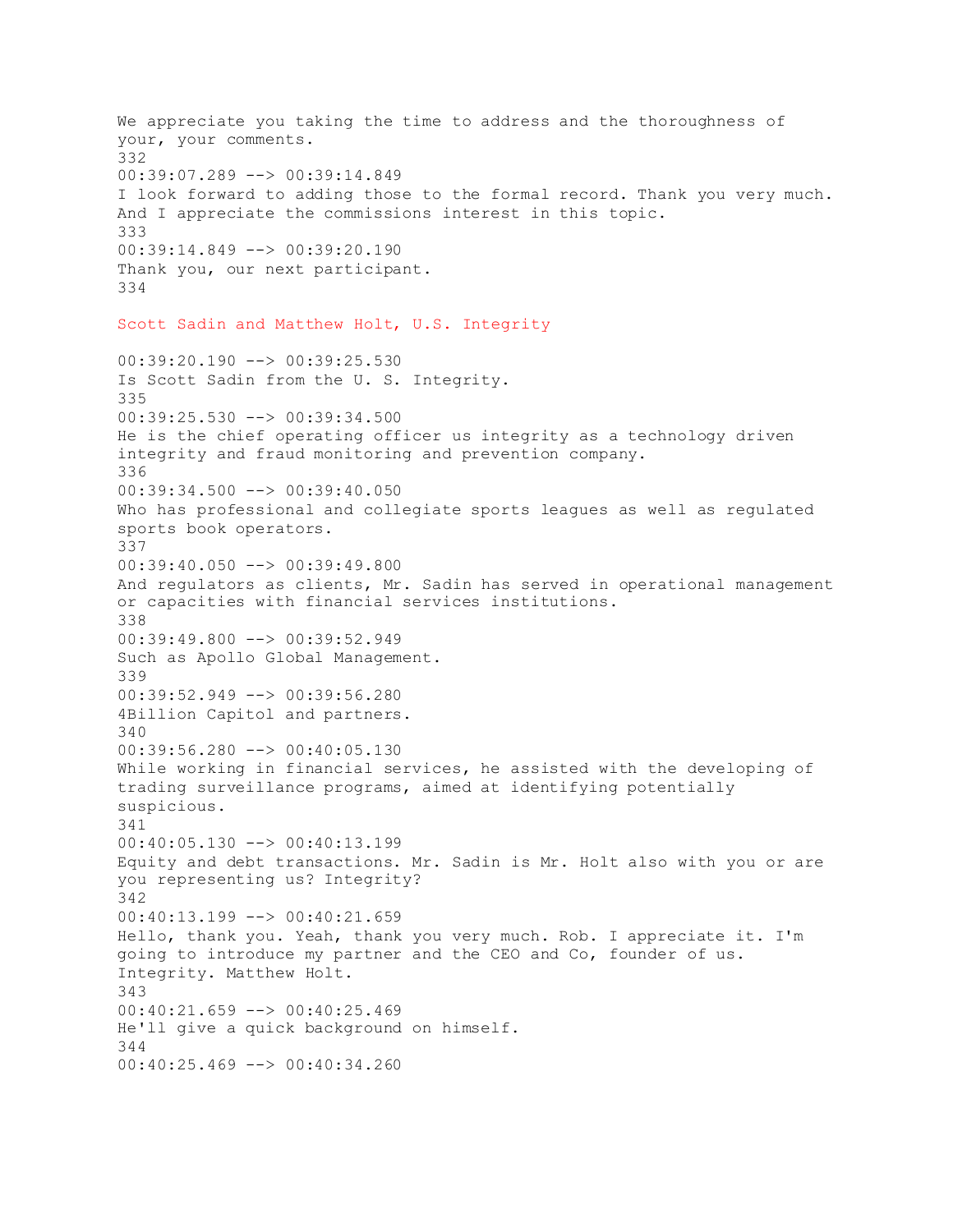Uh, and then a background on us integrity, and then I can comment on a couple of things at the tail end of, of his presentation. But I do want to thank. 345 00:40:34.260 --> 00:40:39.090 Um, the New York State gaming commission for the interest in the topic, and for allowing us to speak today. 346 00:40:39.090 --> 00:40:45.719 Thank you Matt. Matt Holt is the founder and president of U. S. integrity I'll turn it over to you. Thank you. 347 00:40:45.835 --> 00:41:00.264 Thank you and again, thank you to the New York State gaming commission to allow us to speak today on this topic. We think it's a really relevant topic and I think a brief history of U. S integrity sorta curtails into how important independence and conflict free is. 348 00:41:00.264 --> 00:41:00.565 So, 349 00:41:00.925 --> 00:41:01.344 I was, 350 00:41:01.405 --> 00:41:06.144 I worked for a company called Canter gaming we launched a 1st regulated mobile sports, 351 00:41:06.144 --> 00:41:11.304 betting app in the country and I was also the CEO of their sister company cgg analytics, 352 00:41:11.605 --> 00:41:15.445 which was a licensed information service provider in the state of Nevada. 353 00:41:15.894 --> 00:41:16.525 And in doing, 354 00:41:16.525 --> 00:41:16.795 so, 355 00:41:16.795 --> 00:41:18.054 we worked with the NFL, 356 00:41:18.054 --> 00:41:18.655 NBA, 357 00:41:18.655 --> 00:41:20.094 NCAA NFL, 358 00:41:20.094 --> 00:41:23.875 and basically everybody for game integrity in fraud prevention services, 359 00:41:23.875 --> 00:41:29.065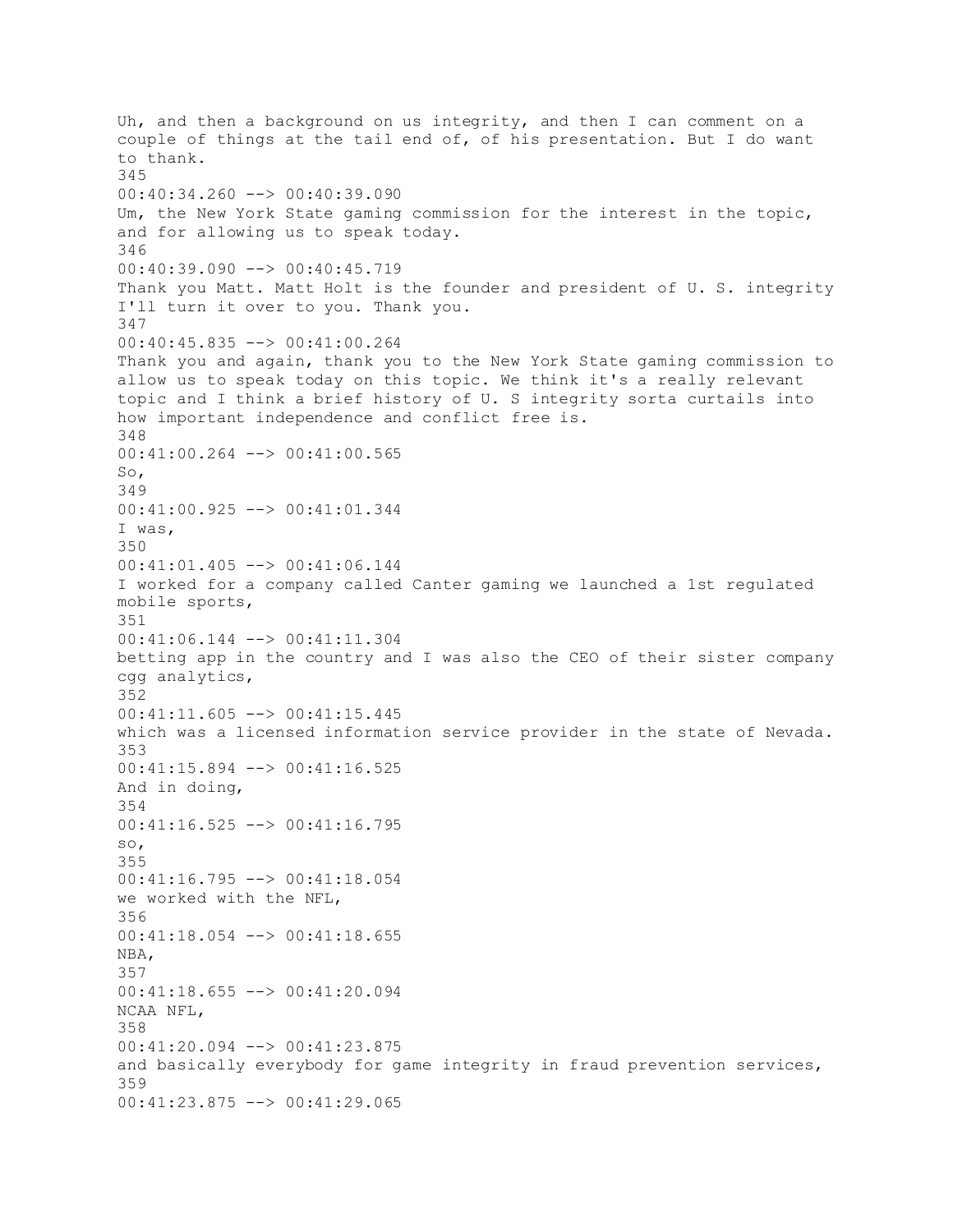and understood the importance and the value not just to those in those leagues teams, 360 00:41:29.065 --> 00:41:36.114 universities and conferences but to the industry as a whole to have the leagues and teams and universities participating, 361 00:41:36.114 --> 00:41:38.635 and getting educated on sports betting, 362 00:41:38.635 --> 00:41:41.724 and what it meant to them and what the associated risks were. 363 00:41:41.905 --> 00:41:54.565 So I started U. S. integrity in 2018, because I understood that there needed to be truly independent conflict, free technology and data driven, sports, betting compliance, game, integrity and fraud prevention firm. 364 00:41:54.565 --> 00:41:58.704 And when we were 2 months old, we participated in an RFP with. 365 00:42:00.715 --> 00:42:14.755 Basically, all the big companies that are now, suddenly publicly traded that. I'm sure you've heard of it at the New York State gaming commission to be the official integrity provider to the SCC and we want because of the 13 companies in that RFP. 366 00:42:15.054 --> 00:42:18.534 We were the only 1 that was truly independent and conflict free. 367 00:42:19.105 --> 00:42:27.054 We always tell people, you wouldn't allow an arresting officer to be a judge. In the same case. You can't allow your odds, make it or be your integrity provider. 368 00:42:27.385 --> 00:42:41.875 We now work with the FCC Pac, 12, Big, 12, NBA, major league baseball, just about every major, professional and collegian sports league as some of you all may have seen. We also recently just released a deal today with Leo field where we work with. 369 00:42:42.355 --> 00:42:55.074 I have access to their 4,500 universities across the country, because we think it's important that everyone is educated and up to speed with game integrity, fraud prevention in what regulated gambling means to them and the risks associated. 370 00:42:55.074 --> 00:43:01.945 But we always say that conflict free is the most important thing independence is the most important thing, 371 00:43:01.945 --> 00:43:06.144 sports betting, horse racing is often compared to the financial services world,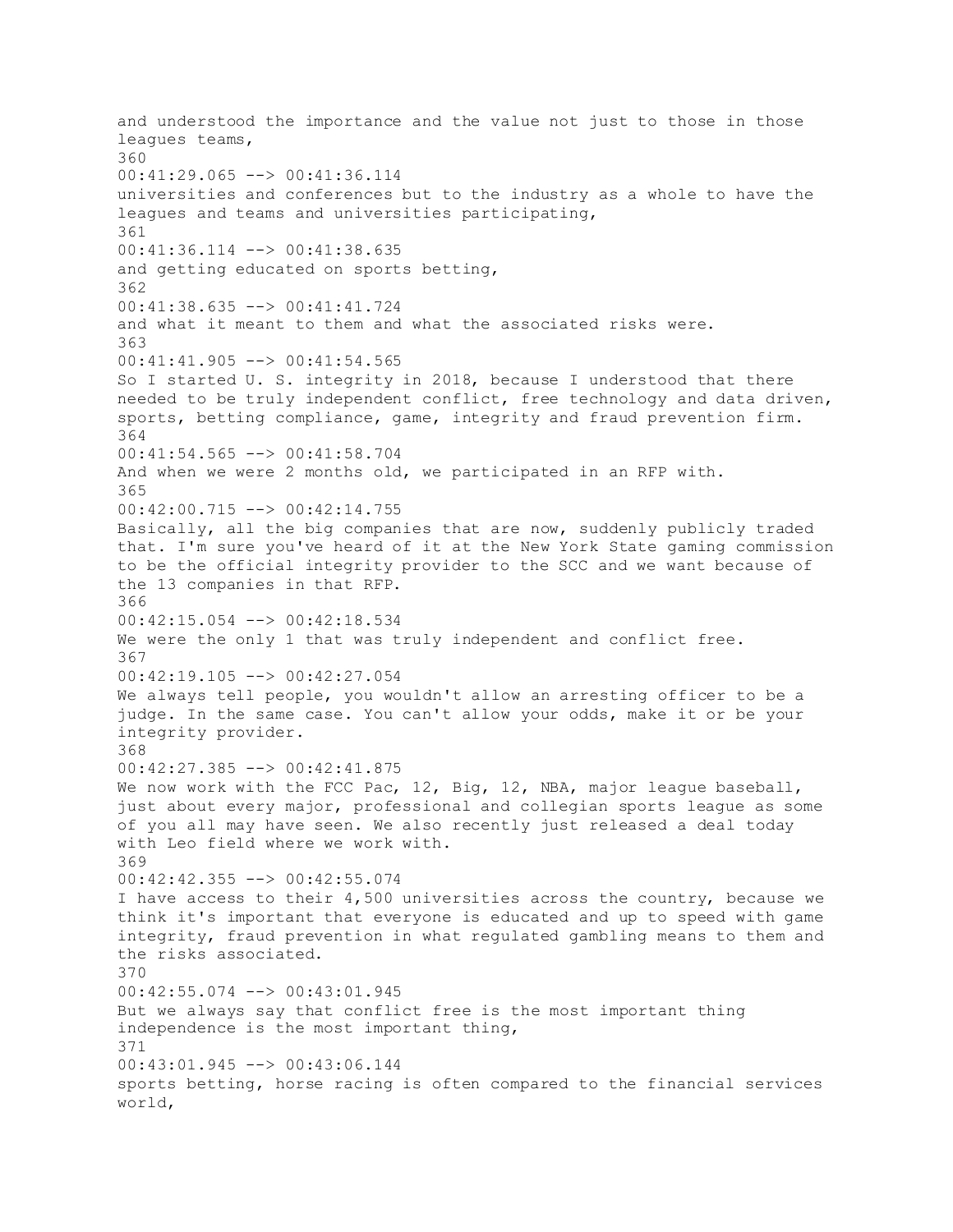372 00:43:06.144 --> 00:43:10.675 even in terminology of its employees risk managers traders. 373 00:43:10.704 --> 00:43:13.585 But at the end of the day, 374 00:43:13.585 --> 00:43:14.724 imagine in the financial services world, 375 00:43:14.724 --> 00:43:21.204 rather than having to file trades with FINSA or FINRA or SEC, 376 00:43:21.204 --> 00:43:22.525 you just said, 377 00:43:22.525 --> 00:43:22.675 oh, 378 00:43:22.675 --> 00:43:23.005 we'll let, 379 00:43:23.034 --> 00:43:23.304 you know, 380 00:43:23.304 --> 00:43:29.275 if something's wrong the idea of there needs to be independent monitoring there needs to be independent reporting, 381 00:43:29.275 --> 00:43:40.554 and I think that that's kind of where we're getting to today the idea of independence conflict free and what it means to the ability to not just alert the public to potential conflict, 382 00:43:40.554 --> 00:43:46.675 but to make sure that the folks independently monitoring it also don't have those conflicts, 383 00:43:46.675 --> 00:43:51.505 so I'll turn it over to Scott who has prepared some stuff to talk about with, 384 00:43:51.505 --> 00:43:52.284 with our company. 385 00:43:52.764 --> 00:43:55.344 But thank you all again. Very much for the time today. 386 00:43:56.815 --> 00:44:07.284 Thanks Scott. Yeah, thank you Matt. And I, you know, I just want to kind of reiterate the importance of independence and how we sort of commit at least from perspective to be in conflict free. 387 00:44:07.284 --> 00:44:12.505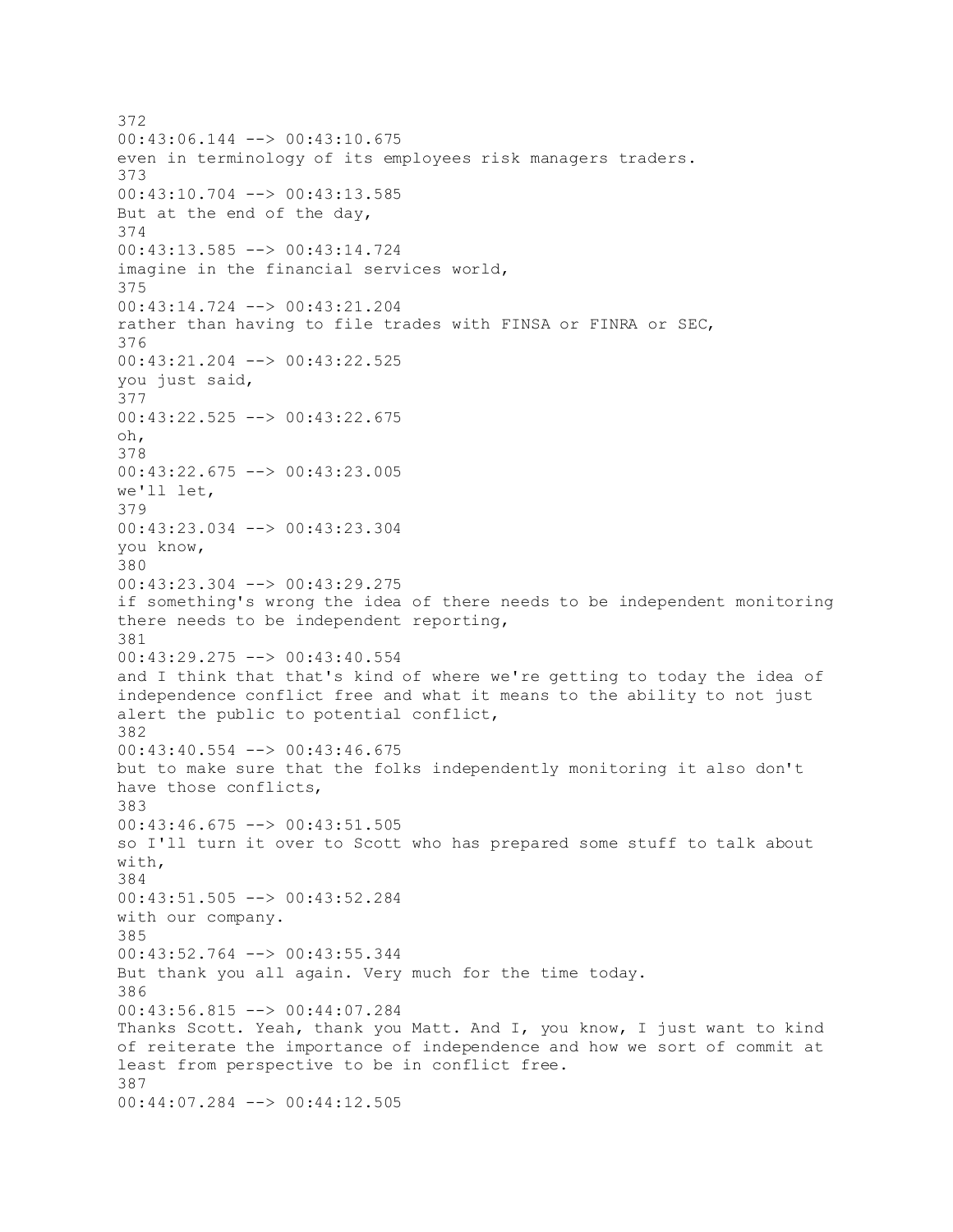I recognize this is not necessarily a plea to the commission, but instead more of a. 388 00:44:14.034 --> 00:44:21.925 A, sort of a representation of what we do in the industry and why we think independence is important. 389 00:44:21.925 --> 00:44:32.635 So it's Matt mentioned conflict free to us means that our core business is 100% dedicated to integrity, monitoring and fraud prevention. We don't create distribute or offer any odds for wagering. 390 00:44:32.635 --> 00:44:41.244 Our only risk management tools are related to identifying anomalies in the wagering market. That that may indicate potentially nefarious behavior. 391 00:44:43.105 --> 00:44:52.284 The way we enforced that all starts with policy right? So every employee subcontractor is required to review and agree certain policies that are very much specific. 392 00:44:52.284 --> 00:45:06.744 They require disclosure of any potential conflict of interest and outline our expectations on confidentiality, ethics, personal conduct obviously background checks around etc. and ultimately, this allows you aside a sensitively handle investigations. 393 00:45:07.079 --> 00:45:12.389 The all key stakeholders across the industry, whether it be sports book operators, regulators. 394 00:45:12.389 --> 00:45:21.239 Or collegiate conferences, universities, professional sports teams, and leads for circumstances in which there may have been betting related to business activities. 395 00:45:21.239 --> 00:45:25.380 So, I think that really is what we wanted to cover today, just to kind of show. 396 00:45:25.380 --> 00:45:30.630 Some of the things that we take super seriously at us, integrity and of course, are available for any questions. 397 00:45:30.630 --> 00:45:36.659 Uh, but we wanted to make sure we kept it tight and we do appreciate the, the New York State gaming commission for allowing us to speak to that. 398 00:45:37.949 --> 00:45:46.980 Matt, I think you're still on mute. Yeah, I remember the 1st speaker talked about inside information. I could tell you as, you know, the I licensed in. 399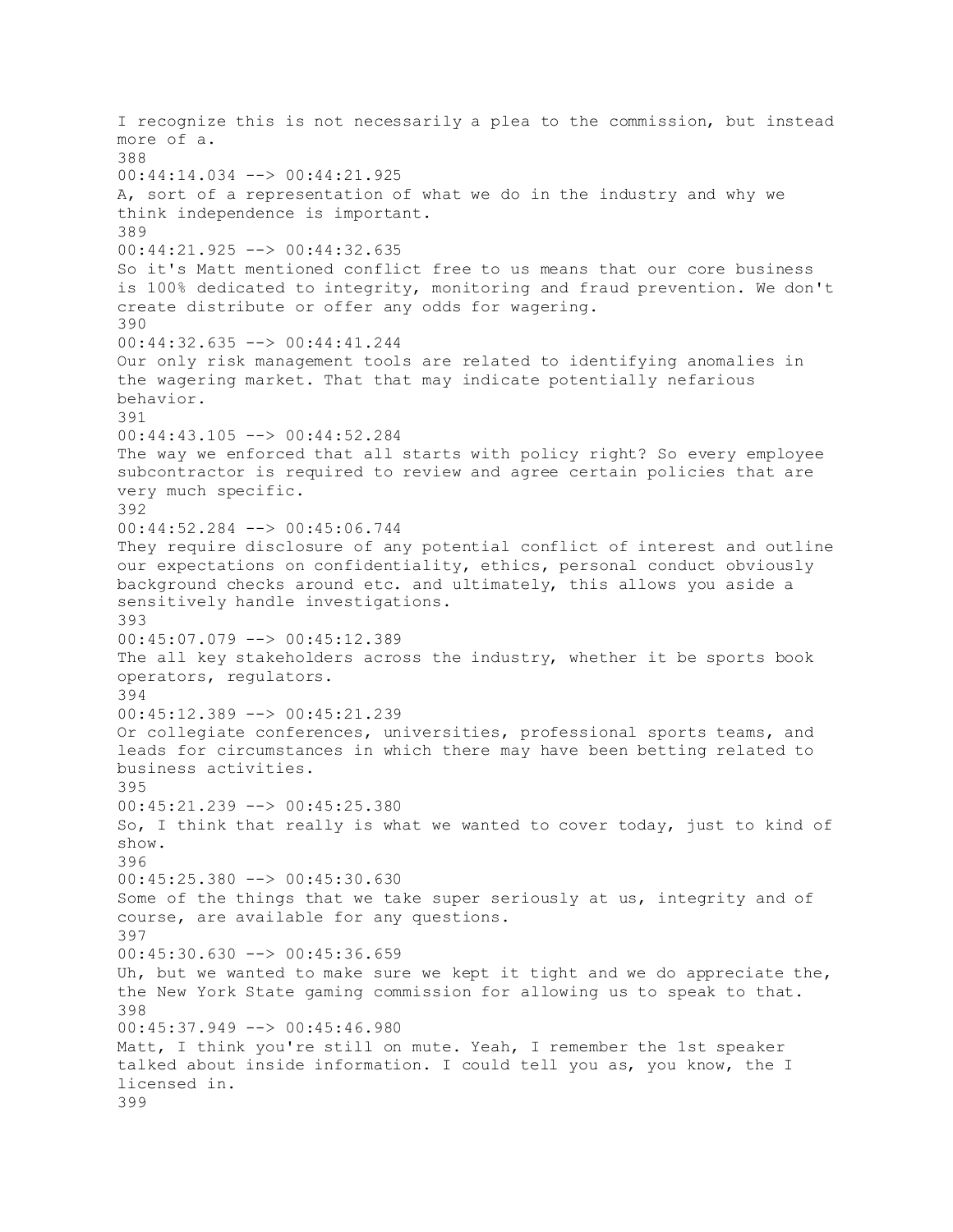00:45:46.980 --> 00:45:47.219 Uh, 400 00:45:47.215 --> 00:45:49.045 integrity provider and 33 States, 401 00:45:49.045 --> 00:46:03.744 and we work with 99 of the regulated sports betting operators in the country to his point that misuse of inside information is the biggest issue we deal with it is almost a weekly occurrence that we deal with people profiting off the 402 00:46:03.744 --> 00:46:09.474 misuse of inside information through sports betting so I thought he brought up a great point on that 1st, 403 00:46:09.474 --> 00:46:09.655 1, 404 00:46:09.655 --> 00:46:10.914 and it's 1 that we combat constantly, 405 00:46:10.914 --> 00:46:17.005 and I hope that through policy procedures and more monitoring down the road, 406  $00:46:17.005$  -->  $00:46:23.695$ we could sort of curtail some of that insight information misuse that currently takes place and thank you again. 407 00:46:23.695 --> 00:46:24.835 Everybody for the time today. 408 00:46:25.769 --> 00:46:32.789 We appreciate your participation, uh, anyone have any questions for your lesson. Integrity. 409 00:46:32.789 --> 00:46:46.889 Robin said, again for the U. S. integrity folks, have you seen to the extent you're, you're able to discuss publicly in your investigations. 410 00:46:46.889 --> 00:46:50.070 Issues in which. 411  $00:46:50.070$  -->  $00:46:54.269$ People with familial relationships, or or. 412 00:46:55.344 --> 00:47:08.994 Who share the same household may or may not have given the effort that better is expected in placing a wager is that is that kind of issue? Come up in various sports globally in your experience? 413 00:47:09.804 --> 00:47:24.054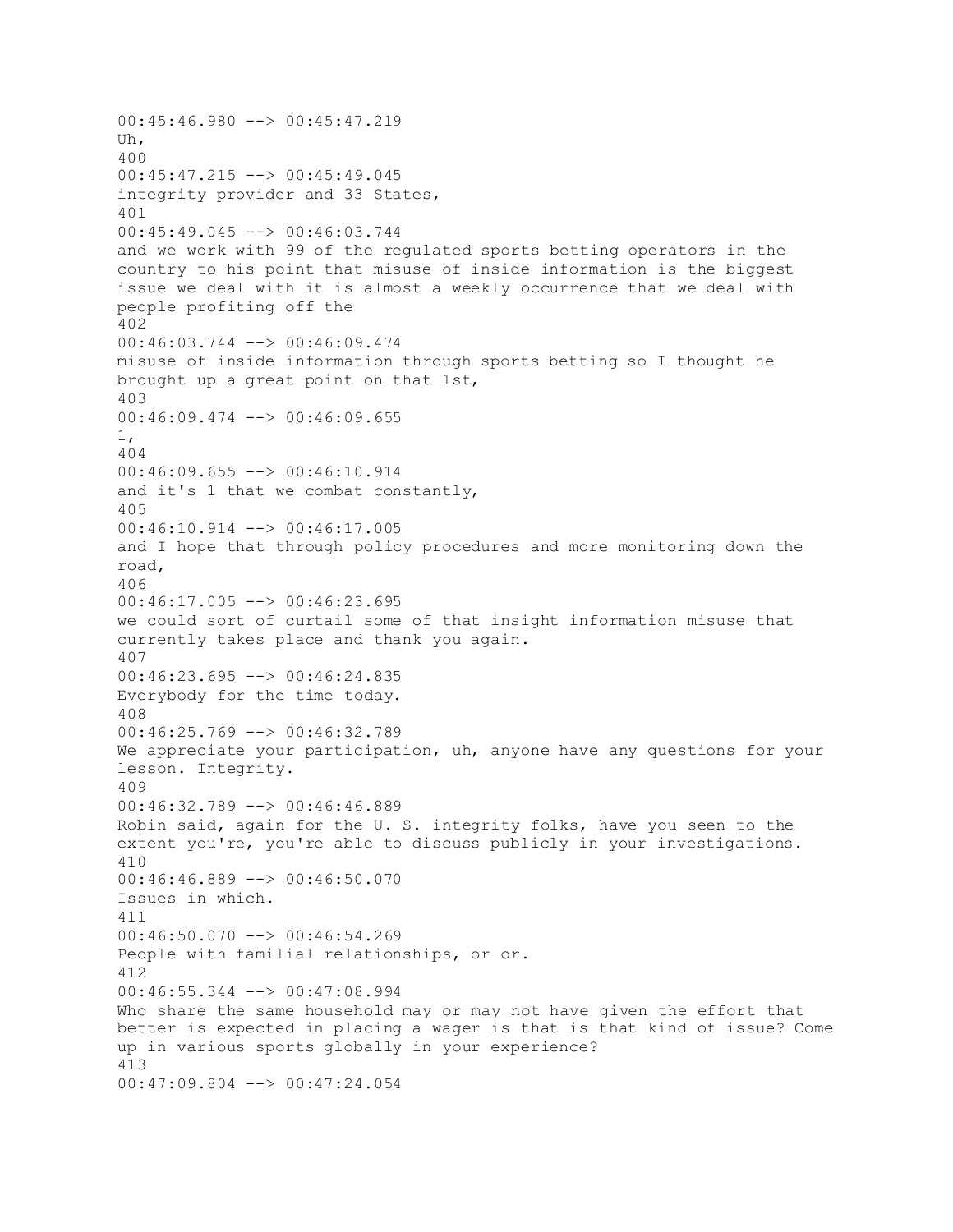Yes, to some extent. But I think what's more prominent right now? Is those familiar issues affecting inside information? Someone may not be able to participate because they have a pending suspension, covet issue sickness. 414 00:47:24.054 --> 00:47:37.675 Suddenly even an injury. That's lingering. That means that they won't be effectively be able to participate at 100%. And then those people utilize that information in the betting markets to take advantage of those situations. 415 00:47:37.675 --> 00:47:44.215 So it's not just a matter of the actual integrity of the events themselves in the participants in those events. 416  $00:47:44.215$   $\leftarrow$   $>$  00:47:53.755 But the bedding markets being affected by the fact that there's inside information being placed, due to that, for male, familial issue, going on. 417 00:47:56.755 --> 00:48:06.835 And trying to figure out, which is inappropriate and appropriate is the most difficult thing right? A college quarterback calls his brother and tells them, hey, don't bother coming to the game. 418 00:48:06.835 --> 00:48:13.614 Bro, because I'm heard and I won't be able to play and then the brother takes that information and inappropriately uses it. 419 00:48:13.795 --> 00:48:21.954 It doesn't mean that the original athlete had any misintention, but somewhere down the stream, sometimes this information gets misappropriated. 420 00:48:22.289 --> 00:48:28.409 But for more ongoing type of relationships are there. 421 00:48:28.409 --> 00:48:42.000 Jurisdictions in the round around the world in various sports, are they concerned with that type of thing for an example? You know, spouses playing against each other and tennis doubles or or that type of thing or is that. 422 00:48:42.000 --> 00:48:46.980 Generally considered a buyer the, where situation from the perspective. 423 00:48:46.980 --> 00:48:59.425 What we try to do for licensed operators in regulated jurisdictions, where we work is just to alert the betting public. So that the regulators are aware the operators are aware that there is this situation. 424  $00:48:59.724$  -->  $00:49:12.625$ Because we always talk about the integrity of events. What normally happens is people get mad when they lose a bet and then find out there's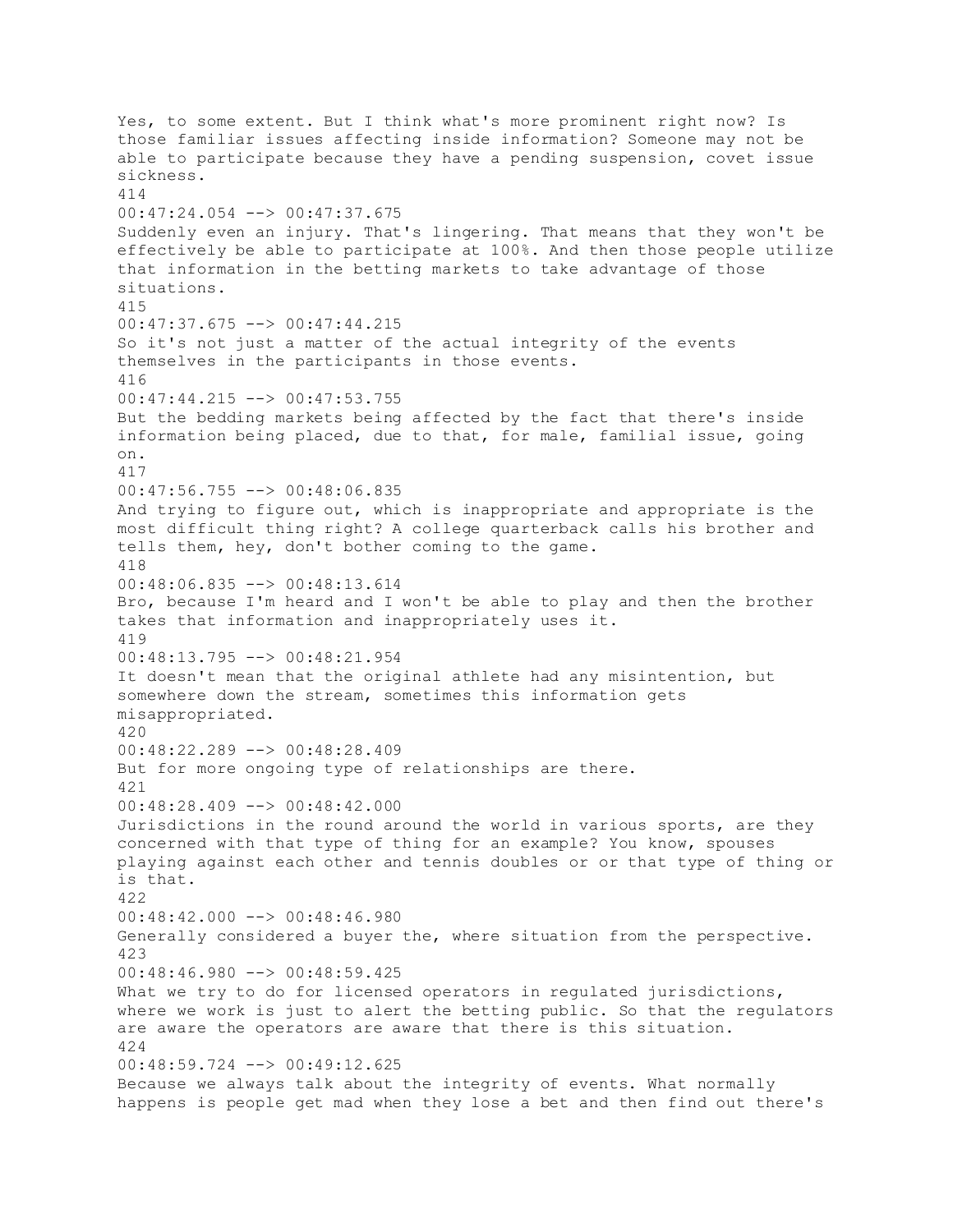a familial issue. Well, hey, I didn't know. This was the case before I made the bet. Now I want my money back. 425 00:49:12.925 --> 00:49:24.985 So, at least if the regulators are aware, the operators are aware number 1, they could combat it with lower wagering limits. They could lower the limits on those events. So they're not taking as high stakes. 426 00:49:24.985 --> 00:49:33.025 And then number 2, at least they can be prepared to deal with potential consumer complaints when they come because they were alerted to them ahead of time. 427 00:49:33.204 --> 00:49:47.275 So, when we try to do is make sure everybody's alerted and aware of the situations so that they can be prepared for potential black backlash that could come from betters who lost money in those situations, and claim that they weren't aware of the familial issues. 428 00:49:47.610 --> 00:50:02.514 So so, in those situations is the action generally taken by the sports books, as opposed to the regulators, or do regulators get involved as well? I think a lot of times it starts with the sports books themselves, making, you know, we send out an alert. 429 00:50:02.724 --> 00:50:14.784 It goes out to all regulators and operators across the country and now they have the ability than themselves to act on that alert and say, hey, either we want to take down the event because we know it could be problematic. Be. 430 00:50:14.784 --> 00:50:17.155 We're going to lower wagering limits on the event, 431 00:50:17.155 --> 00:50:17.784 because again, 432 00:50:17.784 --> 00:50:19.885 it could be problematic or see, 433 00:50:19.885 --> 00:50:25.375 at the very least we're gonna have we're going to be aware of it so that if consumer complaints come in, 434 00:50:25.375 --> 00:50:25.644 we can, 435 00:50:25.644 --> 00:50:29.215 at least have a prepared disclosure to them that yes, 436 00:50:29.215 --> 00:50:29.965 we were aware. 437 00:50:29.965 --> 00:50:35.244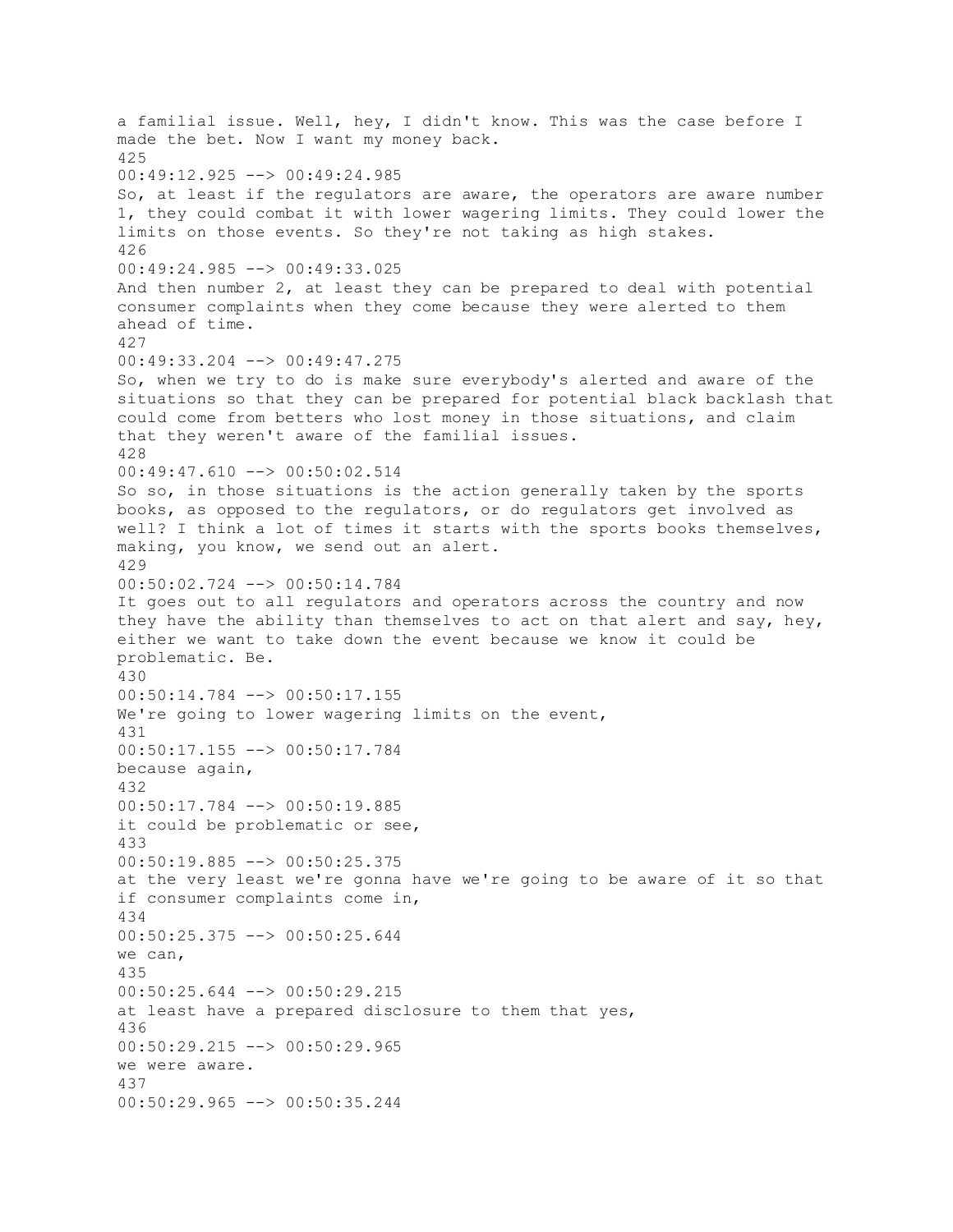Yes, we still thought it was fair. Yes, we still maintain the same wagering limits and here's why it's okay. 438  $00:50:35.485$   $\leftarrow$  > 00:50:49.644 But I think that it's important that there is a disclosure, and that they are made aware so that they have the opportunity to either suspend betting, discontinue betting, not offer wagering, or at least be prepared to deal with customers who may have a poor experience. 439 00:50:49.644 --> 00:50:51.925 Because they weren't aware when they placed a wager. 440 00:50:53.849 --> 00:50:57.239 Thank you for your perspective, thank you very much. 441 00:50:57.239 --> 00:51:08.369 Again, we appreciate your taking the time to participate today. Anyone, Tom Mr Anapolis when you put out the notice on an integrity issues. 442 00:51:08.369 --> 00:51:13.559 What percentage of would you say that the familiar issues represent? 443 00:51:14.364 --> 00:51:25.525 Related to your integrity alerts very small, I would say less than 5%. The vast majority of our alerts are right now are match fixing around the world tennis. Obviously being the highest rated sport. 444 00:51:25.525 --> 00:51:40.405 We also have an obligation to resend any alerts that other integrity providers from around the world may have located. May may have discovered. So, I would say, match fixings number 1, misuse of potential inside information number 2. 445  $00:51:40.405$   $\rightarrow$  00:51:53.184 and when it comes to the percentage of those alerts that have to do with familial issues, I, or conflicts of interest, let's call them conflicts of interest in the events. I would say, literally, it's probably 123. it's a very small percentage. 446 00:51:54.630 --> 00:51:57.630 Thank you. You're welcome. 447 00:51:57.630 --> 00:52:02.789 Again, we appreciate you taking the time to assist us on this issue. 448 00:52:02.789 --> 00:52:06.239 Thanks very much. Thank you. All. Thank you. 449 Terry Meyocks and Mindy Coleman, The Jockeys' Guild

 $00:52:06.239$   $\rightarrow$   $\rightarrow$   $00:52:12.570$ The next participants are Terry Meyocks and Mindy Coleman. 450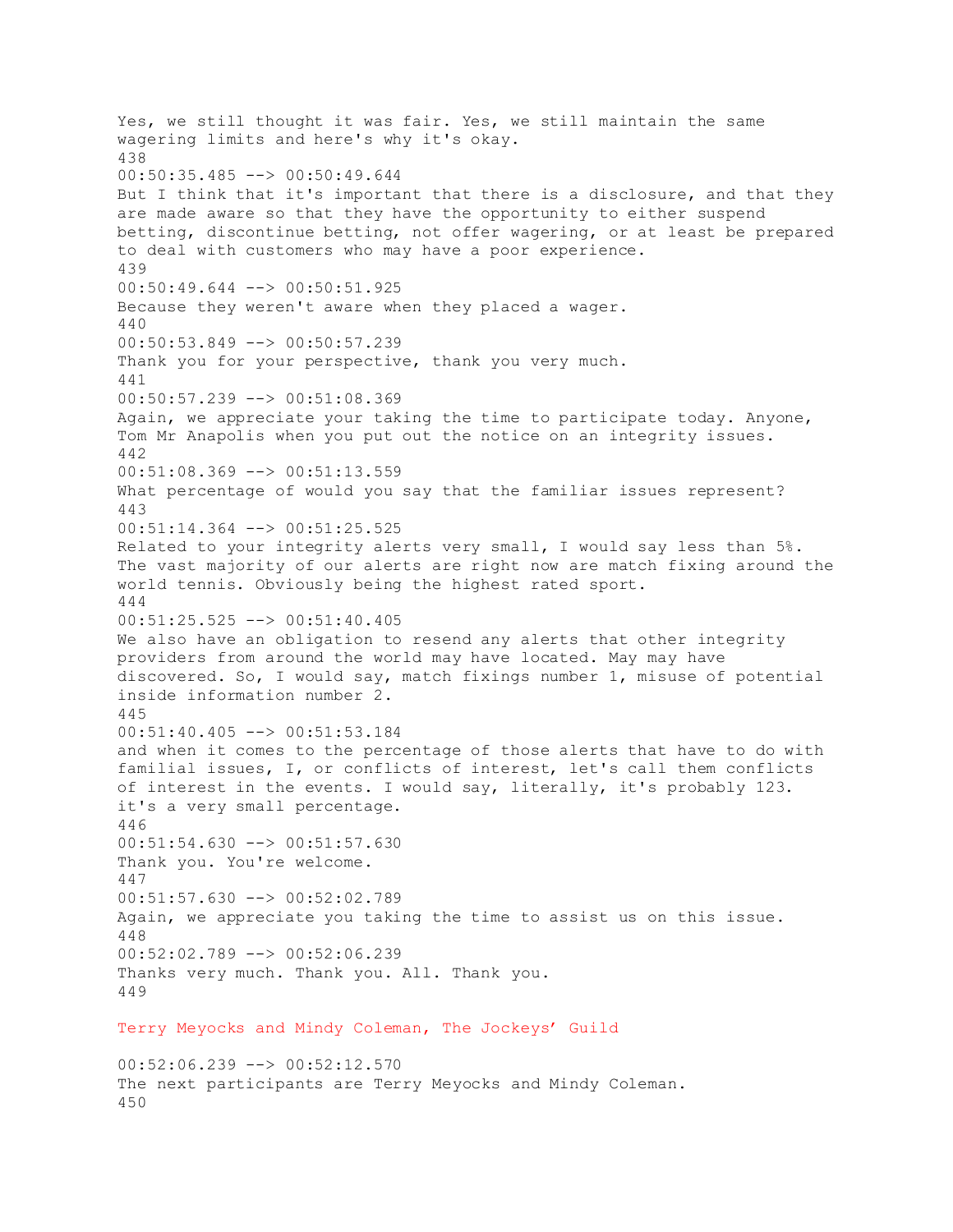$00:52:12.570$  -->  $00:52:17.969$ Terry makes sir presently serves as the National manager of the Jackie's Guild. 451 00:52:17.969 --> 00:52:25.440 And he's maintained to distinguish career in racing having worked in some capacity since 1972. 452 00:52:25.440 --> 00:52:32.610 Among the positions he has held include special assistants to the commissioner of the National Thoroughbred Racing Association. 453  $00:52:32.610$  -->  $00:52:36.750$ And vice president for the NTRA racing and industry memberships. 454 00:52:36.750 --> 00:52:39.750 He's also held positions of presidents. 455 00:52:39.750 --> 00:52:44.159 And chief operating officer of the New York Racing Association. 456 00:52:44.159 --> 00:52:51.929 And his worked at such high profile racetracks as Calder, Gulf stream Keeneland, Oakland park. 457 00:52:51.929 --> 00:52:56.309 Arlington park Churchill Downs. Hialeah. 458 00:52:56.309 --> 00:53:01.949 Mindy Coleman has served as counsel to the jockeys guild for over a decade. 459 00:53:01.949 --> 00:53:08.670 Previous to the guild Miss Coleman had a private law practice, focusing on bankruptcy and construction litigation. 460 00:53:08.670 --> 00:53:15.150 And she has been very involved in the permanently disabled jockeys fund, and the brain injury alliance of Kentucky. 461 00:53:18.059 --> 00:53:22.739 Thank you Rob. Me. 462 00:53:22.739 --> 00:53:28.320 Terry, are you. 463 00:53:31.739 --> 00:53:44.010 Rob, can you hear me? We, we can hear it. Sorry and we heard, and I appreciate it and appreciate the New York State gaming commission and asking for the gill's input on this matter. 464 00:53:44.010 --> 00:53:50.219 At this time I would like to refer to the, our guilds counsel Mindy Coleman.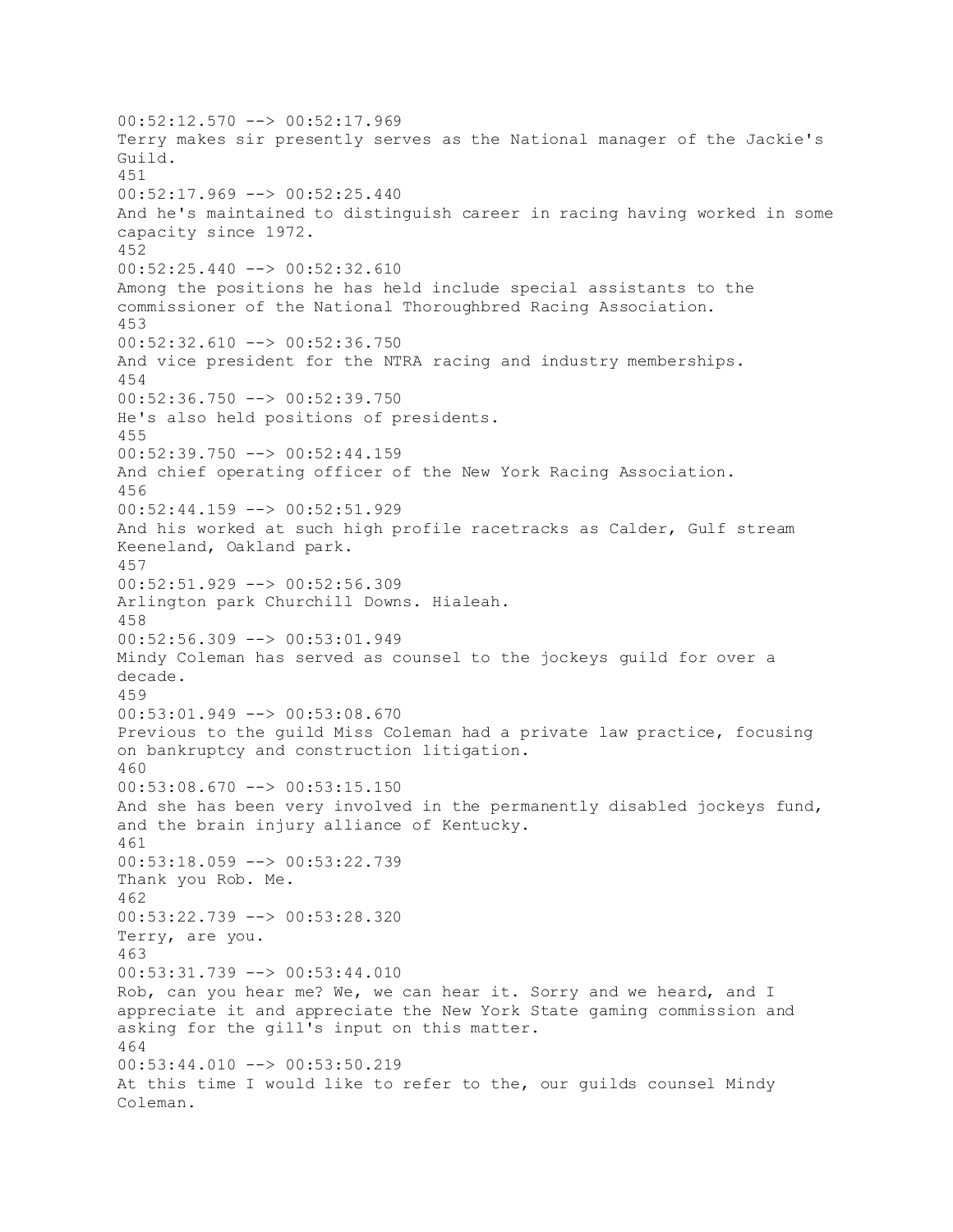465 00:53:50.219 --> 00:53:53.219 Cause, she's been more involved in this, um. 466 00:53:53.219 --> 00:53:57.750 You know, with her comments, and if need be, I'll follow up. 467 00:53:57.750 --> 00:54:01.769 Thank you. 468 00:54:01.769 --> 00:54:05.969 Good morning the New York State gaming commission and staff. Um. 469 00:54:05.969 --> 00:54:09.030 And any, all other participants on this panel. 470 00:54:09.030 --> 00:54:22.110 We appreciate you conducting today's staff hearing for the state of purpose to receive public input on the topic of regulations of potential conflicts and sports events upon which way during occurs while we're here today. Um. 471 00:54:22.110 --> 00:54:35.550 To speak with a broad topic with regards to those conflicts and sporting events with all due respect. The guild is specifically here to address the concerns regarding the mandatory coupling of entries and horse racing as those are our participants in our membership. 472 00:54:35.550 --> 00:54:39.300 Our membership is regular participant in racing. 473  $00:54:39.300$  -->  $00:54:47.190$ As many of you are familiar, the jockeys guild is the organization that represents professional jockeys, an American and thoroughbred quarter horse racing. 474 00:54:47.190 --> 00:54:52.920 And has approximately 1050, active, retired and permanently disabled members. 475 00:54:52.920 --> 00:54:59.519 For since the inception, the guild has served as a voice for jockeys when it concerns. 476 00:54:59.519 --> 00:55:04.769 Any sort of regulatory issues on a state level as well as a national level. 477 00:55:04.769 --> 00:55:10.860 Over a get year, the guild has expressed concerns regarding the New York commission rule. 478 00:55:10.860 --> 00:55:16.409 4025.10, which is a rule that was promulgated many years ago.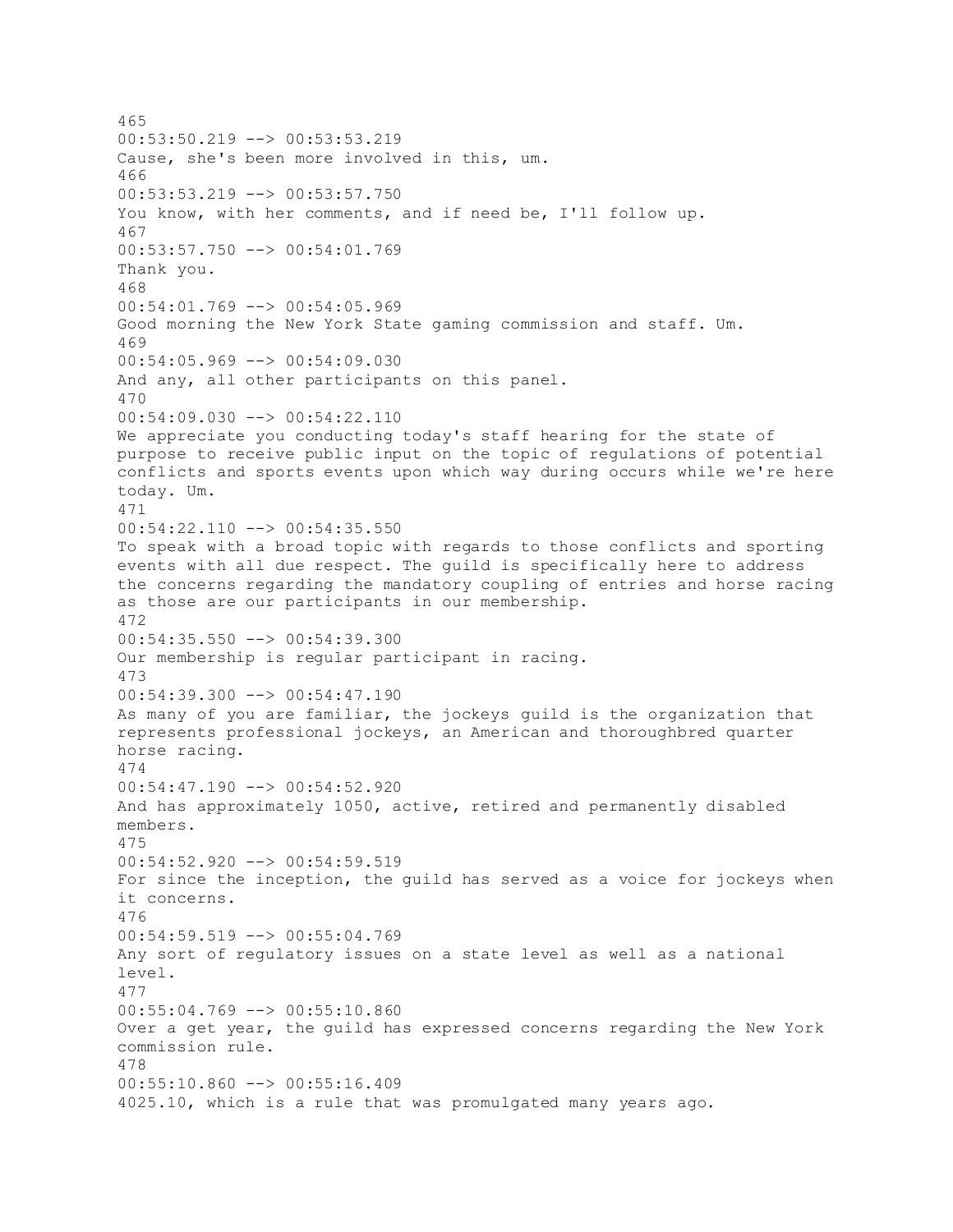479  $00:55:16.409$  -->  $00:55:24.389$ Requiring coupling of entries in certain circumstances that might present a conflict of interest among the competitors in the race. 480 00:55:24.389 --> 00:55:29.730 While we appreciate, uh, there is significant amount of history. 481 00:55:29.730 --> 00:55:33.000 With regards to this rule, and when it was promulgated. 482 00:55:33.000 --> 00:55:36.420 Obviously, that history has been previously addressed by. 483 00:55:36.420 --> 00:55:40.440 2 prior speakers, however. 484  $00:55:40.440$  -->  $00:55:44.579$ Currently, um, this rule came to. 485 00:55:44.579 --> 00:55:47.579 Consideration. 486 00:55:47.579 --> 00:55:52.500 With regards to spouses being coupled for Betty purposes. 487 00:55:52.500 --> 00:55:59.159 Last winter, this rule with Kate when it came to Katie Davis and Trevor McCarthy. 488 00:55:59.159 --> 00:56:02.639 At the beginning of the winter meet and aqueduct of 2020. 489 00:56:02.639 --> 00:56:06.269 Katy, and Trevor had moved their tack from Maryland to New York. 490 00:56:06.269 --> 00:56:11.550 As had been widely reported in the media, Katie and Trevor married in December of 2020. 491 00:56:11.550 --> 00:56:19.260 Although they had been previously able to ride against 1 another while engaged and living in the same household. 492 00:56:19.260 --> 00:56:22.829 Once they read a strict enforcement of this rule was applied. 493 00:56:22.829 --> 00:56:26.550 Requiring any horse written by 2 donkeys in the same race be coupled. 494 00:56:26.550 --> 00:56:29.909 Such actions resulted in financial harm. 495 00:56:29.909 --> 00:56:33.179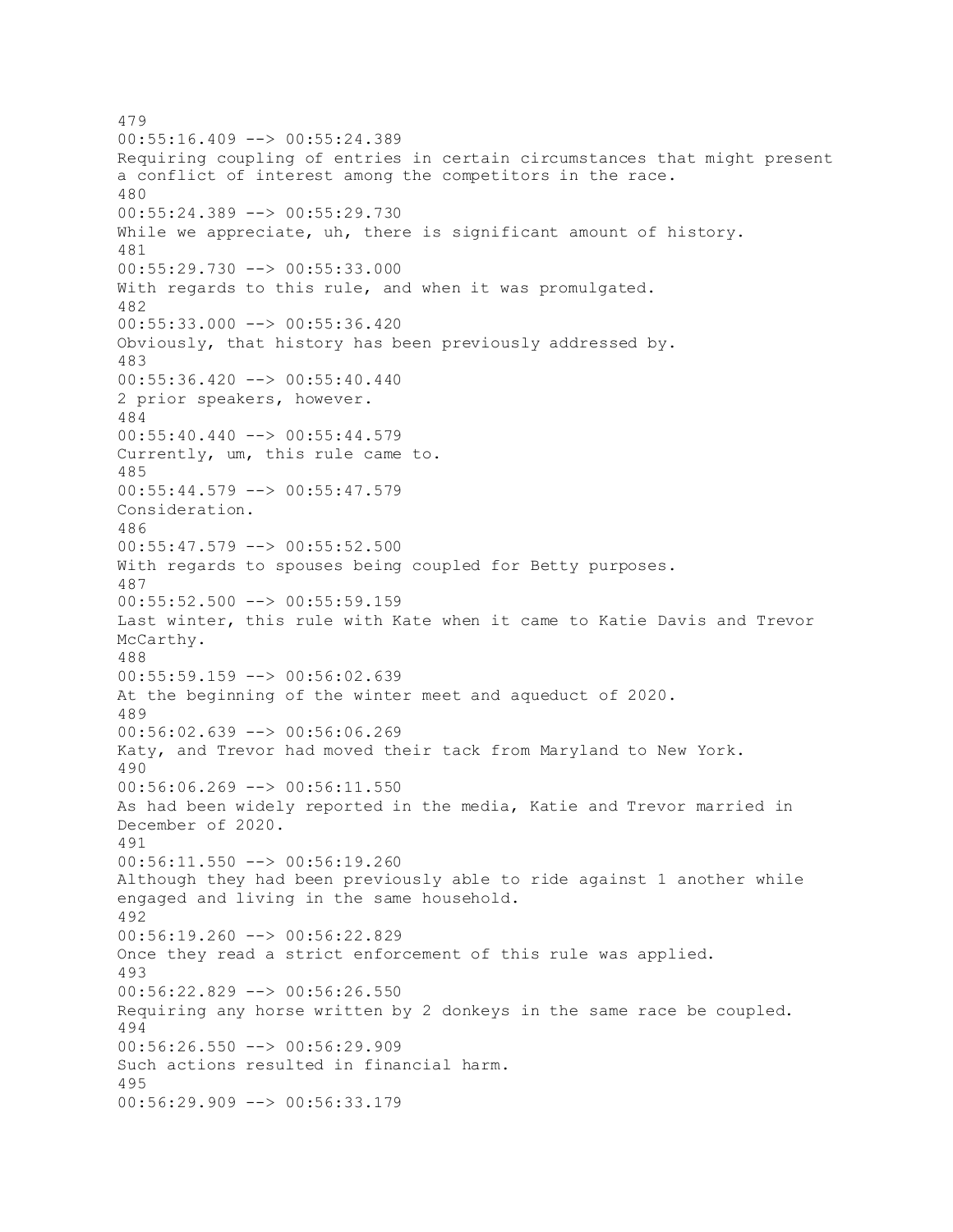To both jockeys in the form of reduced mounts and earnings. 496 00:56:33.179 --> 00:56:39.630 Both jockeys were essentially unable to fully unfairly engage in their careers as jockeys. 497 00:56:39.630 --> 00:56:48.539 As the regulation is enforced, created a significant disadvantage to both jockeys when they were attempting to further their careers in business in New York. 498 00:56:48.539 --> 00:56:55.289 Prior to arriving in New York, both jockeys were coming off of 2, very strong and successful years and. 499 00:56:55.289 --> 00:56:58.769 Where they had been competing regularly in Maryland. 500 00:56:58.769 --> 00:57:06.750 Mr. McCarthy was leading writer at Laurel park while Katie Davis was 7th and the standings prior to arriving. 501 00:57:06.750 --> 00:57:19.019 For them to say that both jockeys were disappointed in this role that the rule played in their arrival upon New York was a severe understatement. There were reasons that they had come to New York. 502 00:57:19.019 --> 00:57:28.320 Racing is full of families who have made our sport, their way of life, running the gamut of relationships from fathers and mothers, aunts and uncles, siblings, cousins. 503 00:57:28.320 --> 00:57:37.710 And so forth, both jockeys come from racing families with Katie Davis, being the retired jockey. Now, trainer of Robbie Davis. 504 00:57:37.710 --> 00:57:41.159 2 of Katie siblings are also New York jockeys. 505 00:57:41.159 --> 00:57:47.099 Dylan Davis and Jackie Davis, and 1 of her brothers admin is currently training in New York. 506 00:57:47.099 --> 00:57:53.070 The reason they wanted to come to New York is because once they were when they wanted to be closer to their families. 507 00:57:54.719 --> 00:58:03.599 It should also be noted Trevor's father. Trevor also has family relations and horse racing as his father was a retired mid Atlantic jockey. Mike McCarthy. 508 00:58:05.309 --> 00:58:13.860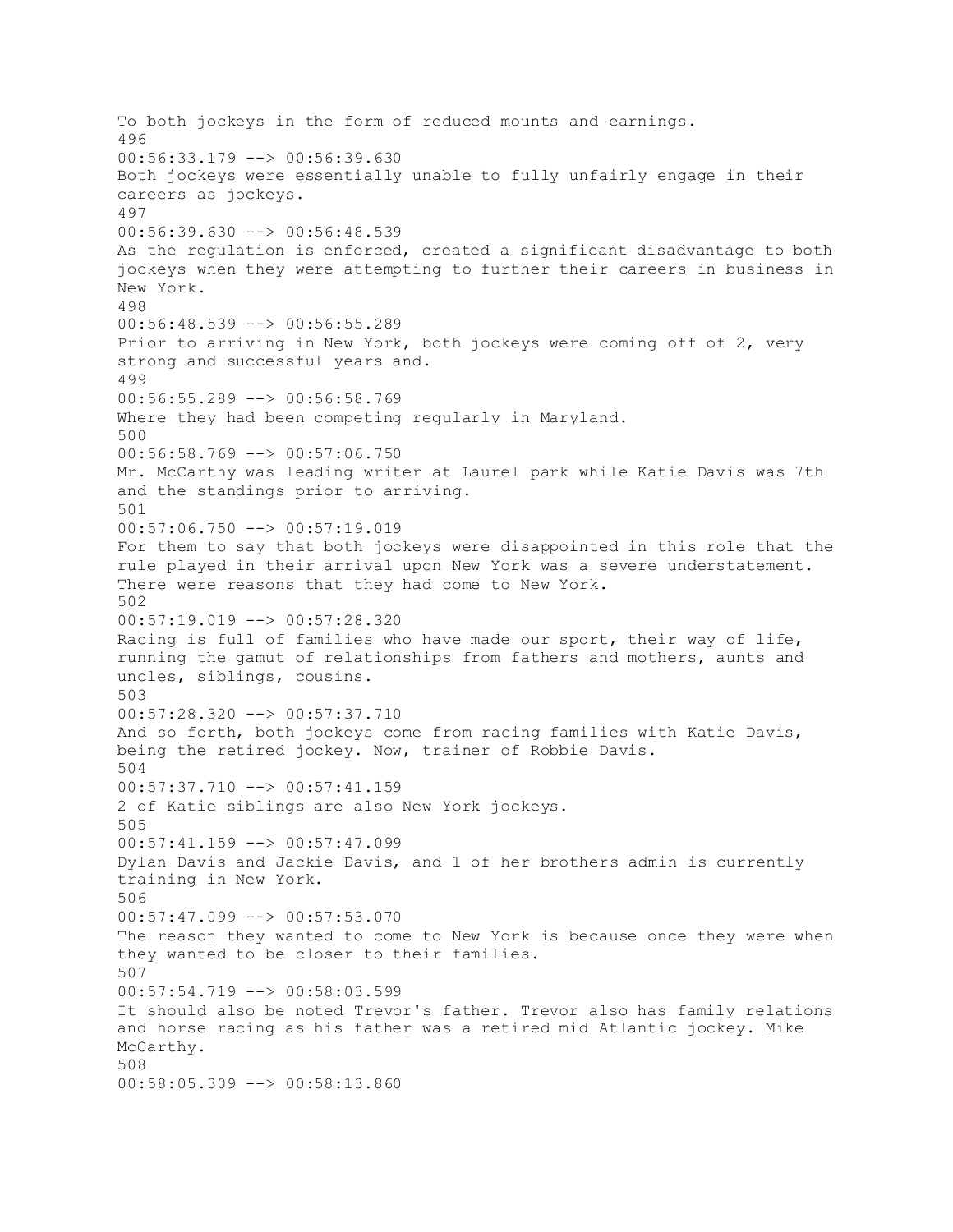Now, when they came, they were not anticipating this role to be in in place, or in effect are enforced against them as. 509  $00:58:13.860$  -->  $00:58:19.650$ Alluded earlier, there's not a regular, not a consistency in the uniformity of regulations throughout. 510 00:58:19.650 --> 00:58:24.780 The United States, although they had been able to ride against 1 another. 511 00:58:24.780 --> 00:58:30.599 While engaged in other jurisdictions, once married, New York prohibited them from doing. So. 512 00:58:30.599 --> 00:58:38.010 This role not only affected both riders, but also nira the owners, the trainers and the betting public. 513 00:58:38.010 --> 00:58:41.909 Impacting the field size and the number of vetting entries. 514 00:58:41.909 --> 00:58:51.059 In light of the importance of field sizes, when trying to provide a top product, this role, as applied created issues, limiting the field size. 515 00:58:51.059 --> 00:58:56.849 And as I said, reducing the number of betting entries, thereby potentially impacting the handle. 516 00:58:58.019 --> 00:59:03.360 While the guild acknowledges and appreciates the policy behind the current rule. 517 00:59:03.360 --> 00:59:06.360 As indicated by previous speakers. 518 00:59:06.360 --> 00:59:11.039 This rule has seemed to become a bit outdated due to our current. 519 00:59:11.039 --> 00:59:14.519 Racing environment. 520 00:59:14.519 --> 00:59:19.199 This was originally found to mitigate the concerns that related parties may not have. 521  $00:59:19.199$   $\longrightarrow$   $00:59:26.070$ Spend their maximum efforts in the underlying race with 1 party, sacrificing the interests of a related party. 522 00:59:26.070 --> 00:59:32.250 However, we firmly believe that a more flexible rule should be in place to address these conflicts. 523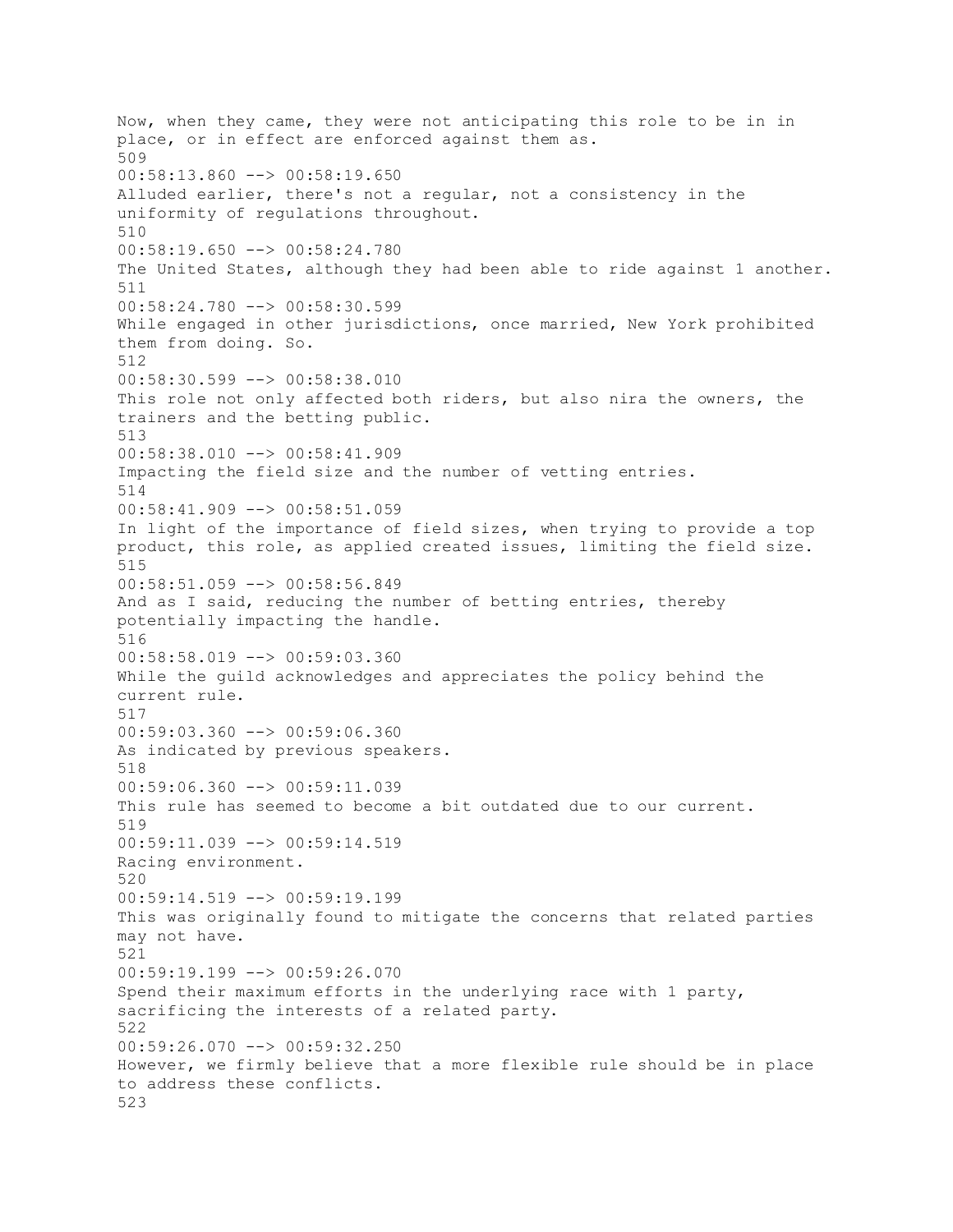00:59:32.250 --> 00:59:39.750 As we've indicated specifically, we believe the stewards as the trained and qualified individuals overseeing racing. 524 00:59:39.750 --> 00:59:49.349 Should be afforded the opportunity to use their discretion and allowing for spouses to compete against 1 another as jockeys while still requiring that a Jackie. 525 00:59:49.349 --> 00:59:54.809 Let's ride for a horse must right or that that is trained by his or her spouse. 526 00:59:54.809 --> 01:00:06.389 If stewards do allow spouses to compete against 1, another in a specific race we also support any in all majors to ensure that the betting public is adequately informed with regards to such relationship. 527 01:00:06.389 --> 01:00:15.869 Additionally, the stewards would still have the ability to couple entries in the event. It is deemed necessary. Or if there's any concerns with inappropriate actions. 528 01:00:15.869 --> 01:00:20.159 Of between the 2 parties that as related. 529  $01:00:20.159$  -->  $01:00:28.949$ The Gil believes this approach is a win win for all parties. Mary jockeys should have the ability to fully and fairly engage in their careers. 530 01:00:28.949 --> 01:00:33.659 And still allowing for the public per the wagering public to be protected. 531 01:00:33.659 --> 01:00:37.050 I was indicated previously. 532 01:00:37.050 --> 01:00:42.179 In 2015 regulation, 4, 0, 2 5.10. 533  $01:00:42.179$  -->  $01:00:49.380$ Section g was amended that notwithstanding the other limitations within the regulation. No injury should be coupled. 534 01:00:49.380 --> 01:00:54.269 By reason of common ownership or training in any stakes in which the gross versus over. 535 01:00:54.269 --> 01:01:03.059 50,000 or more provided that the stores may require any horses entered in a race to be coupled for betting purposes prior to the commencement of wagering. 536 01:01:03.059 --> 01:01:06.090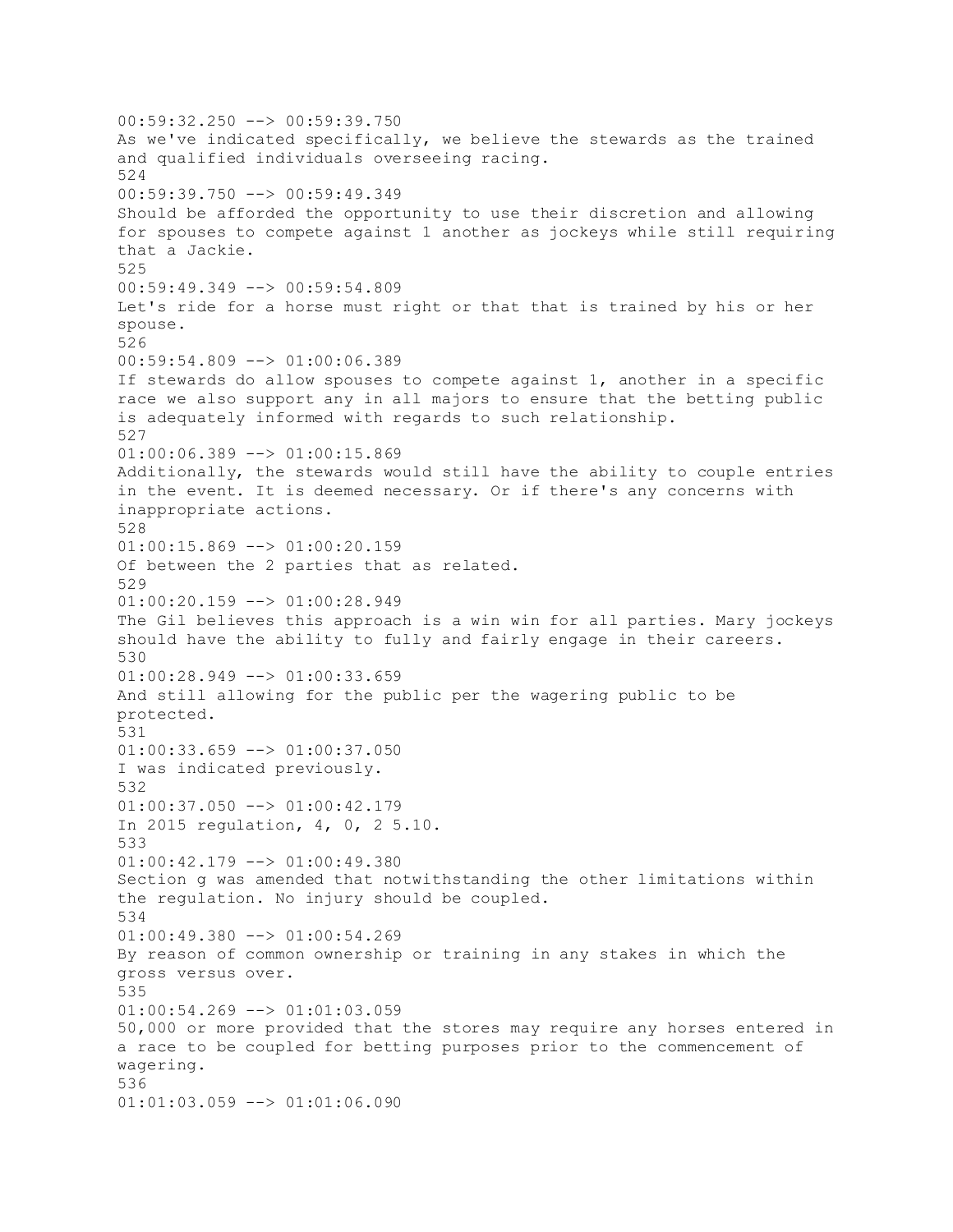If the stewards deemed it to be necessary in the. 537 01:01:06.090 --> 01:01:09.809 Best entrance to the public to the best of our knowledge. 538 01:01:09.809 --> 01:01:14.159 Since that rule was amended there have not been any concerns reported or addressed. 539  $01:01:14.159$  -->  $01:01:20.400$ With regards to that specific, uh, uh, change to the regulation. 540 01:01:20.400 --> 01:01:26.550 While mutual and couple mutual coupling varies from state to state. Many changes. Have either. 541 01:01:26.550 --> 01:01:31.769 Many states have either changed or eliminated their entry coupling rules. 542 01:01:31.769 --> 01:01:35.940 It should be noted there have been and are currently jockeys who are married. 543 01:01:35.940 --> 01:01:39.179 Or cohabitating together in other jurisdictions. 544 01:01:39.179 --> 01:01:44.219 Who are permitted to compete against 1 another without the entries that they are already being coupled. 545 01:01:44.219 --> 01:01:47.610 With regards to the Model rules. 546  $01:01:47.610$  -->  $01:01:52.920$ Which are the, the rules are silent on the mandatory coupling of married jockeys in a given him and race. 547 01:01:52.920 --> 01:01:57.000 However, they do say that a jockey shall not compete. 548 01:01:57.000 --> 01:02:00.840 In any race against a horse, which is trained. 549 01:02:00.840 --> 01:02:06.900 By the jockey's spouse, and as previously mentioned, we had agreed with that as well. 550  $01:02:06.900$  -->  $01:02:13.619$ Additionally, um, we have provided information with a survey that was conducted by the. 551  $01:02:13.619$  -->  $01:02:18.780$ Model rules and provided that to the commission if at any time I can, um. 552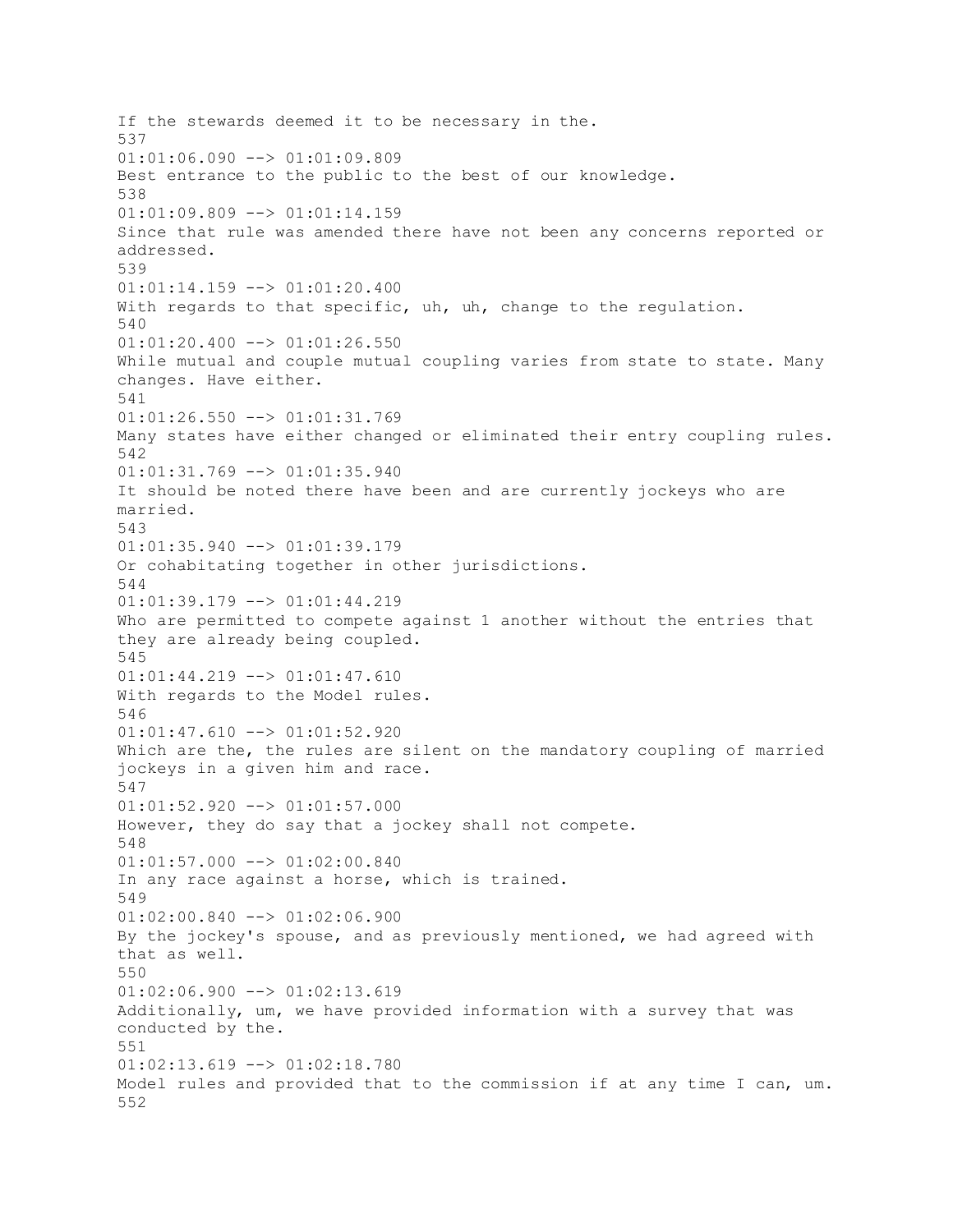$01:02:18.780$  -->  $01:02:21.960$ Provide the additional results from that if. 553  $01:02:21.960$  -->  $01:02:28.769$ If so requesting, thank you again for your time, and we're happy to address any and all questions you may have. 554 01:02:30.030 --> 01:02:43.860 I want to thank both of you for participating in today's, uh, hearing. I got 11 very quick question here. Uh, you had indicated that you thought it, you're fine with coupling if the Stewards deem necessary. 555 01:02:43.860 --> 01:02:48.780 And under what circumstances would you think that would be appropriate and be triggered? 556 01:02:50.099 --> 01:02:55.559 If in the event that there had been any concerns that the stewards had any concerns based on. 557 01:02:57.389 --> 01:03:02.610 The 2 jockeys being permitted, whatever, the familiar relationship being permitted. 558 01:03:02.610 --> 01:03:07.260 To compete against each other. Had there been a concern presented to. 559  $01:03:07.260$  -->  $01:03:12.090$ The stewards whether it be anonymously or otherwise. 560 01:03:12.090 --> 01:03:15.239 They have the authority to address those. 561 01:03:15.239 --> 01:03:23.010 This is, as I said, that's actually reading the language from the rule as it was adopted with regards to the owners. 562 01:03:23.010 --> 01:03:32.070 We simply said that that would also apply meaning that would also apply in the event that that spousal jockeys were allowed to compete against 1 another. 563  $01:03:32.070$  -->  $01:03:36.780$ No, I appreciate Robin just check this, Terry, you know, again. 564 01:03:36.780 --> 01:03:45.780 You got qualified Stewarts in New York. They know the history of the Davis family. They know the history of the McCarthy family. 565 01:03:45.780 --> 01:03:52.920 You know, I would think it'd be a, you know, for them in this particular case, it'd be a no brainer if, uh. 566 01:03:52.920 --> 01:04:03.625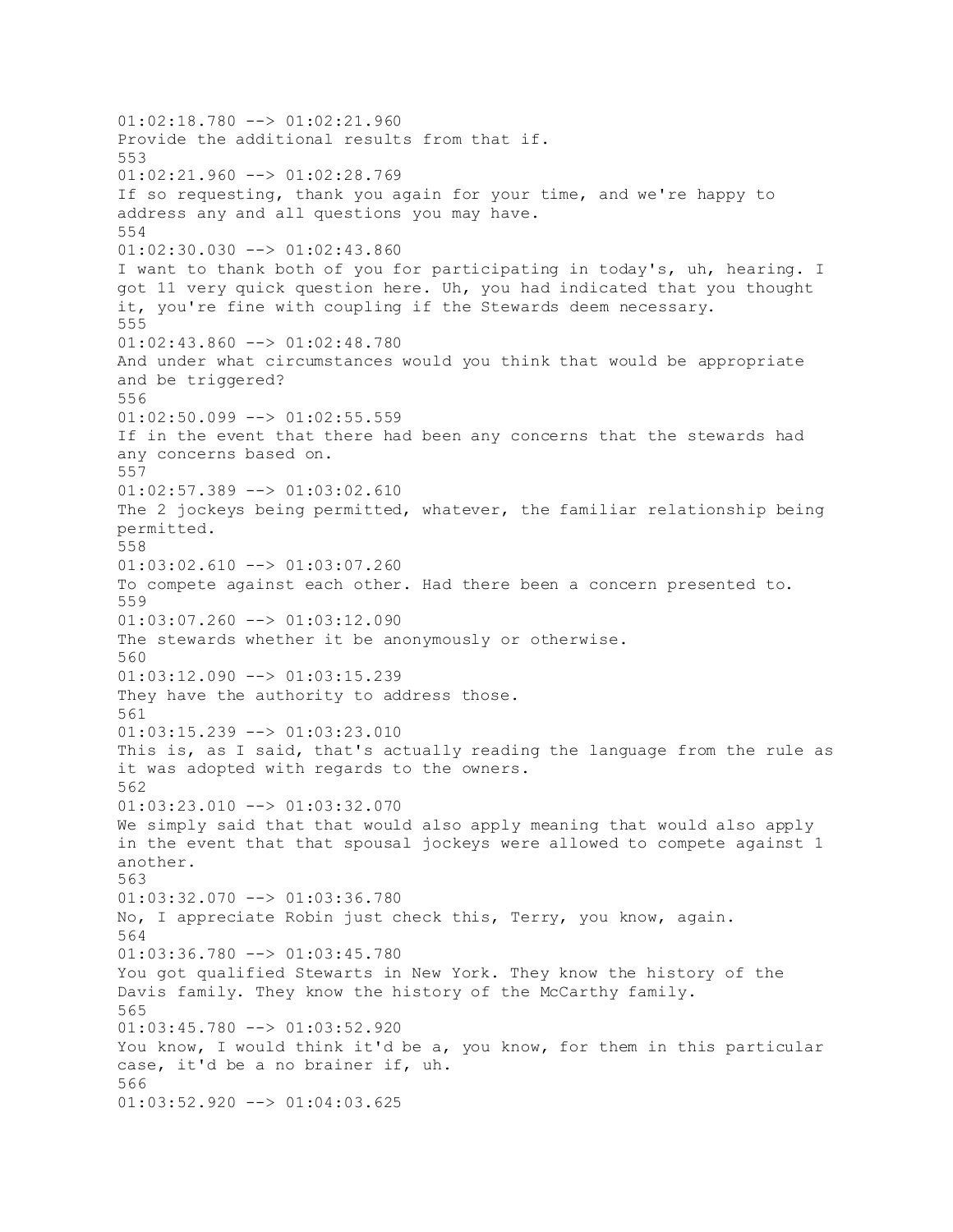It's the stewards, there's 2 jobs that came from New Mexico or Oklahoma or something you know, there's no familiarity with them. That'd be the Stewart's discretion. 567 01:04:03.954 --> 01:04:10.614 You know, if there's some background issues, whether it be through the or other state investigators. 568  $01:04:10.829$  -->  $01:04:20.400$ Then, you know, that's where the commission, the commission, and the stewards are in charge of all lights and D and it should be no difference between the jocks and or trainers. 569 01:04:20.400 --> 01:04:26.940 You know, is been alluded to, you know, the Frank Martin's and the Jose Martin's and today the angle hearts. 570  $01:04:26.940$  -->  $01:04:34.769$ If there is some history of, you know, collusion in the background, they should be coupled or whatever it may be. So. 571  $01:04:34.769$  -->  $01:04:38.519$ Same thing with non coupling of entries and stake races. 572 01:04:38.519 --> 01:04:47.250 You know, I don't think it's much of a difference here, you know, whether it be, I think it integrity is very important and protecting, you know. 573 01:04:47.250 --> 01:04:56.760 The industry, um, but I think it's more transparency and uncovering and stake races, you know, and you get. 574 01:04:56.760 --> 01:05:01.139 You know, virus packet as refer to handle. 575  $01:05:01.139$  -->  $01:05:09.510$ But the same time, I think it's the integrity and come into if you uncouple entries and stake races and one's used for a rabbit. 576 01:05:09.510 --> 01:05:17.579 And the others are not aware of it, you know, what is being used for then it should be the Stewart's discretion. 577  $01:05:19.650$  -->  $01:05:26.610$ Well, thank you very much. Uh, any of the staff here have any questions for for the Gil. 578 01:05:27.929 --> 01:05:30.989 Oh, Mr Barnes on it. 579 01:05:34.289 --> 01:05:38.909 No, no, I just I like to add my thanks for their perspective and input. 580  $01:05:38.909$  -->  $01:05:45.150$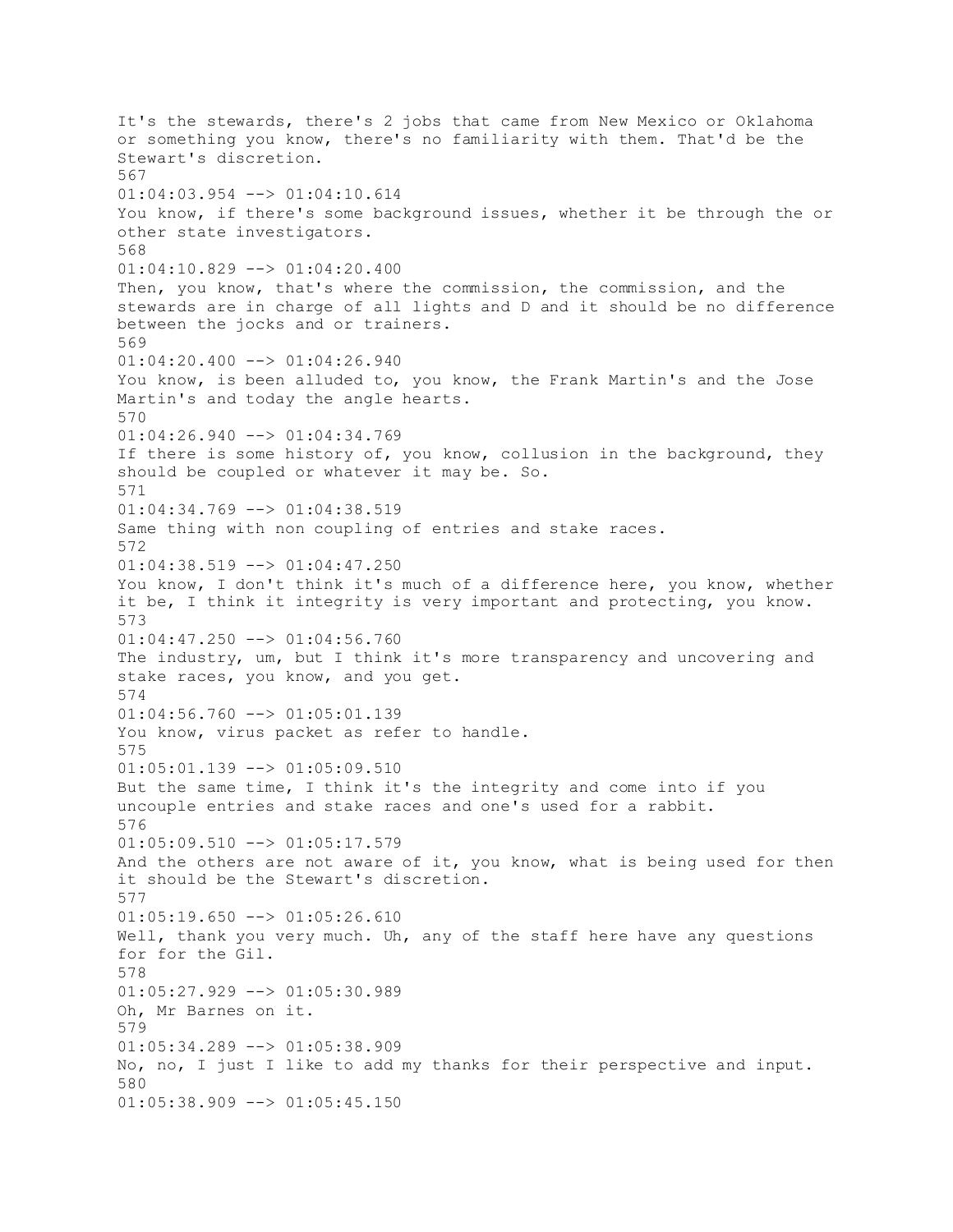Well, we appreciate it. Thank you. We greatly appreciate you guys taking the time, and including us in this. 581  $01:05:45.150$  -->  $01:05:50.219$ Discussion, well, thanks again for your, your participation. 582  $01:05:51.300$  -->  $01:05:56.699$ Our next participants are from the New York thoroughbred horseman Association. 583  $01:05:56.699$  -->  $01:06:00.059$ Joe Apple bomb and will. 584 01:06:00.059 --> 01:06:06.659 Joe Apple bomb has been president of the New York thoroughbred divorcements association since 2013. 585  $01:06:06.659$  -->  $01:06:10.500$ Is a partner in off the hook, the partners. 586 01:06:10.500 --> 01:06:16.650 A breeding racing and sales company with farm with a farm and training center and Ocala, Florida. 587  $01:06:16.650$  -->  $01:06:24.000$ In offices in New York City will is the executive director of the New York thoroughbred horseman Association. 588  $01:06:24.000$  -->  $01:06:29.099$ Previous to this employment. Mr. Allan was the director of business development. 589  $01:06:29.099$  -->  $01:06:33.300$ Director of guest services and then the director of racing analytics. 590 01:06:33.300 --> 01:06:42.840 In Iraq, prior to coming to New York will was with Portland meadows for nearly a decade serving as the director of wagering and guest services and general manager. 591  $01:06:42.840$  -->  $01:06:52.110$ He has a long history of racing serving on, on both sides, including in the hardest industry as well. Up in Canada. 592  $01:06:52.110$  -->  $01:06:56.309$ Gentlemen, appreciate your, uh, your input. 593  $01:06:56.815$  -->  $01:07:10.795$ Great Rob. Thanks for having us will's going to start and talk specifically about the rule and then I'm going to give a perspective and answer 1 of the questions gaming posed more as a consumer advocate. 594 01:07:11.340 --> 01:07:14.369 So well, why don't you take it away?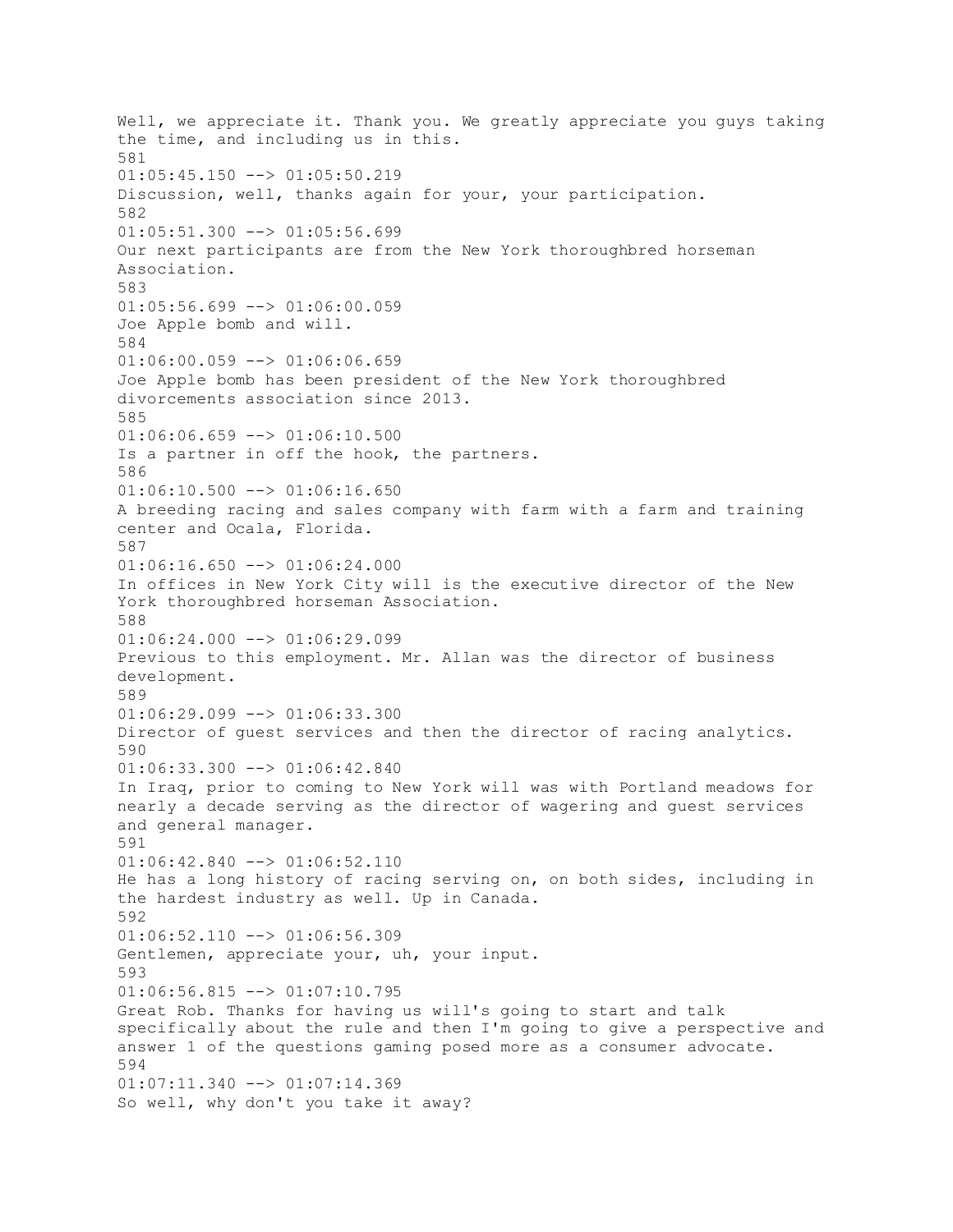595  $01:07:14.369$  -->  $01:07:27.269$ Great Thank you. Rob, thank you. Joe. Really appreciate it. We're here representing the 6,000 plus members who own and train horses racing at the NY racing circuit. 596 01:07:27.269 --> 01:07:40.170 I've appreciated also listening to all the other testimony, especially recently from Mindy Coleman, from The Jockey Guild and Ben Liebeman they covered a lot of the topics that we would like to cover. 597 01:07:41.304 --> 01:07:53.275 Unequivocally integrity is paramount for our, our industry. There's a lot of instances there and the importance of keeping our customers playing with confidence is important. 598 01:07:54.894 --> 01:08:06.894 And, um, you know, when when people wager on the races that generates handle, and from that handle there generates revenue for both the racetrack. And us as Horseman. 599  $01:08:07.494$   $\leftarrow$   $>$   $01:08:11.695$ The predominant source of our purse account is, um. 600 01:08:12.000 --> 01:08:18.930 Is the money generated from betting so, uh, if our customers aren't betting with confidence. 601  $01:08:18.930$  -->  $01:08:30.149$ They're probably not betting, and we're directly impacted that means our owners and trainers will run for less prize money and then That'll decrease investment in the industry. 602  $01:08:30.149$   $\rightarrow$  01:08:40.949 Um, beyond the integrity, we have to put out a good product and, uh, 1 of the key indicators of a good betting product for customer is field size. 603 01:08:40.949 --> 01:08:47.609 And when horses are coupled that impacts field size, it reduces the amount of betting interests. 604 01:08:48.024 --> 01:09:02.064 That a customer can bet on individually or an exotic wages horizontal wager as such as the exact top 2 to affect the top 3. sorry? Vertical majors. And then horizontal wages such as the pick. 605 01:09:02.064 --> 01:09:05.364 2 pick 3, 4, 5, 6. 606  $01:09:05.609$  -->  $01:09:20.609$ And at this stage, in the game, after New York has expanded the rule. We're at a point now where we feel that it is, uh, the time to end all. 607 01:09:20.609 --> 01:09:23.760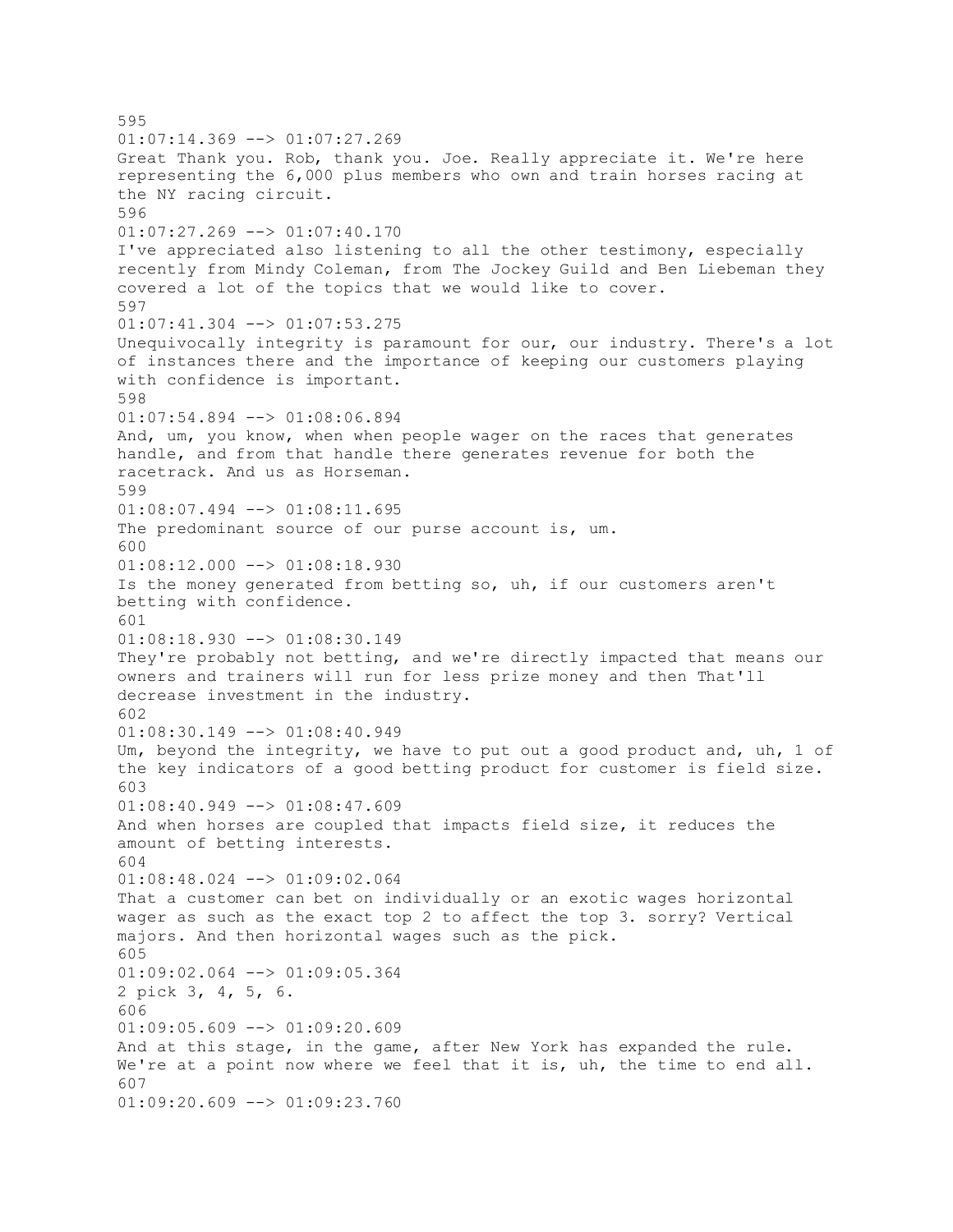Coupling in horse racing in New York. 608 01:09:24.414 --> 01:09:39.234 1 of the reasons why we're able to come up with this conclusion is that people in New York are currently betting horse races in other jurisdictions that don't couple entries at all. And so if our customers are betting races from California. 609 01:09:39.569 --> 01:09:51.685 Illinois and other jurisdictions, major jurisdictions, including Florida, where there aren't any, uh, couple of entries under any circumstances. Their expectation from New York can be the same. 610 01:09:51.715 --> 01:10:04.104 So, we are going above and beyond and reducing the amount of betting interests to all of our detriment that being the Perse account, the racetrack and any additional tax revenue. 611 01:10:05.215 --> 01:10:09.414 This is a little bit of a esoteric example, 612  $01:10:09.564$   $\leftarrow$   $>$   $01:10:22.225$ but 1 of the ways that New York protects the betting public or tries to protect the betting public with betting inch with a couple of entries is that if there's a late scratch at the gate. 613  $01:10:22.560$  -->  $01:10:27.689$ Um, to 1 of the horses in, in, in in the couple of entry. 614  $01:10:27.689$  -->  $01:10:35.460$ The other course is also scratch for betting purposes and runs for purse money only so now. 615  $01:10:35.460$  -->  $01:10:39.000$ Suppose that there was a really good horse. 616  $01:10:39.000$  -->  $01:10:49.859$ And a, not so good horse in that in that couple of entry. Suppose the not so good worse scratches at the gate. The really good horse still runs for purse money. Only. 617 01:10:49.944 --> 01:11:01.585 It wins the race betting. Public might not seem to be directly impacted because they didn't lose any money but of course, they don't cash their winning tickets. 618 01:11:01.854 --> 01:11:05.694 Uh, the reason why I mentioned this is in the horizontal majors. 619 01:11:05.880 --> 01:11:13.949 If if your entry is scratched, you move to the post time favorite. So, if the post name favorite doesn't finish 2nd, in that example. 620 01:11:13.949 --> 01:11:22.770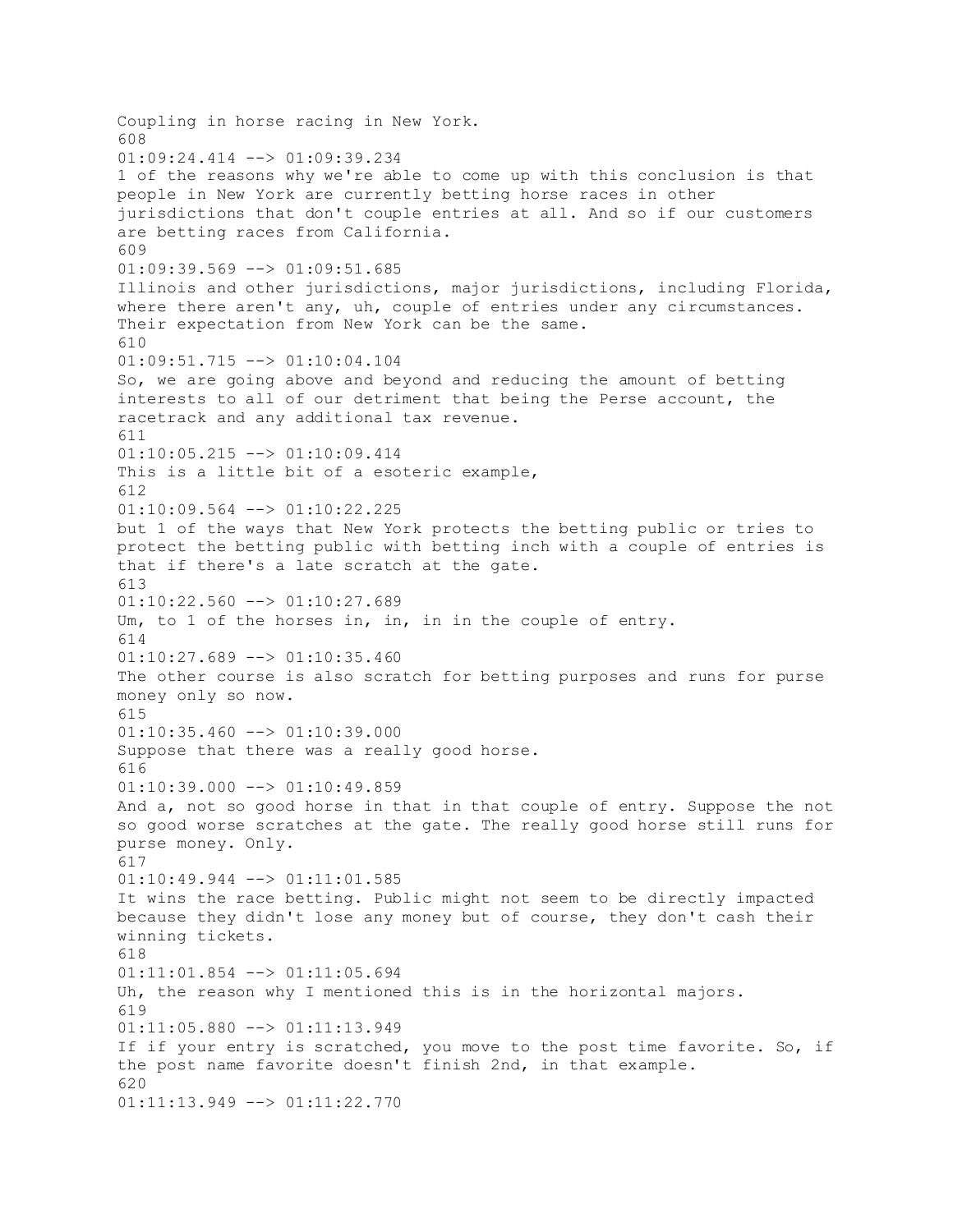You now have a losing ticket, despite the fact that you correctly selected the betting interest. So you are directly impacted. 621 01:11:22.770 --> 01:11:36.989 So, there's a lot of negative consequences to coupling entries and we're at this stage now where major jurisdictions don't couple entries at all. And we believe New York should move towards that avenue as well. 622 01:11:36.989 --> 01:11:46.710 Looking at the questions that were provided in advance what rules and model rules exist in horse racing and other sports to deal with potential conflicts. 623 01:11:46.710 --> 01:11:55.770 It's not directly a recommendation on our behalf, but the New York State gaming commission already has rule 4. 0, 3 5.2. 624  $01:11:55.770$  -->  $01:12:00.869$ File writing, penalized and under subsection. 625  $01:12:00.869$  -->  $01:12:05.609$ It currently allows for stewards to potentially disqualified. 626 01:12:05.609 --> 01:12:10.949 Uh, and potentially disqualify an uncouples entry for the same trainer. 627 01:12:10.949 --> 01:12:17.760 So this is a good place to start. If the New York State gaming commission was going to look at rules. 628 01:12:17.760 --> 01:12:31.020 That provides for some type of penalty to ensure that the integrity of uncouple entries continues, uh, in all races. Um, should we be uncovered for all entries? 629  $01:12:31.020$  -->  $01:12:36.449$ Definitely been talked about the issues with disclosure of relationships. 630  $01:12:36.449$  -->  $01:12:42.390$ I agree with those comments, but I also believe that we should try our best. 631 01:12:42.390 --> 01:12:52.854 And be as transparent as possible. Carrie Woerner, Assemblywoman Woerner, brought up a good point, the host track that is conducting the race. 632 01:12:53.064 --> 01:13:06.715 Belmont, Aqueduct, Saratoga or Finger Lakes could absolutely put this information on their website on their video displays. And in the program, our customers utilize the host tracks. Um. 633 01:13:06.989 --> 01:13:15.810 Program TV display and website for almost all of their information and that is a great place to share the information.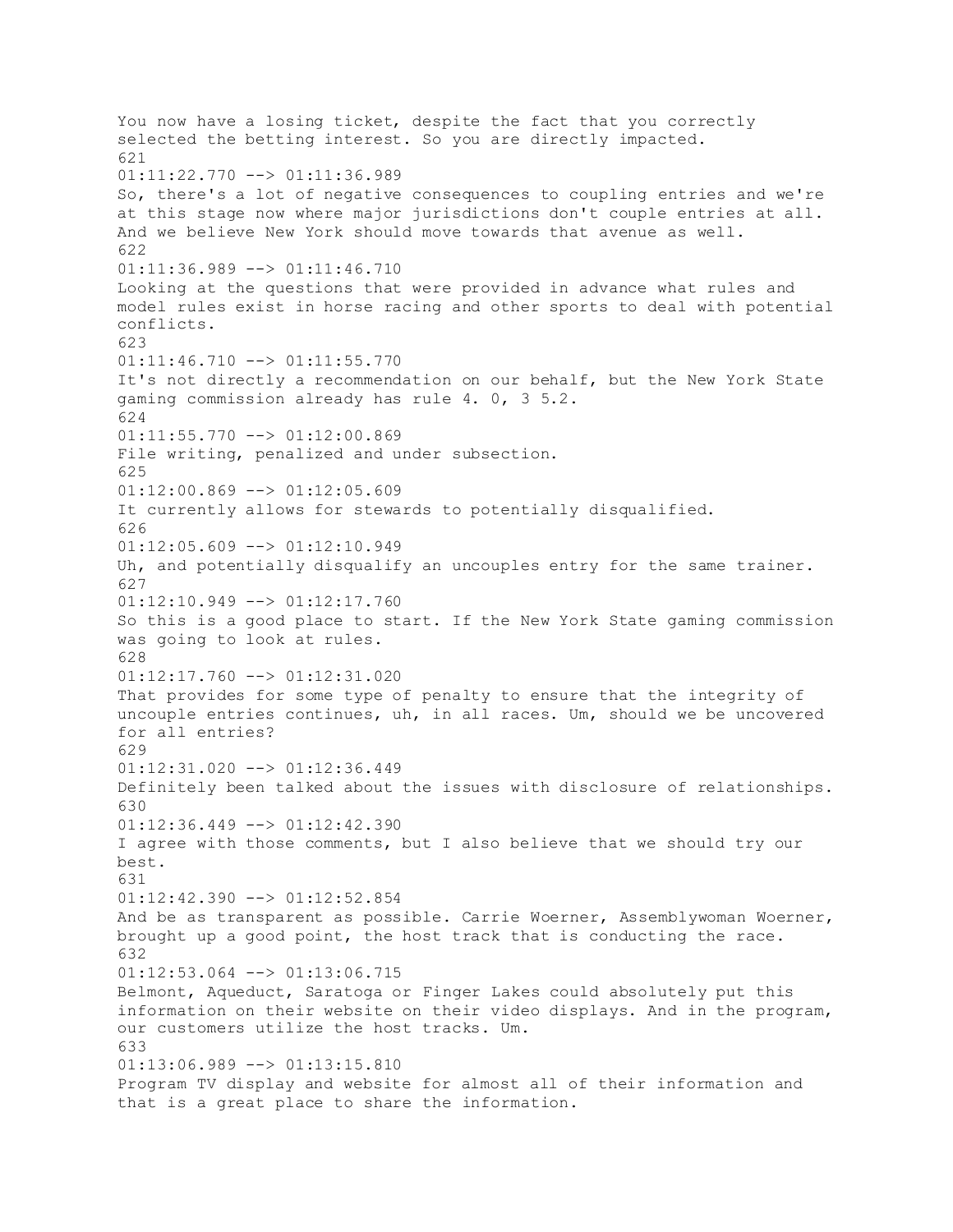634  $01:13:17.185$   $\leftarrow$   $>$   $01:13:30.774$ Independently, but also did mention an issue with incomplete information he brought up the Mike Smith and Chantelle Sutherland example, where they weren't exactly married and that's just a great example. 635 01:13:30.835 --> 01:13:41.244 And people are betting on California races uncouples, knowing full well, that that situation presented itself at the time, when it did. 636 01:13:42.779 --> 01:13:50.880 And then there's 1 other question about the commission's rules for compelling, be synchronized for thoroughbred harness and quarter horse racing. 637  $01:13:50.880$  -->  $01:13:55.470$ I strongly advocate for synchronizing all rules. 638 01:13:55.470 --> 01:14:02.279 Bennett Liebeman talked about that as well. I just wanted to echo those sentiments that to make it, uh. 639 01:14:02.279 --> 01:14:13.109 Going back to the customer and making it easy and simple for them as possible. If we look at for our customers, we're looking after our industry. And so that's in our best interest. 640  $01:14:14.635$  -->  $01:14:15.114$ Joe, 641 01:14:15.864 --> 01:14:16.645 thanks well, 642 01:14:16.734 --> 01:14:21.774 I appreciate it in the notice that gaming sent out 1 of the questions was, 643 01:14:21.774 --> 01:14:31.225 should the regulatory regime be uniform across all sports or should wagering uncertain sports be regulated differently than wagering on other sports and if so, 644 01:14:31.225 --> 01:14:31.645 how? 645 01:14:32.274 --> 01:14:42.385 So the short answer to your question is it should largely be uniform with select differences, taking account of actual wagering systems. Uh. 646 01:14:42.689 --> 01:14:53.760 And the differences between multi participant events and BI, modal events, um, not the actual sports themselves, not the action on the field so to speak. 647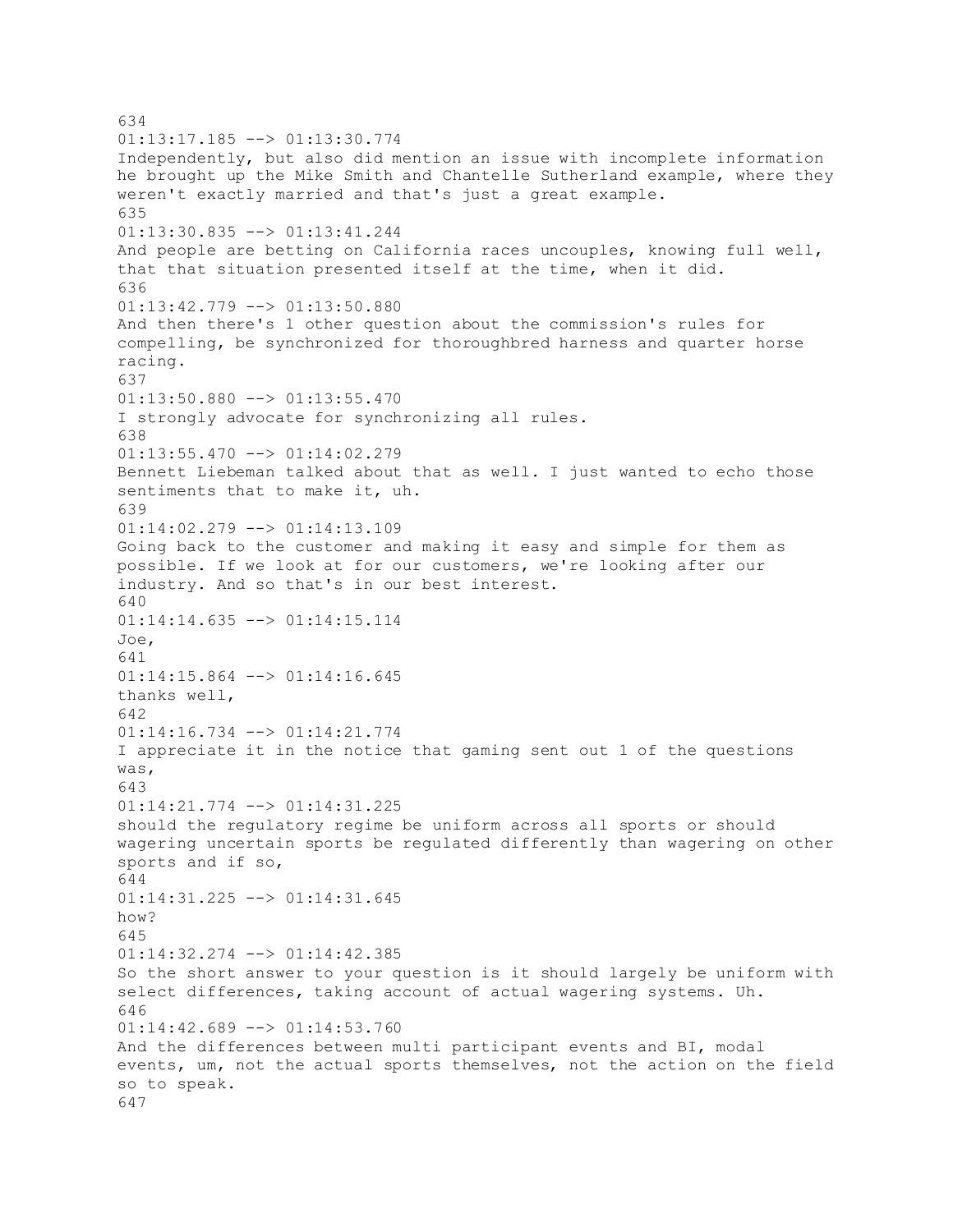$01:14:53.760$  -->  $01:14:55.255$ The longer answer though, 648  $01:14:55.494$  -->  $01:15:04.585$ is that gaming regulation in general needs to be thoroughly modernized as the emergence of sports wagering has largely been unregulated, 649 01:15:05.454 --> 01:15:14.725 or left to self interested leagues or gaming companies to enforce rules that are designed to protect their share price their ownership interest. 650 01:15:14.994 --> 01:15:26.604 And not necessarily the integrity of the wagering contest, which I would suggest is more in line with what gaming interests lie for example. 651  $01:15:26.850$  -->  $01:15:37.409$ Gaming zone notice it has a question that begins what are the proper penalties for a competitor failing to expend maximum effort. 652 01:15:37.409 --> 01:15:49.529 Well, in professional sports, basketball, football, et cetera this basic integrity concept is violated all the time. It's actually a strategy called tanking. 653 01:15:50.125 --> 01:15:54.385 Most famously in the last game of the last NFL season, 654  $01:15:54.385$   $\leftarrow$   $>$   $01:15:56.244$ not this year season the previous season, 655 01:15:56.604 --> 01:16:05.814 the Philadelphia Eagles inserted 3rd string quarterback field in the game's 4th quarter in a blatant attempt to lose and secure a higher draft. 656  $01:16:06.600$  -->  $01:16:21.060$ Well, this makes a lot of sense for the eagles organization in a very way and it may have even helped them make the play offs this year. But it's an, it's inherently unfair to the wagering public. 657 01:16:21.060 --> 01:16:32.965 Well, in horse racing, there is actual rules that we have to govern this behavior not a lawyer, but I love to quote a good rule 403 5.4 instructions to jockeys. 658  $01:16:32.965$  -->  $01:16:39.505$ All horses are expected to give their best efforts and races in which they are run. 659  $01:16:39.505$  -->  $01:16:53.875$ And any instructions or advice to jockeys to ride, or handle their mounts otherwise and for the purpose of winning or forbidden, and will be subject all persons giving, or following such instructions or advice to disciplinary action by the stewards. And the commission.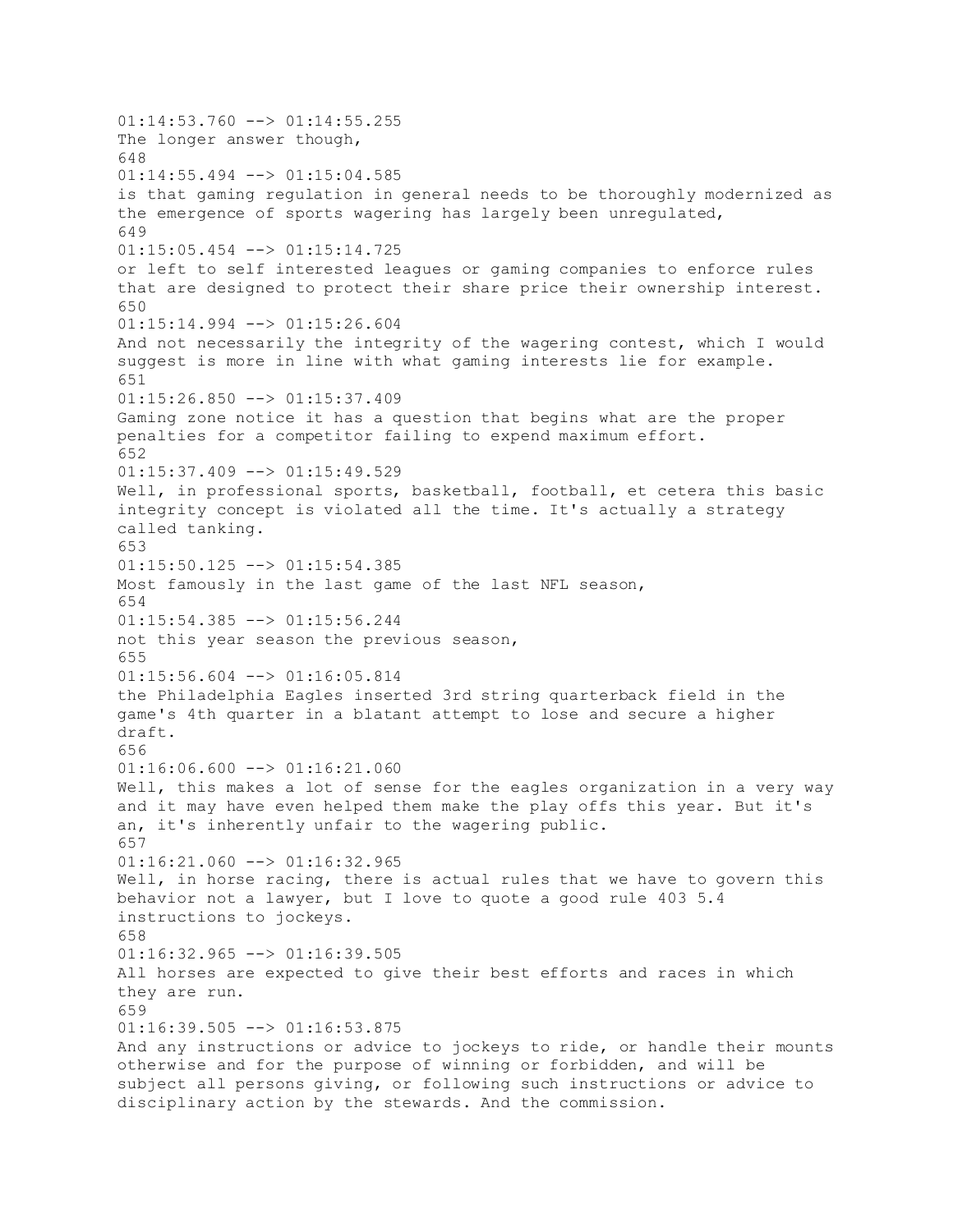660  $01:16:56.220$  -->  $01:17:06.659$ This is blatantly untrue of many professional sports. So what am I actually saying here? It's what I'm saying is that. 661  $01:17:06.659$  -->  $01:17:18.000$ Intake we have to decide is integrity, the most important thing that we're talking about, and enforce that across all sports instead of just in 1 sport. 662 01:17:18.000 --> 01:17:32.520 Horse racing in many ways has had a much higher regulatory structure, a much higher bard across, even though that may not be the popular perception. That's the actual truth. We have to answer to all of you. 663 01:17:32.520 --> 01:17:36.779 Who did the NBA have to answer to about the Tim Donnie scandal? 664 01:17:36.779 --> 01:17:39.779 I would say no, so. 665  $01:17:39.805$   $\leftarrow$   $>$   $01:17:43.914$ Our recommendation in addition to having no, 666 01:17:45.324 --> 01:17:56.814 no couple of entries at all would be to have a thorough review of all the gaming regulations revolving wagering to make sure they're consistent across sports. 667  $01:17:57.060$  -->  $01:18:02.520$ Thank you. 668  $01:18:02.520$  -->  $01:18:10.500$ Will and Joe, I appreciate your participating here. Does anyone have any questions for a. 669 01:18:10.500 --> 01:18:15.420 For for for did do you have any questions. 670 01:18:17.130 --> 01:18:22.439 No, again, gentlemen, thank you for your input and participation. It's very useful to us. 671 01:18:22.439 --> 01:18:34.109 Our pleasure, I mean, Joe, you raised some really interesting points about the, the dichotomy between approach and and treating, and perhaps over treating. 672 01:18:34.109 --> 01:18:37.470 The way that we look at things and horse racing. 673  $01:18:37.470$  -->  $01:18:48.090$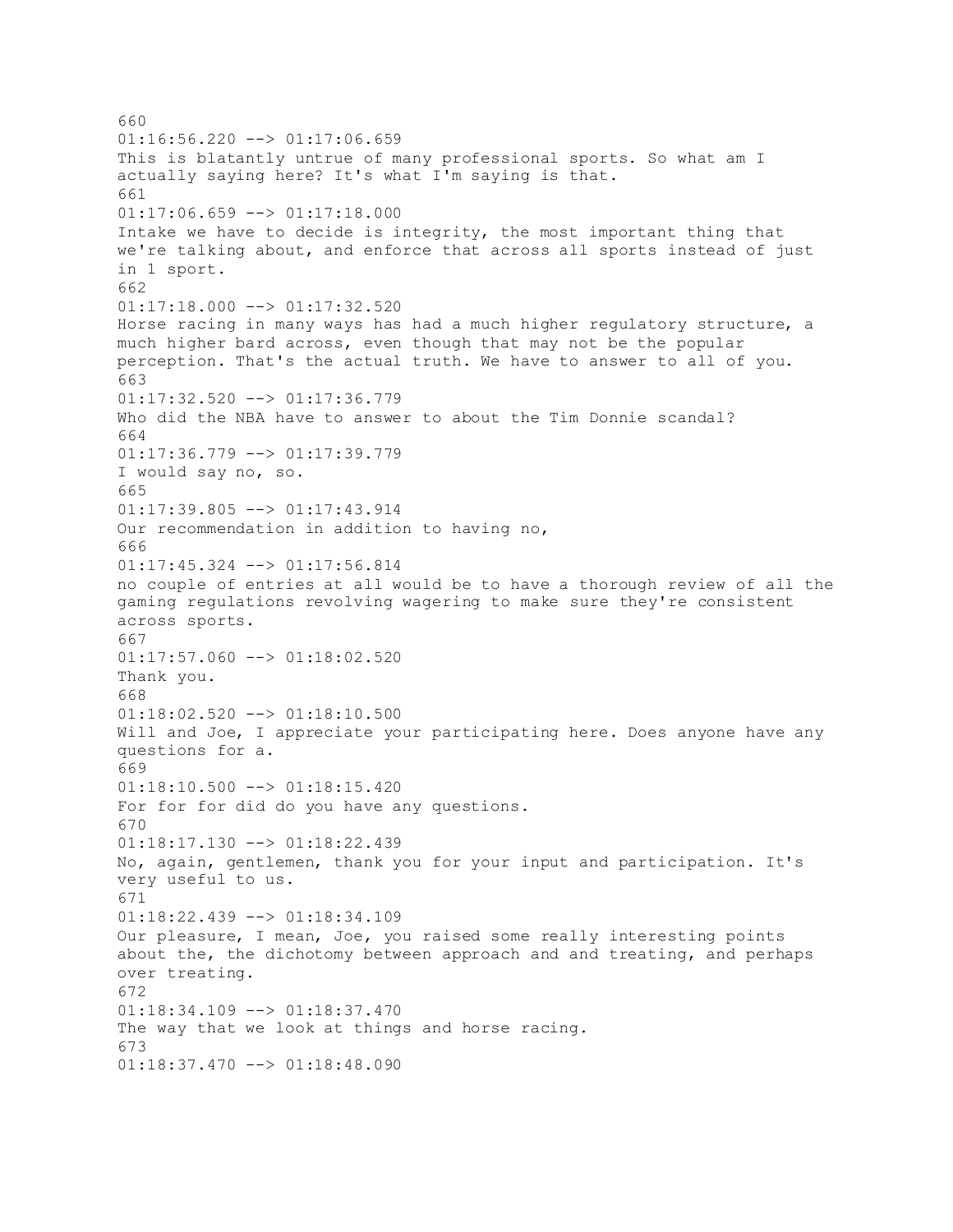Do you think as a general sense it, the industry or or what? Sports while you're in general should move towards horse racing or horse race and move towards. 674 01:18:48.090 --> 01:18:56.489 The way that, uh, that there's been a hands off approach and letting the market decide who's competing strongly or not. 675 01:18:57.024 --> 01:18:57.354 It's, 676 01:18:57.385 --> 01:18:59.005 it's my general impression, 677 01:18:59.005 --> 01:18:59.664 and I say this, 678 01:18:59.664 --> 01:19:01.585 not only as an industry participant, 679 01:19:01.795 --> 01:19:13.765 but as a wagering participant that the most fundamentally fair systems are systems where the house so to speak does not have an interest in 1 side or the other. 680 01:19:14.274 --> 01:19:18.864 And so a power mutual system is inherently that Nope, 681 01:19:18.895 --> 01:19:23.335 people like to fight about what the proper tax rate on that should be but, 682 01:19:23.364 --> 01:19:23.755 uh, 683 01:19:23.784 --> 01:19:25.194 other systems exist, 684 01:19:25.435 --> 01:19:25.704 uh, 685 01:19:25.704 --> 01:19:27.954 what they call optimal systems, 686 01:19:28.194 --> 01:19:28.914 um, 687 01:19:29.425 --> 01:19:31.614 similar to exchange wagering, 688 01:19:31.795 --> 01:19:32.185  $i<sub>1</sub>h$ . 689 01:19:32.215 --> 01:19:32.875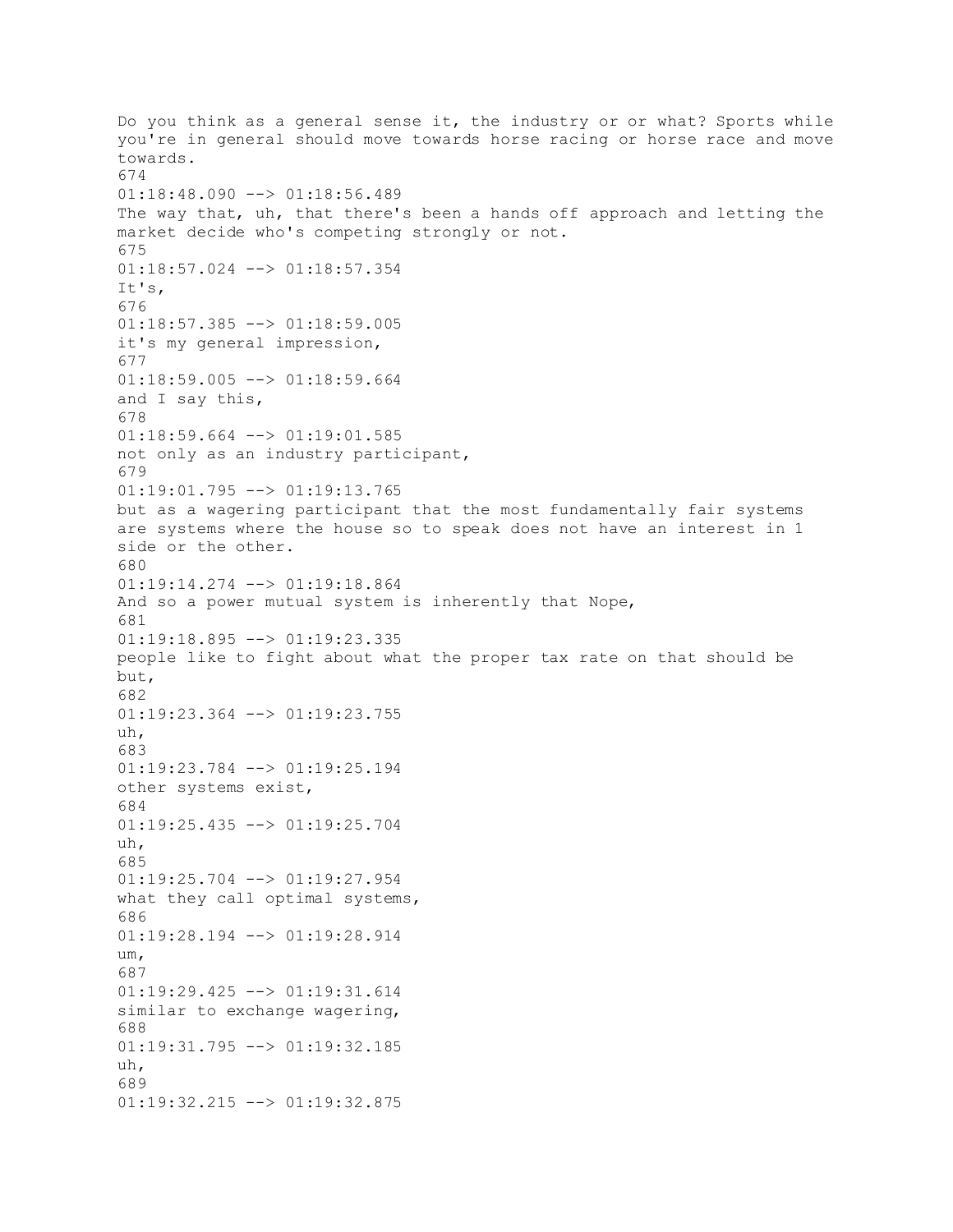or, 690 01:19:32.904 --> 01:19:33.324 you know, 691 01:19:33.324 --> 01:19:35.664 a stock market or bond market structure, 692 01:19:35.904 --> 01:19:36.534 um, 693 01:19:36.774 --> 01:19:37.314 that. 694  $01:19:37.590$  -->  $01:19:44.970$ Doesn't have the power of the league or the power of a bookmaker, uh, against the power of the consumer. 695 01:19:44.970 --> 01:19:54.145 Which I think is important. My sense is on the sports themselves. There's some relief that can be given to horse racing. 696 01:19:54.175 --> 01:20:00.234 As you all know, you've heard me speak probably too much about the licensing disparities. 697 01:20:00.954 --> 01:20:11.454 That could make it more competitive and some more attention also given to the sports leagues in general and their actions in terms of, uh. 698 01:20:12.000 --> 01:20:22.800 Shining a light on integrity issues and making sure that they are totally transparent with the public in terms of their investigations. 699 01:20:24.869 --> 01:20:29.670 Again, I really appreciate the 2 of you, uh, participating today. 700 01:20:29.670 --> 01:20:33.539 And taking the time to provide your your input. 701 01:20:33.539 --> 01:20:37.739 As we consider these issues, it's always our pleasure up. 702 Joi Garner, Jeffrey Cannizzo and Joseph Longo, The New York Racing Association, Inc. 01:20:37.739 --> 01:20:45.449 Thank you, uh, next step we have representatives from the New York Racing Association. 703  $01:20:45.449$  -->  $01:20:50.069$ Is is Joi you say. 704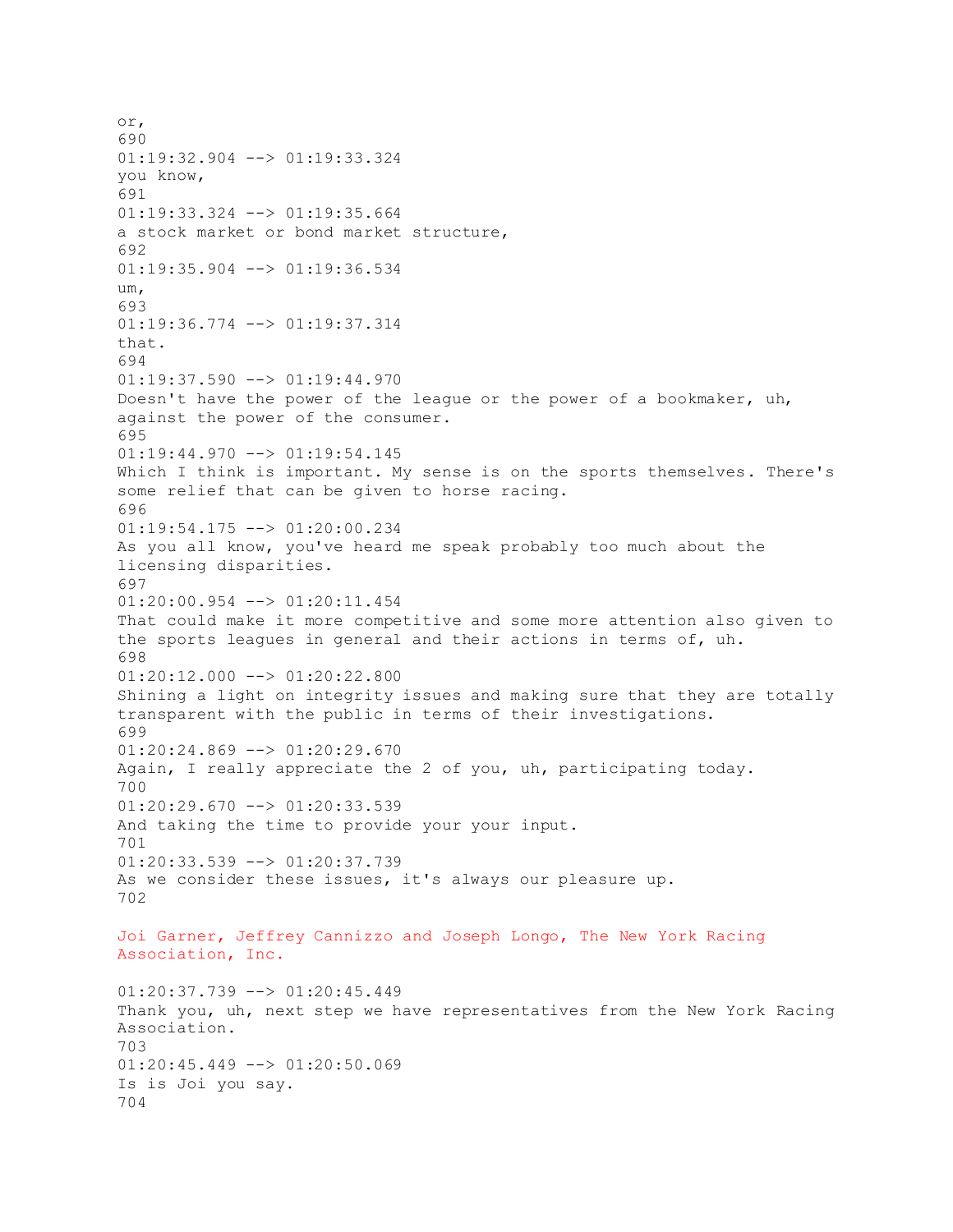$01:20:50.069$  -->  $01:20:55.350$ No, Joe is not certain whether joy is on, but I'll introduce her anyway. 705 01:20:55.350 --> 01:21:01.949 Joi Garner is a senior vice president in general counsel for the New York racing Association. 706 01:21:01.949 --> 01:21:06.989 She had early in her career served as the associate general counsel at NYRA. 707 01:21:06.989 --> 01:21:14.970 Prior to her return, deny or miss Gardner served as a board member executive, vice president, general counsel and corporate secretary. 708  $01:21:14.970$  -->  $01:21:21.630$ For think 450, the National Basketball Players Association, licensing and marketing subsidiary. 709 01:21:21.630 --> 01:21:26.520 Overall, she has nearly 20 years of experience in the sports and entertainment law. 710 01:21:26.520 --> 01:21:38.069 Jeff is the senior director of government affairs at NYRA. Previous to his present position Jeff served as the executive director of the New York for bread breeders for over a decade. 711 01:21:38.069 --> 01:21:47.880 Mr. Cannizzo is the 3rd generation horseman from the finger lakes region of New York state with his family being involved in the thoroughbred industry for the past 50 years. 712 01:21:47.880 --> 01:21:53.430 Joseph Longo is the manager of content management solutions at. 713 01:21:53.430 --> 01:21:56.579 An accountant in finance professional. 714 01:21:56.579 --> 01:22:01.409 Prior to Mr. Longo was an auditor financial analyst. 715 01:22:01.409 --> 01:22:04.829 And served as a chief financial officer. 716 01:22:04.829 --> 01:22:14.970 Relate the park, thank you for your participation here and we look forward to hearing your comments. I know that. Mr. Cannizzo. You did. 717 01:22:14.970 --> 01:22:22.560 Circulate a, a, a slide to guide the discussion and we all have copies of that. 718 01:22:23.875 --> 01:22:27.715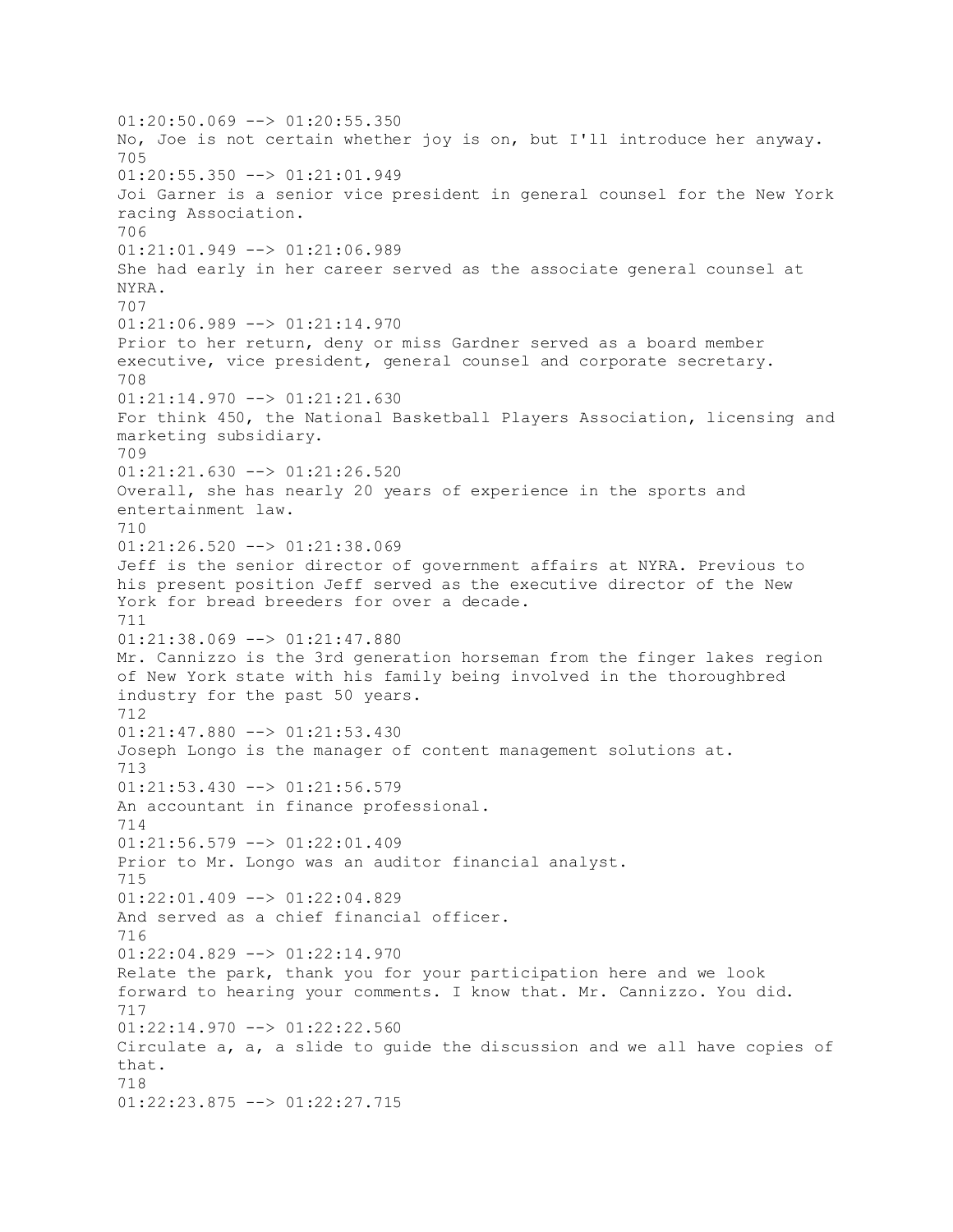Thank you Rob and thank you for having us. 719 01:22:27.744 --> 01:22:28.284 Um, 720 01:22:28.375 --> 01:22:31.465 we are going to talk through some of these pieces much of, 721 01:22:31.465 --> 01:22:34.854 which is already stated by some of our partners here, 722 01:22:34.854 --> 01:22:35.454 but, 723 01:22:35.515 --> 01:22:35.965 um, 724 01:22:35.994 --> 01:22:50.845 annual economic indicators for the racing industry highlight that field sizes steadily declined over the years in an effort to mitigate the downward trend racing jurisdictions have pushed to eliminate the coupling of boundaries for the race cards 725 01:22:51.534 --> 01:22:57.085 coupling of entries has been around for some time and originally it was put in place to protect the fighting public lives right now, 726  $01:22:57.685$  -->  $01:23:00.984$ at high level horses in the same race that belong to 1, 727 01:23:00.984 --> 01:23:03.114 another or 1 owner, 728  $01:23:03.145$  -->  $01:23:05.635$ or under 1 trainer or coupled together, 729 01:23:06.175 --> 01:23:08.965 having the horses coupled allows us steward stack. 730 01:23:09.270 --> 01:23:18.329 Against the entry in an event that they feel the ban in public was harm. It also serves as the parent to the entry concluding against other vetting interest. 731 01:23:18.329 --> 01:23:30.000 Several rates and jurisdictions have since eliminated or uncontrolled entries altogether. There are no longer couple of entries in California, Florida, Illinois. 732  $01:23:30.000$  -->  $01:23:38.755$ West Virginia, and Maryland outside of the United States Ontario has eliminated couple of entries as well as most major racing countries in Europe. 733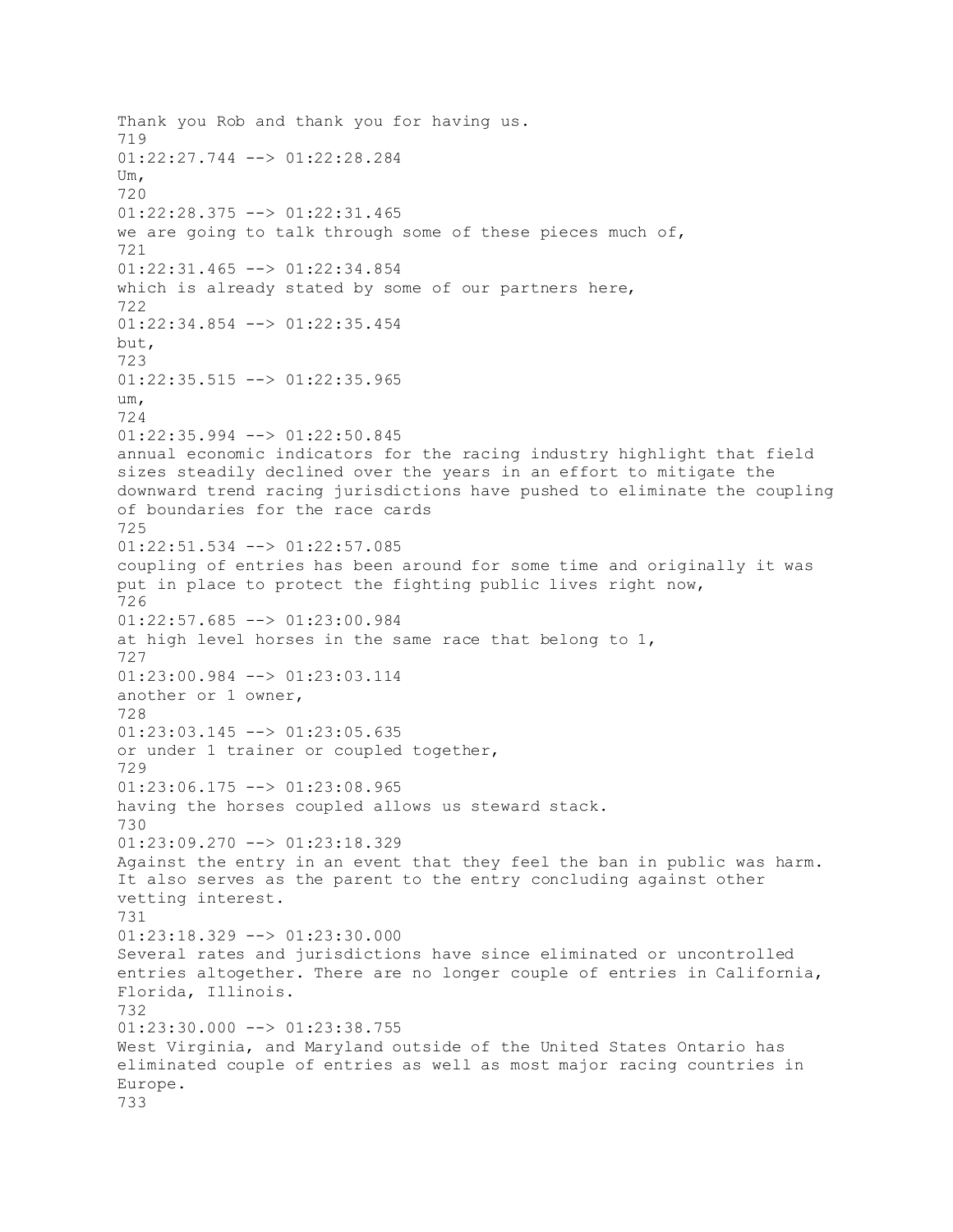$01:23:39.265$  -->  $01:23:47.515$ The change the changes yielded an increase in field size and handle and resulted in subsequent increase, betting interest, New York as we know. 734 01:23:47.515 --> 01:23:54.234 Is 1 state that must couple of horses at certain criteria as we stated sections 4025.10, 735 01:23:54.444 --> 01:24:08.215 the limitation on entries and New York state per mutual wage and Britain law specifically addresses when to couple entries criteria include common ownership forces trained are written by spouse parent or a member of Jackie's household. 736  $01:24:10.289$  -->  $01:24:16.109$ And at the request of the commission Stewart, if they find it's be necessary for the public interest. 737 01:24:17.274 --> 01:24:28.524 In 2010 has been stated New York amended the rules to allow a trainer to enter. 2. horses is an uncomfortable entry. As long as the horses don't have the same owner as a result. 738  $01:24:29.125$  -->  $01:24:36.145$ The horses are considered separate, betting interest 5 years later the same commission in 2015 amended the rules. 739 01:24:38.850 --> 01:24:43.859 So that horses would not be coupled in stakes races with persons of 50,000 dollars or more. 740 01:24:43.859 --> 01:24:55.260 The chance positively impacted handle and field size and stakes races. Ron says, 2015 through the state schedule and 1st structure in New York. I think it's very important to note. 741  $01:24:55.260$  -->  $01:25:06.569$ Since both of those changes race in wager, integrity has not been affected by either of those changes, nor has there been any evidence or concerns for the betting public. 742 01:25:06.569 --> 01:25:18.569 What I want to emphasize on now is what this would mean to uncouple fully uncouple entries in the state of New York specifically to NYRA in 2021. 743  $01:25:18.569$  -->  $01:25:31.734$ This would mean that there would have been 168 entries that actually were coupled. Uh, that would be point 85 per day on overnight races. If you extrapolated that over an estimated 200 days of racing, the neurons are moving the stakes races. 744  $01:25:34.619$  -->  $01:25:45.270$ The average hand handle per betting interest, which is about 150,000 holding everything equal. That will result in roughly 25Million dollars.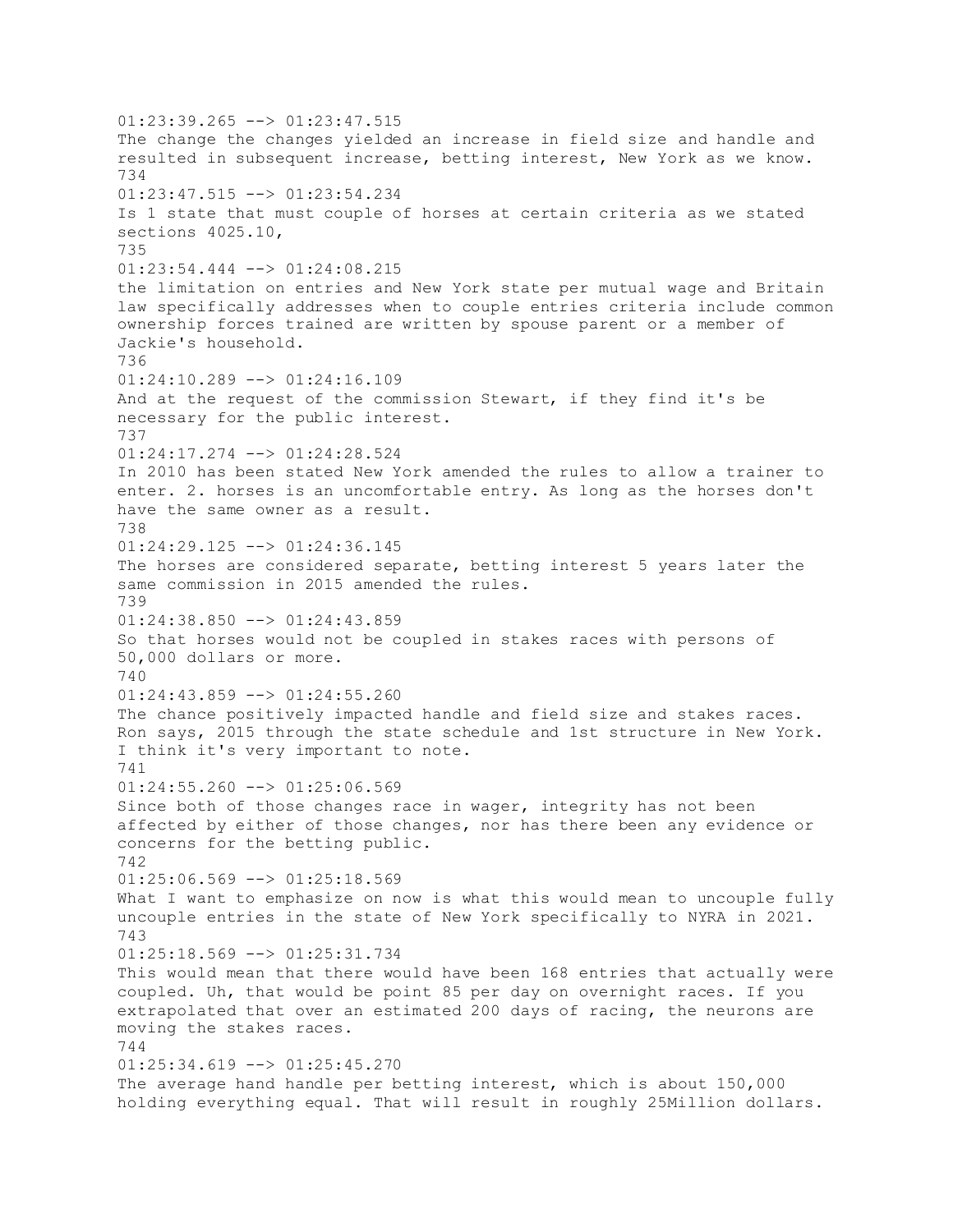745  $01:25:45.270$  -->  $01:25:55.800$ An additional handle that would positively impact. Both NYRA it's horsemen in the state of New York. Some interest in other numbers wrapped around a couple of entries. 746 01:25:56.125 --> 01:26:00.864 61% of our couple entries took place in claiming races of which, 747 01:26:01.854 --> 01:26:03.685 as we know would have the greatest, 748 01:26:03.685 --> 01:26:03.774 uh, 749 01:26:03.774 --> 01:26:12.324 impact and largest to New York state racing where we need entries on top of that 50% of total couple entries occurred at Aqueduct. 750 01:26:12.324 --> 01:26:25.345 Um, so as stated simply put Nara is believes and has believed for a long time. Now that it is time to fully uncouple entries to align us with. 751 01:26:26.729 --> 01:26:40.380 The various other jurisdictions around the country itself to be under 1 umbrella for our customer sets has been has been outlined by some of our other speakers here today. And, uh, we're here to address any questions you may have. So, thank you. 752 01:26:51.210 --> 01:27:05.699 Be taken to a form to bank public, go back and do it again. Well, can you start over? Sure. Coupling was, uh, eliminated what additional steps do you think should be taken to implement the building? Public. 753 01:27:08.664 --> 01:27:08.814 Well, 754 01:27:08.814 --> 01:27:09.324 I think it's, 755 01:27:09.324 --> 01:27:14.935 it's the common answer that you've heard already today we have various media sources of course, 756 01:27:14.935 --> 01:27:17.244 at NYRA be at our website, 757 01:27:17.244 --> 01:27:21.625 our program and other information that's distributed on track and virtually, 758 01:27:21.625 --> 01:27:22.494 I think that that's, 759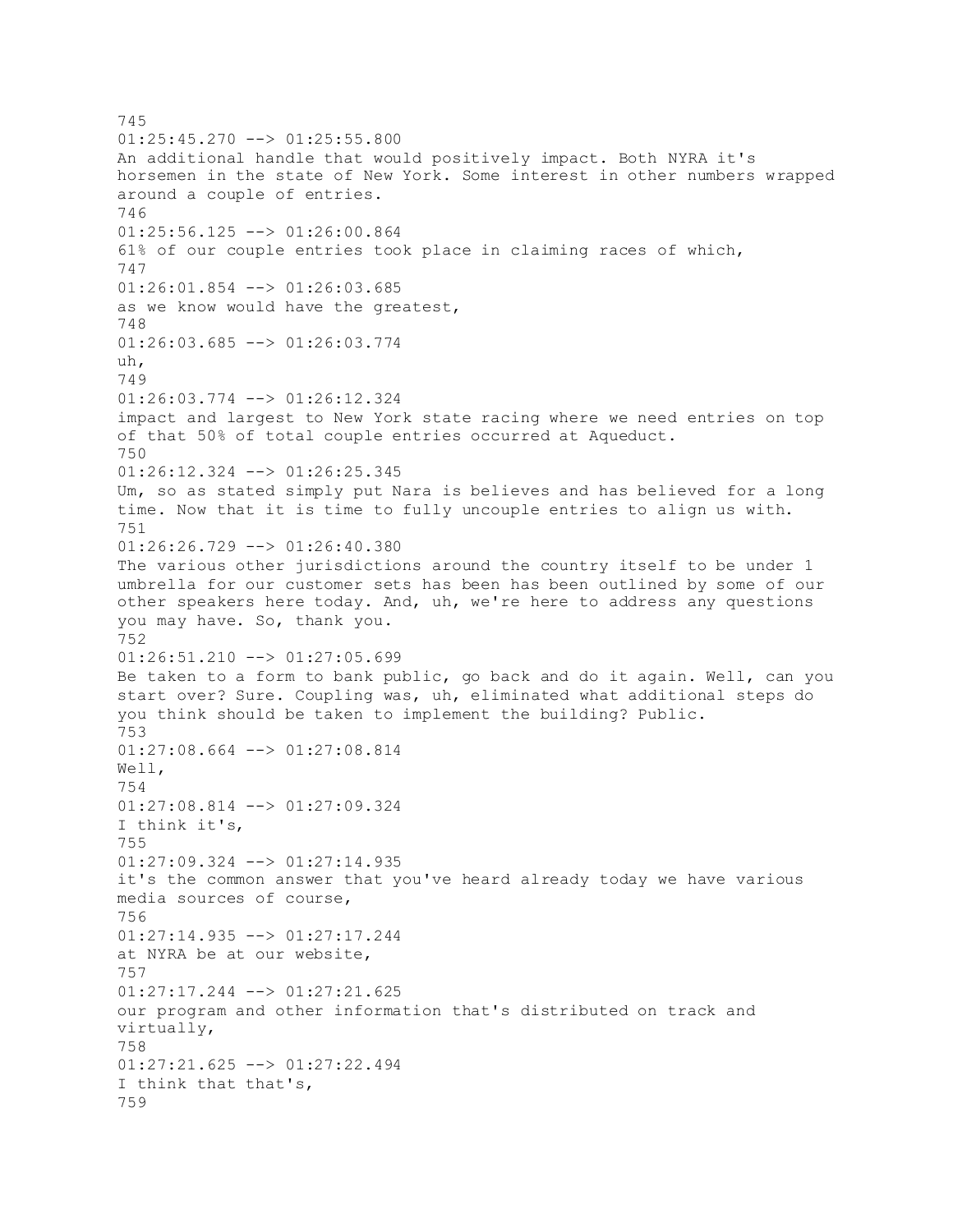01:27:22.854 --> 01:27:23.215 uh, 760  $01:27:23.215$  -->  $01:27:25.015$ the mechanisms as. 761 01:27:25.350 --> 01:27:34.409 Have been outlined that we would use to inform the public of any information that's pertinent to wagering. That's going to occur on our races at NYRA. 762 01:27:40.979 --> 01:27:45.869 Thank you anyone else have any questions for, for, for NYRA relative to this. 763  $01:27:47.520$  -->  $01:27:51.119$ Nope, no thanks. 764 01:27:51.119 --> 01:27:58.649 Okay, um, we appreciate your your input relative to the, the couple of entries. 765 01:27:58.649 --> 01:28:05.250 Position here, which, as you mentioned, it's consistent with some other individuals that have spoken. 766 01:28:05.250 --> 01:28:10.079 And we appreciate your the time you've taken to to address this. 767 William Gotimer, Attorney-at-Law 01:28:10.079 --> 01:28:18.390 Thank you thanks. Our next participant is, uh, William Gotimer.

768 01:28:18.390 --> 01:28:24.239 Mister Gotimer is an attorney and business consultant with a long history of horse racing interest. 769 01:28:24.239 --> 01:28:28.680 As a fan as a commentator, and as a horse owner. 770 01:28:28.680 --> 01:28:33.689 In his career, he has also held professional positions at McLean industries. 771 01:28:33.689 --> 01:28:39.000 British Airways and American world Airways and trailer bridge. 772 01:28:39.000 --> 01:28:43.739 Of most importance to today's hearing Mister Gotimer has represented. 773 01:28:43.739 --> 01:28:51.119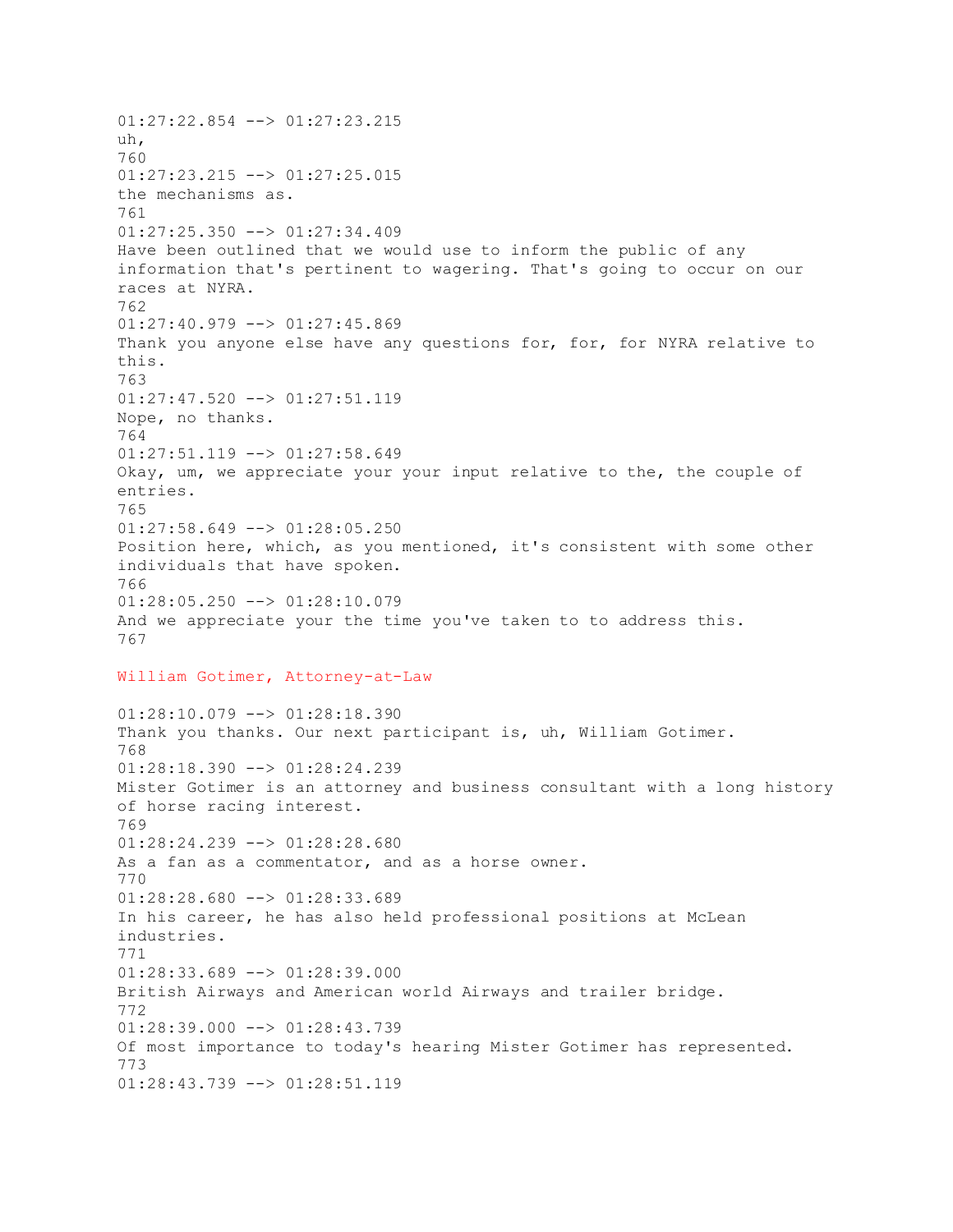Katy Davis jockey who has alleged NYRA's racing office had requested trainers not to use her to ride. 774  $01:28:51.119$  -->  $01:28:56.909$ To avoid the necessity to couple entries and thereby reduce vetting interest. 775 01:28:56.909 --> 01:29:03.630 Mister, he's not muted. 776 01:29:03.630 --> 01:29:07.920 You got him on hold on a 2nd. We're having a little difficulty hearing. Yeah. 777 01:29:09.989 --> 01:29:13.289 Try again, is that better. 778 01:29:13.289 --> 01:29:26.125 We got you perfect. Okay, great. So, I want to thank the commission and the other panelists for the time this afternoon. I apologize if some of some of my presentation is repetitive from from what some of the other participants have put forth. 779 01:29:26.694 --> 01:29:38.425 But as you know, my name is William Gotimer, and I'm an attorney for representing Katie Davis and Katie Davis is a tremendously gifted athlete. And the impetus for the legislation that was recently vetoed by government local. 780 01:29:39.210 --> 01:29:51.359 Katie Davis is a licensed jockey in New York state and elsewhere, and as a member of the Davis family of jockeys, and trainers that include a father, Robby, a brother and 2, and a sister Jackie, all of whom are gifted athletes. 781 01:29:51.359 --> 01:29:55.829 And collectively had written in New York and elsewhere for more than 4 decades. 782 01:29:55.829 --> 01:30:08.880 Each of them has dedicated their lives to caring for and protecting thoroughbred athletes despite her and her family's pristine reputation in the industry. She has seen her professional career severely damaged. 783 01:30:08.880 --> 01:30:15.779 By this commission in this role, because she exercise to constitutionally right protected right. To marry and begin a family. 784 01:30:15.779 --> 01:30:25.619 She ran afoul of this commission, and this rule when she chose to marry similarly gifted professional athlete with a pristine reputation as the aforementioned travel McCarthy. 785 01:30:25.619 --> 01:30:29.550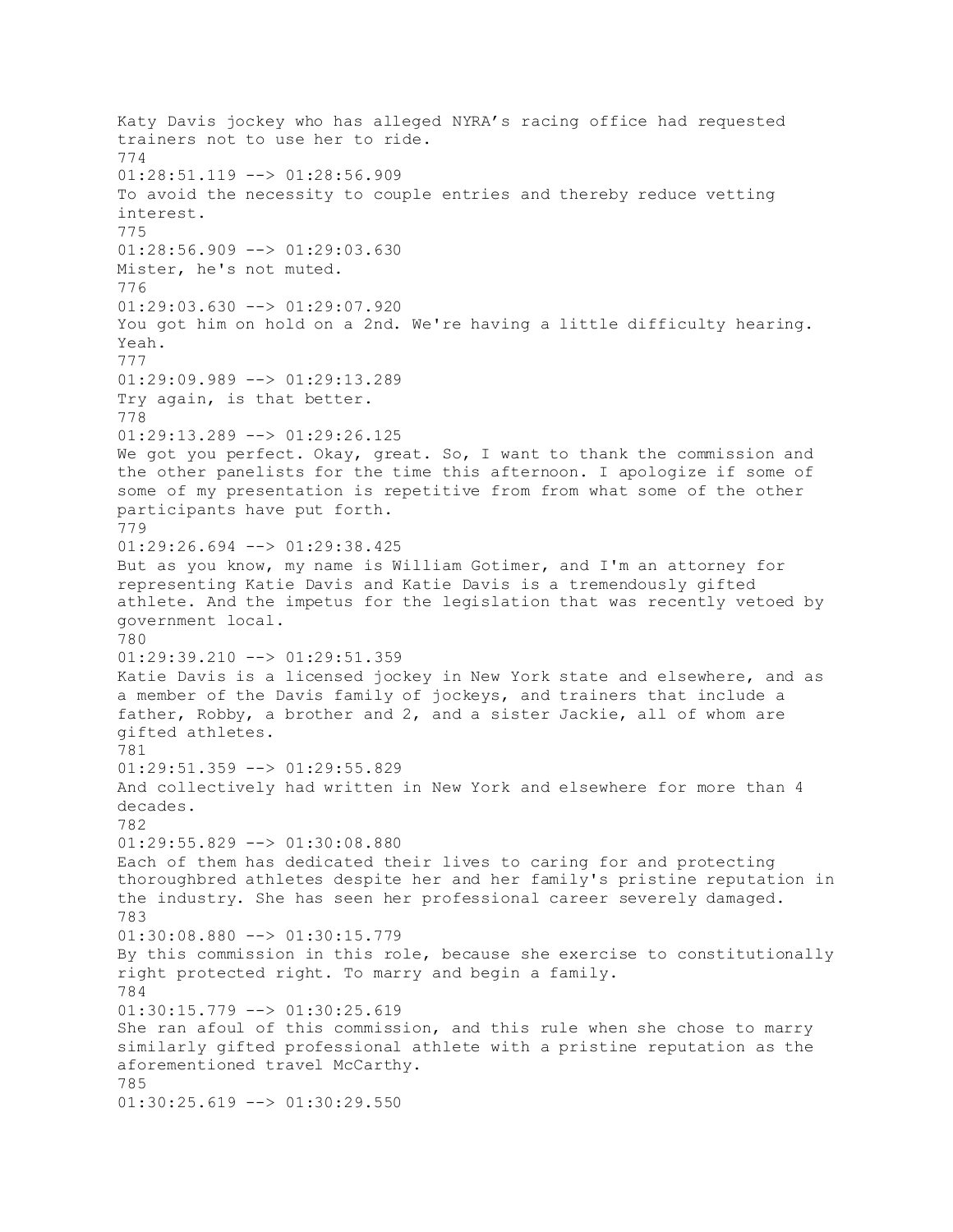This damage was inflicted on her career. 786 01:30:29.550 --> 01:30:33.149 By the commission, and this rule, not due to lack of talent. 787 01:30:33.175 --> 01:30:34.824 Not to to a political stance, 788 01:30:35.425 --> 01:30:37.194 not to to a lack of work ethic, 789 01:30:37.404 --> 01:30:40.404 not due to a lack of acceptance by owners and trainers, 790 01:30:40.404 --> 01:30:43.494 or a female and an overwhelmingly male dominated profession, 791 01:30:43.854 --> 01:30:45.175 not due to personality, 792 01:30:45.475 --> 01:30:46.975 not due to ignoring or dishonor, 793 01:30:46.975 --> 01:30:51.354 erasing rules for 2 entirely to the commissions stated, 794 01:30:51.354 --> 01:30:55.465 believe that a spouse may not put forth an honest effort. 795 01:30:55.739 --> 01:31:00.119 Against their spouse, we need to let that sink in for a moment. 796 01:31:00.119 --> 01:31:04.319 This commission has a regulation that has has its underpinning. 797 01:31:04.319 --> 01:31:07.590 The assumption that spouses our untrustworthy. 798  $01:31:07.590$  -->  $01:31:11.909$ Or, at the very least, the jockeys who are married are inherently trustworthy. 799 01:31:11.909 --> 01:31:17.460 Let's be clear. My client's career was damaged by this regulation. 800 01:31:17.460 --> 01:31:21.779 Owners and trainers who wish to avail themselves of her tremendous talent. 801 01:31:21.779 --> 01:31:26.220 Were burdened by the negative consequence of using her services under this regulation. 802 01:31:26.220 --> 01:31:33.090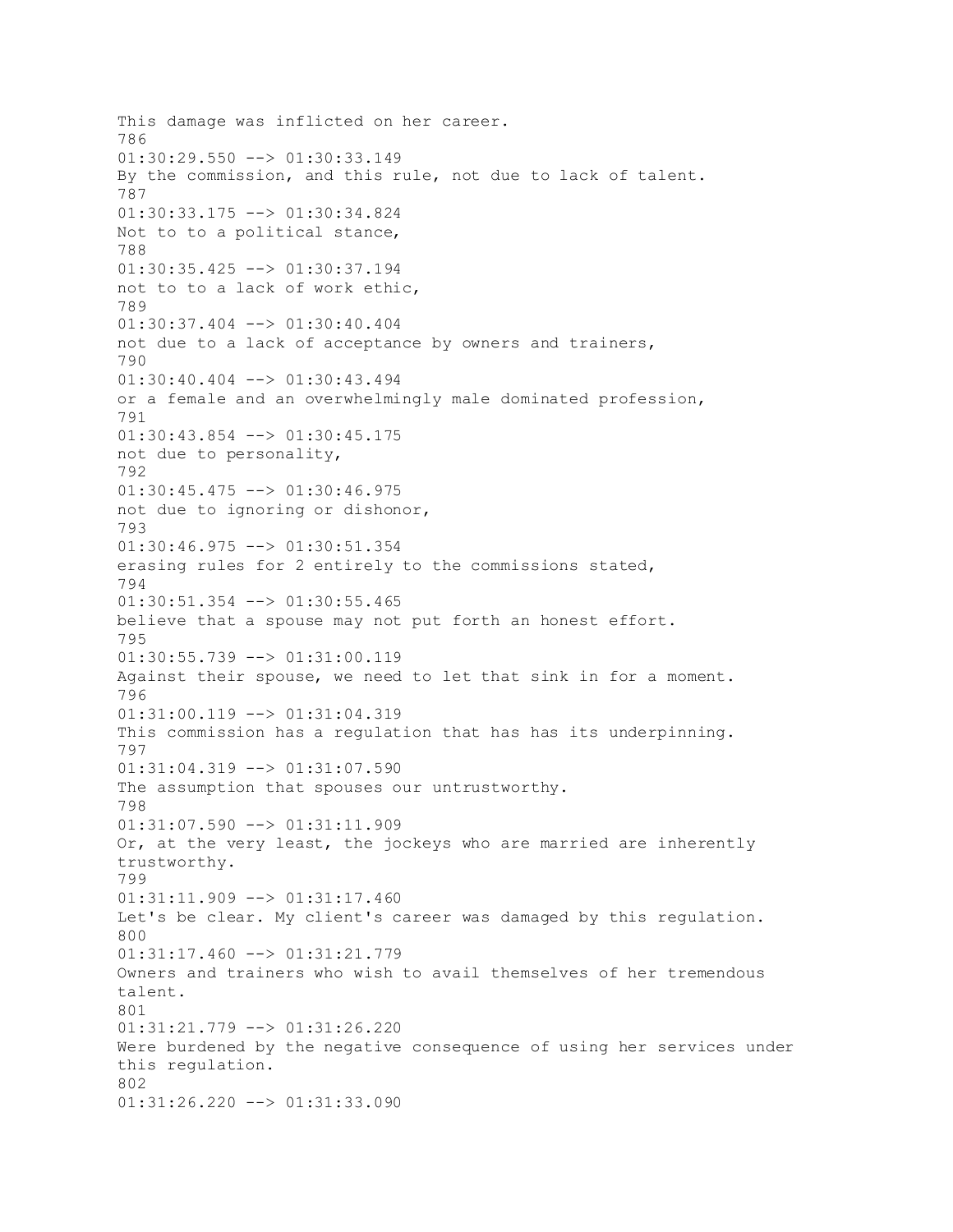In a business as competitive as race riding, any negative consequences causes considerable damage. 803 01:31:33.090 --> 01:31:39.270 For the reasons already outlined repeatedly to the commission, this regulation hurts taxpayers. 804 01:31:39.270 --> 01:31:43.470 Horsemen race track operators without any discernible benefits. 805 01:31:43.470 --> 01:31:52.590 In fact, it is regularly and openly mocked by commentators on TVG, a television channel dedicated, almost exclusively in a horse racing. 806 01:31:53.635 --> 01:31:58.914 While the commission takes great umbrage at the suggestion that this discriminatory regulation is aimed at women. 807 01:31:59.454 --> 01:32:10.675 There is no question that it has a disproportionate impact on women and most likely will have a disproportionate impact on same sex marriage jockeys when that situation inevitably arises. 808 01:32:10.918 --> 01:32:19.649 As such it is, my belief that it likely violates both the United States and New York States Constitution, and as an example of government overreach. 809 01:32:19.649 --> 01:32:25.378 The commission seeks to justify the harm this regulation rains down on married riders. 810 01:32:25.378 --> 01:32:33.328 And the racing industry, biologically destroyed regulation, protects the betting public against design a, to marry this honest married writers. 811 01:32:33.328 --> 01:32:44.578 It is a little more than telling that the commission seeks to assure gamblers that it is protecting them by admitting it is impotent. Otherwise effectively police dishonesty or wrong doing. 812 01:32:44.578 --> 01:32:58.139 Professed concern for the betting public is strongly under cut by the commissions willingness to allow it's in state franchise holders to aggressively accept bets on racist from jurisdictions, which have no similar requirement. 813 01:32:58.644 --> 01:33:12.923 To be clear, it is perfectly acceptable to the commission to have New York residents wager on Katie Davis, and her husband in the same race without protection of the suspicious regulation. So, as long as the raises conducted outside New York state. 814 01:33:14.309 --> 01:33:20.969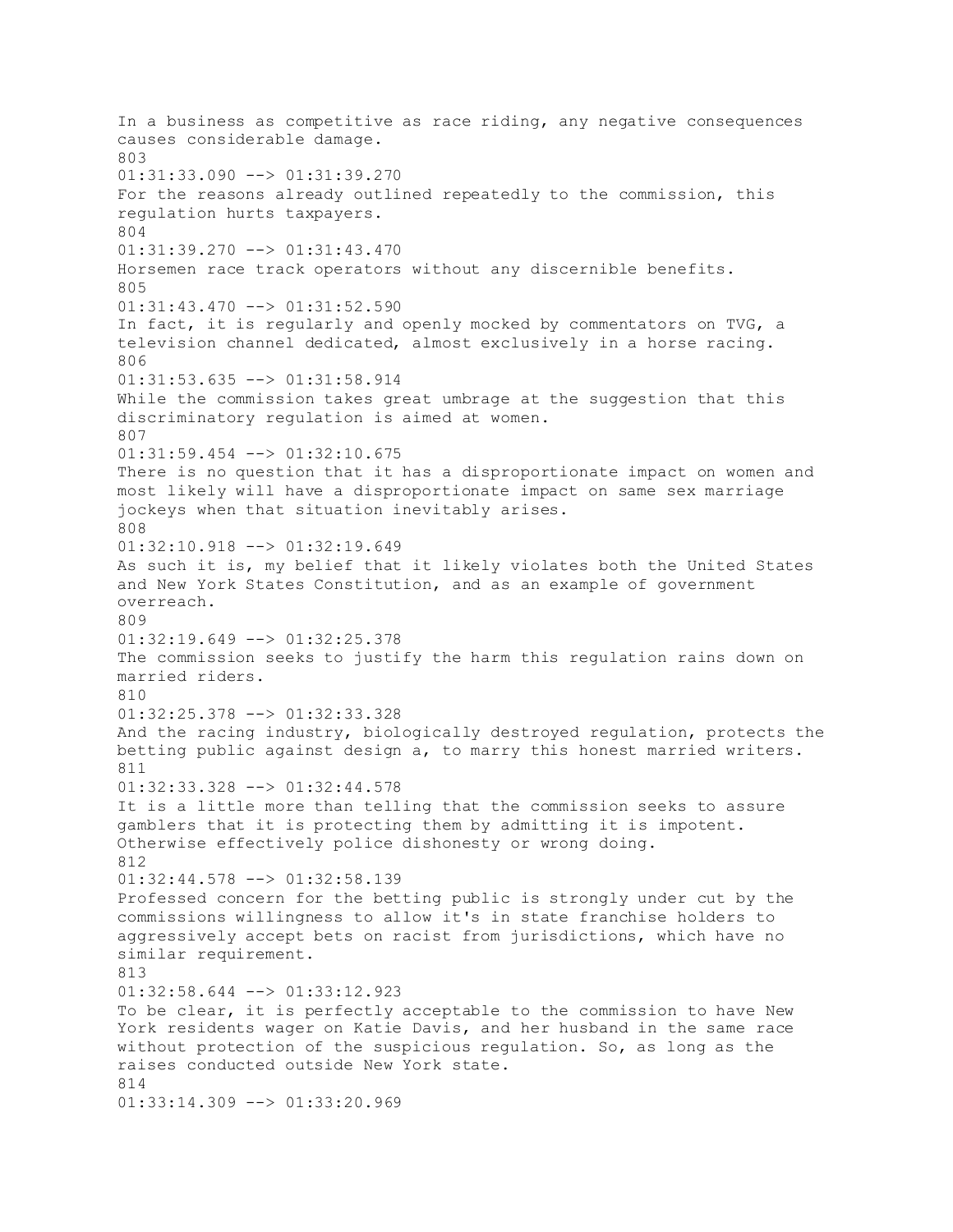Therefore, this rule only inhibits New York state competition while granting out of state raises an advantage. 815  $01:33:20.969$  -->  $01:33:27.479$ New York state legislature sought to correct this anomaly by taking Swift, overwhelming action. 816 01:33:27.479 --> 01:33:32.548 Only to see the governor who herself is married Peter women refer back to the commission. 817 01:33:32.548 --> 01:33:44.668 As the commission now seeks input on this and decent sports, betting oversight, it's laughable to think that they will implement restrictions on the NBA Cory, or at the coupon brothers. 818 01:33:44.668 --> 01:33:57.298 Sports history, including horse racing is replete with examples of relatives and those with familial and relationships competing honestly and honestly against 1 another and structure of victory and excellence. 819 01:33:58.679 --> 01:34:07.769 This regulation is directly aimed at and enforced against spouses and by extension in an industry that is male dominated specifically at married women. 820 01:34:07.769 --> 01:34:11.488 Content otherwise as simply intellectually dishonest. 821 01:34:11.488 --> 01:34:19.738 New York, which is lovely among the leaders in assuring gender. Equality is woefully retrograde and its insistence on this rest regulation. 822 01:34:19.738 --> 01:34:26.309 Commission should've see to the legislators clearly stated position on this matter and rescind the regulation. 823 01:34:26.309 --> 01:34:39.868 The commissioner raising authorities, Ken, and should protect the wage republic for which considerable power without resorting to this blunt instrument, which is discriminatory, outdated and particularly harmful to my client. 824 01:34:39.868 --> 01:34:43.738 And with that all in, by Reeboks, thank you. 825 01:34:43.738 --> 01:34:51.538 I appreciate you letting us know publicly your your position relative to this. 826 01:34:51.538 --> 01:34:56.969 Obviously, we're in the midst of of undertaking this particular hearing. 827 01:34:56.969 --> 01:35:04.378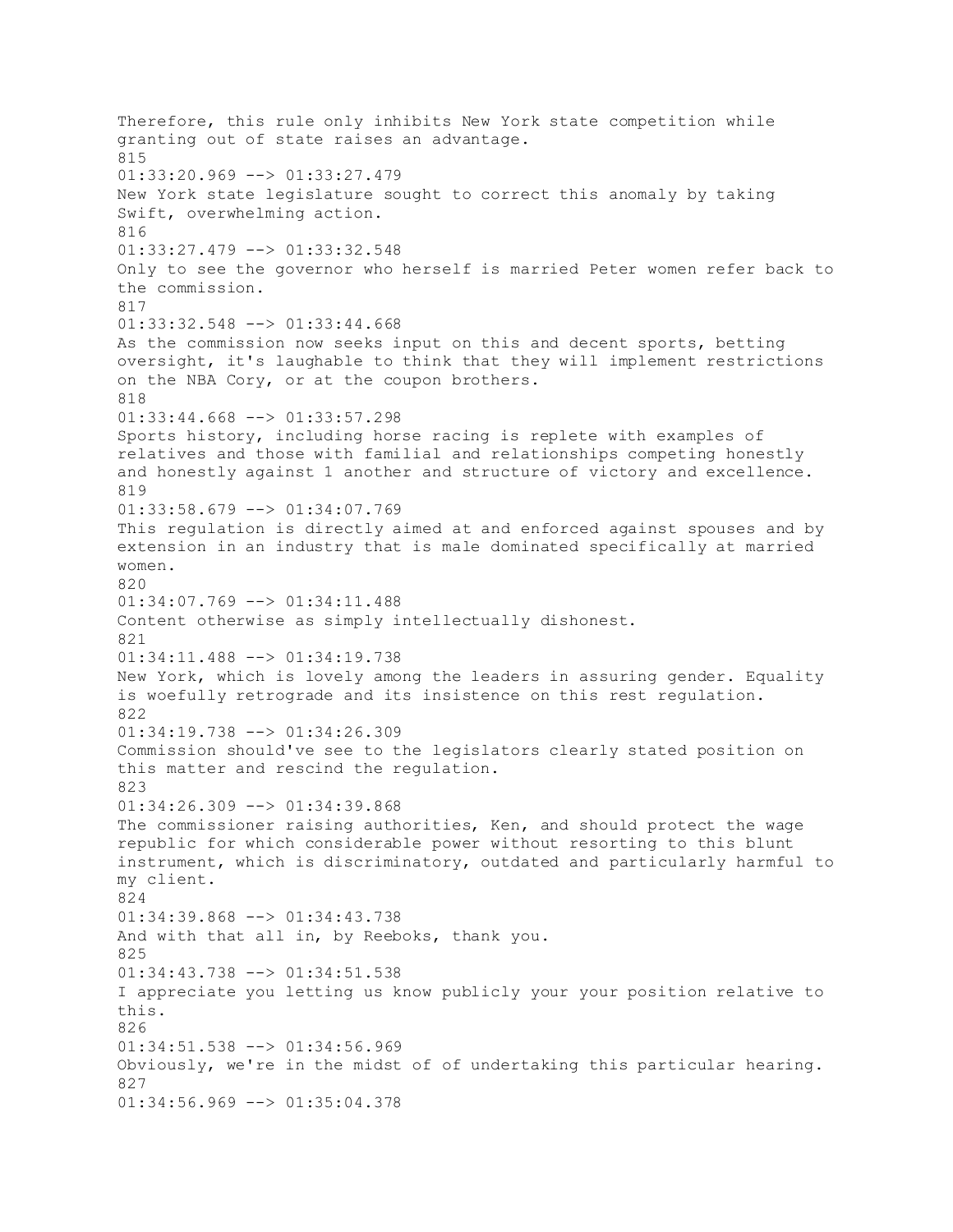At the request of, uh, of the governor so that should give you some indication of, uh, how seriously we are. 828 01:35:04.378 --> 01:35:09.779 Taking this issue, does anyone have any questions from Mr? 829 01:35:11.038 --> 01:35:22.408 Rob, I do. So Mr. or do you think this is an area that the commission should not regulate at all? Or are there other measures that you would advocate. 830 01:35:22.408 --> 01:35:26.878 That would advance protection of the betting public. 831 01:35:26.878 --> 01:35:31.078 I think the burning public is adequately protected. 832 01:35:31.078 --> 01:35:45.054 By the inherent power that the stewards and the racing commission have to police wrong doing. I've heard and I originally suggested and I've heard another people embrace my original suggestion. That disclosure would be helpful. 833 01:35:45.774 --> 01:35:46.854 I'm not really. 834 01:35:47.158 --> 01:36:01.948 I don't really believe that the disclosure will be all that important disclosure is always good. So a notation on the bottom of the racing program, or in the entries, I guess would would be marginally helpful but I think the, the racing public. 835 01:36:01.948 --> 01:36:08.038 Is is generally aware, or can be made generally aware of their marriage status. Certainly. 836 01:36:08.038 --> 01:36:11.158 Certainly, this instance. 837 01:36:11.158 --> 01:36:20.639 Has has had plenty of plenty of publicity and plenty of play. And I think the, I think the vetting walk in place makes up for for, for a. 838 01:36:20.639 --> 01:36:26.849 A whole multitude of variables and and I guess to some betters the fact that. 839 01:36:26.849 --> 01:36:31.198 Katie Davis and Trevor McCarthy would be 1 of those to go into that selection. 840 01:36:31.198 --> 01:36:40.948 Thank you again, I appreciate you sharing your your viewpoints relative to this particular issue.